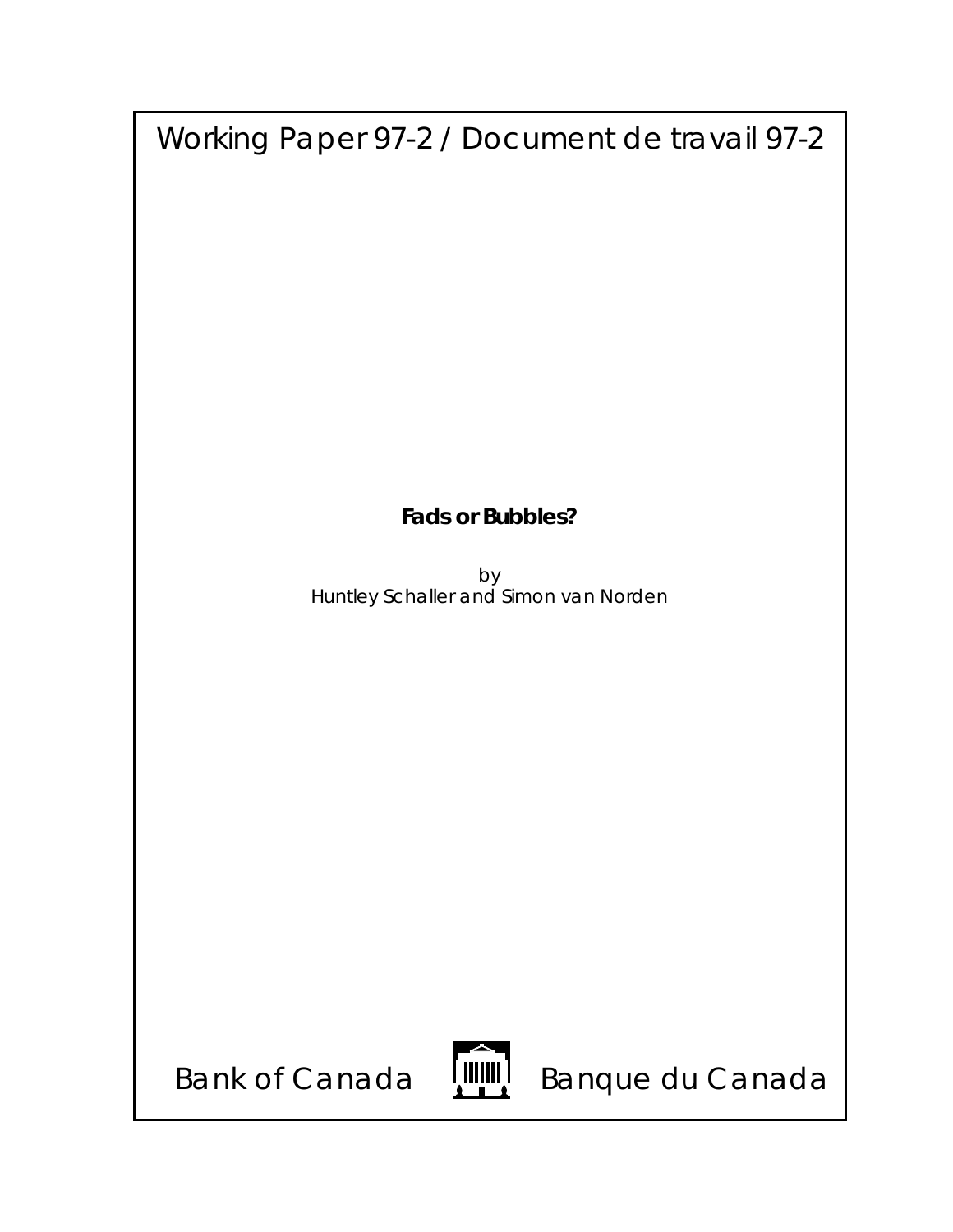## ISSN 1192-5434 ISBN 0-662-25316-7

Printed in Canada on recycled paper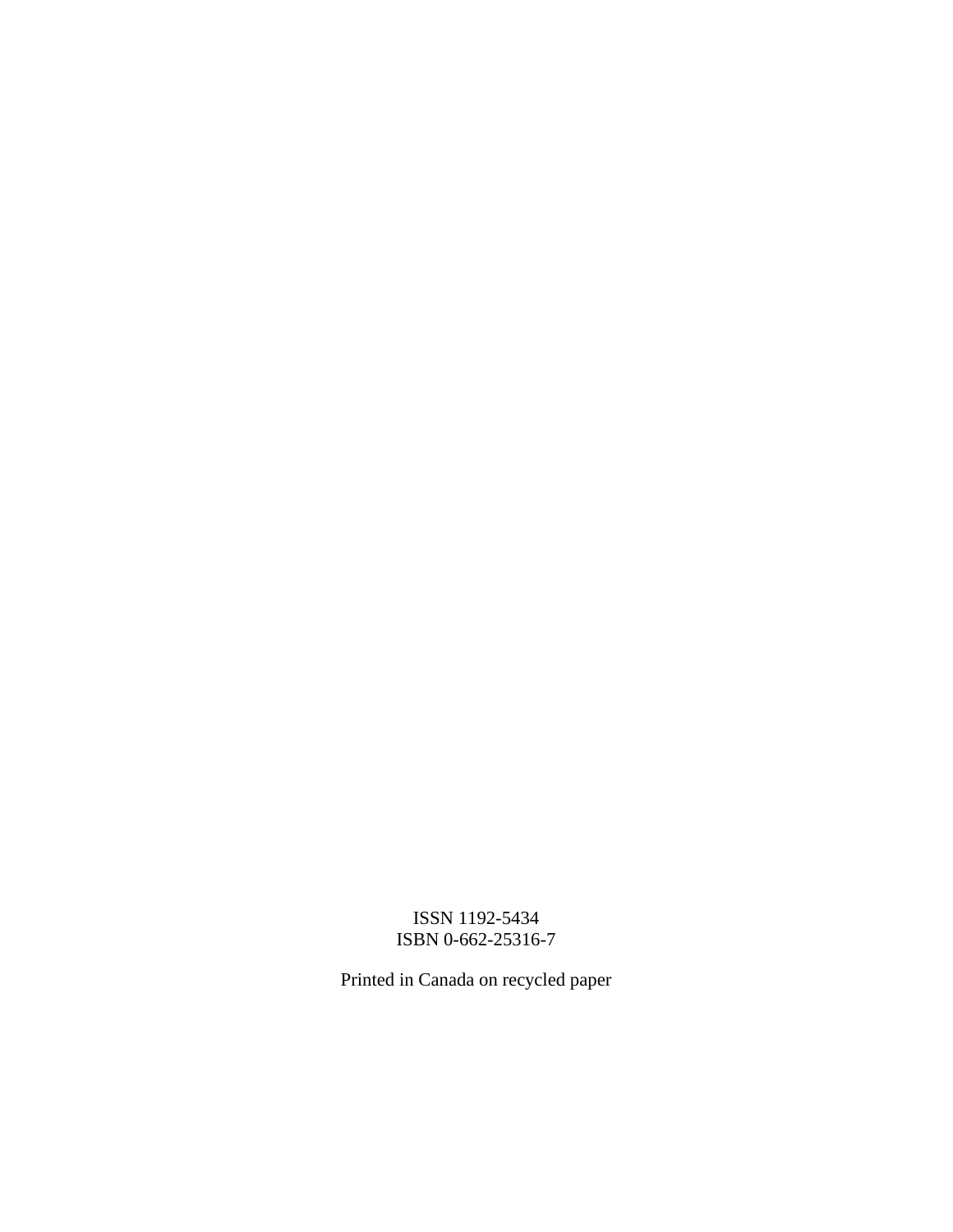**Bank of Canada Working Paper 97-2**

# **Fads or Bubbles?**

by

Huntley Schaller, Carleton University and Simon van Norden, Bank of Canada

Address for correspondence: Huntley Schaller

Economics Department, Carleton University, Ottawa, Ontario, Canada K1S 5B6 Telephone: (613) 520-2600 ext. 3751 E-mail: schaller@ccs.carleton.ca; fax: (613) 520-3906

# **January 1997**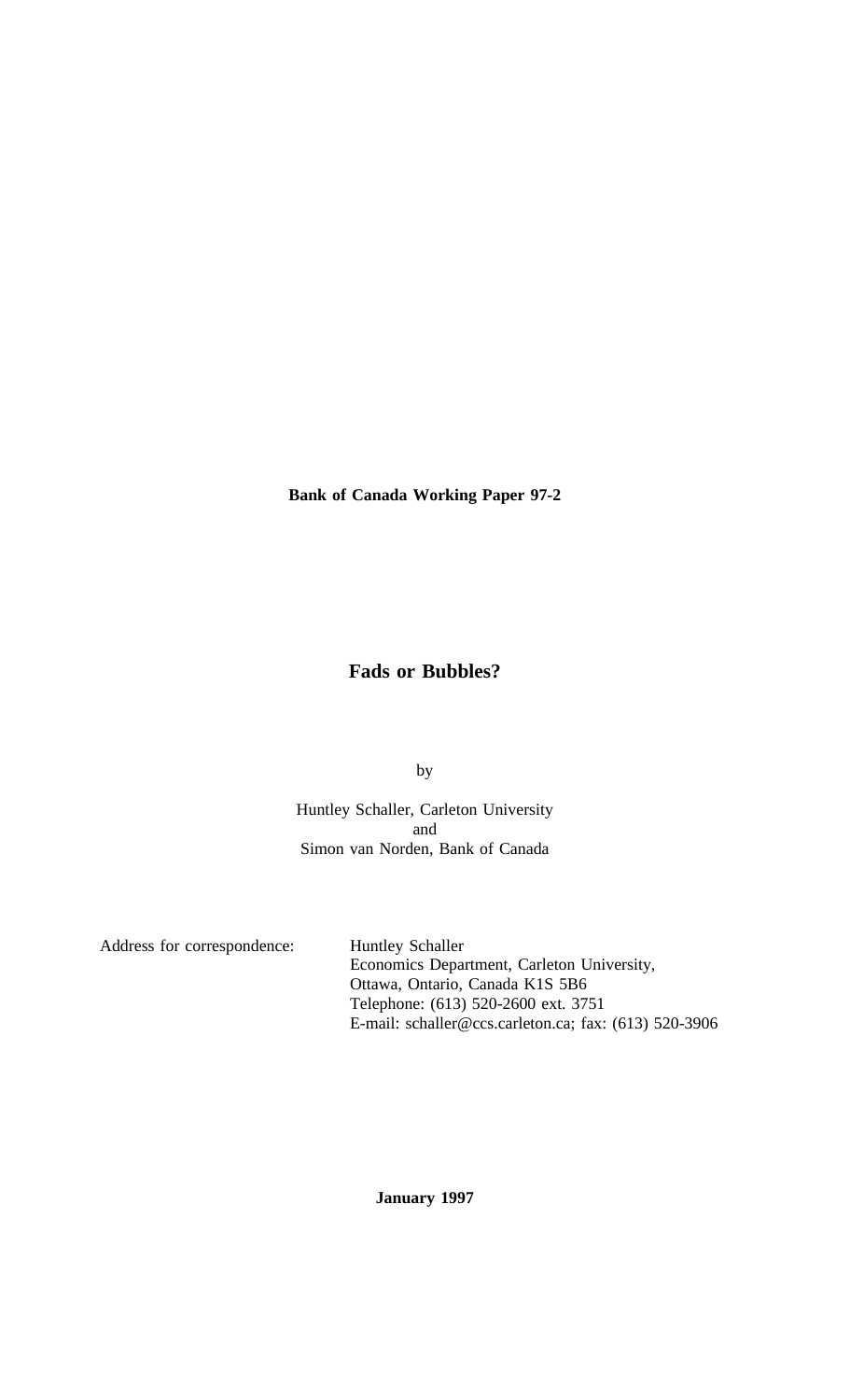#### **Acknowledgements**

We would like to thank O. Blanchard and anonymous referees as well as seminar participants at the Econometric Society, Canadian Econometric Study Group, SEDC, Bank of Canada, University of British Columbia, Carleton University and Simon Fraser University for helpful comments. Dr. Schaller thanks the Financial Research Foundation of Canada and the SSHRC for their financial support and the Operations Research Center at MIT for providing a pleasant environment in which to pursue this research. Any errors are our own. We are solely responsible for the views expressed here; no responsibility for them should be attributed to the Bank of Canada.

— 16 May 1994

Keywords: Asset pricing, macroeconomics and financial markets, time series econometrics, regime-switching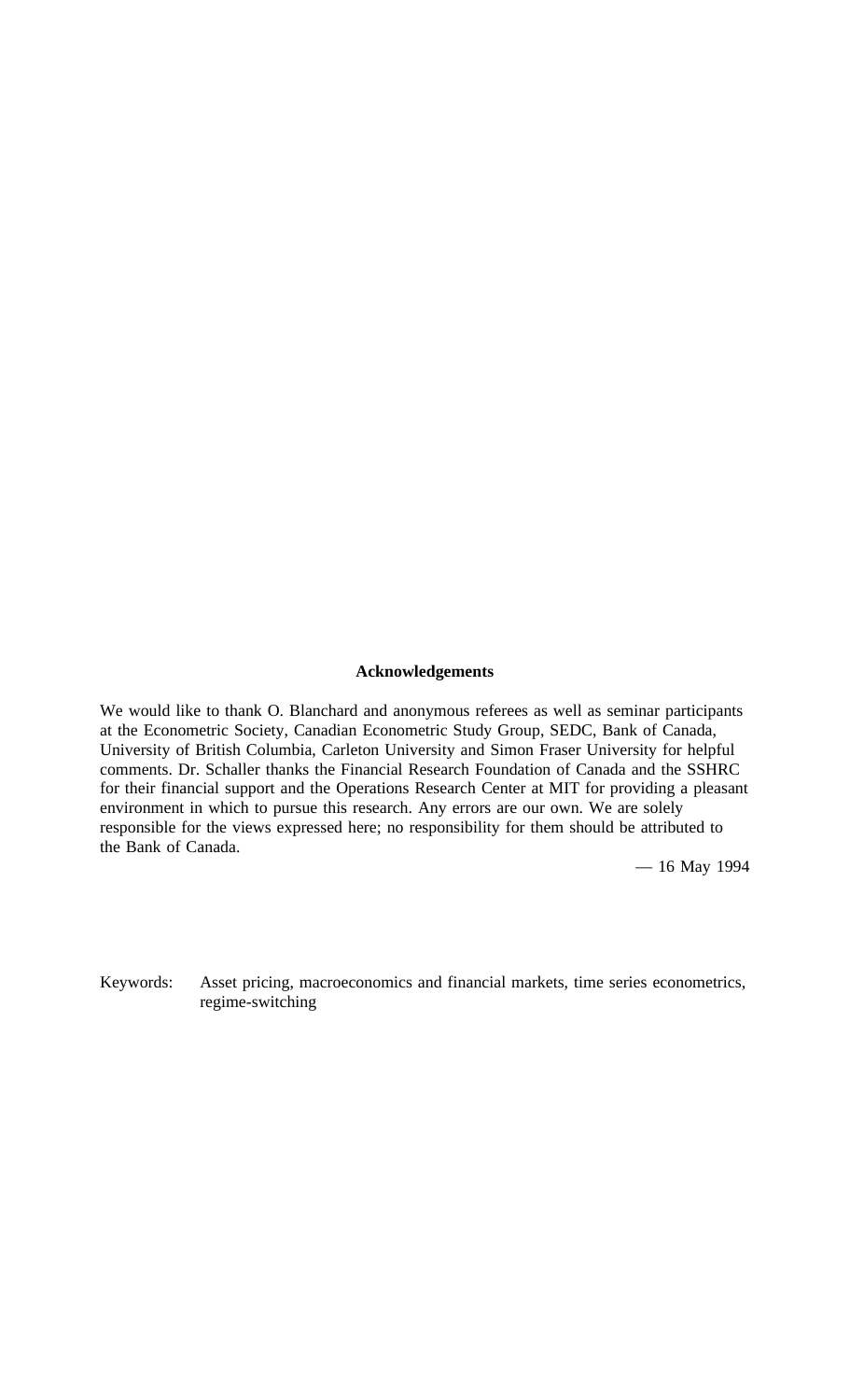#### Abstract

This paper tests between fads and bubbles using a new empirical strategy (based on switching-regression econometrics) for distinguishing between competing asset-pricing models. By extending the Blanchard and Watson (1982) model, we show how stochastic bubbles can lead to regime-switching in stock market returns. By incorporating statedependent heteroscedasticity into the Cutler, Poterba, and Summers (1991) fads model, we show that it can also lead to regime-switching. Two main features of the bubbles model distinguish it from the fads model. First, the bubbles model implies that returns are drawn from two distinct regimes. Second, the bubbles model implies that deviations from fundamental price will help predict regime switches. Using U.S. data for 1926-89, we find evidence that is consistent with the fads model even when we allow for variation in expected dividend growth rates and expected discount rates. However, the restrictions that the fads model implies for a more general switching model are rejected. The rejections point in the direction of the bubbles model, although not all the implications of the bubbles model are supported by the data.

## Résumé

Les auteurs de l'étude ont recours à une nouvelle approche empirique, fondée sur l'emploi de méthodes de régression avec changement de régime, en vue de différencier deux modèles d'évaluation des actifs, soit le modèle des bulles et le modèle des engouements. À l'aide d'une version élargie du modèle de Blanchard et Watson (1982), ils montrent comment la présence de bulles stochastiques peut provoquer un changement de régime de la courbe de rendement des valeurs boursières. Ils démontrent par ailleurs que, si on part de l'hypothèse que l'hétéroscédasticité varie selon l'état, le modèle de Cutler, Poterba et Summers (1991) relatif aux engouements peut également déboucher sur un changement de régime. Le modèle des bulles se distingue du modèle des engouements sur deux points importants. Premièrement, il repose sur l'hypothèse que les rendements sont tirés de deux régimes distincts. Deuxièmement, il postule que les écarts observés par rapport au prix fondamental aident à prévoir les changements de régime. Les résultats obtenus par les auteurs au moyen de données américaines couvrant la période 1926-1989 appuient le modèle des engouements même si on laisse varier les taux d'accroissement attendus des dividendes et les taux d'actualisation attendus. En revanche, les restrictions qu'il faut imposer à un modèle général de régression avec changement de régime pour qu'il se ramène au modèle des engouements sont rejetées. Ce rejet tend à accréditer le modèle des bulles, bien que les restrictions que ce dernier suppose ne soient pas toutes corroborées par les données.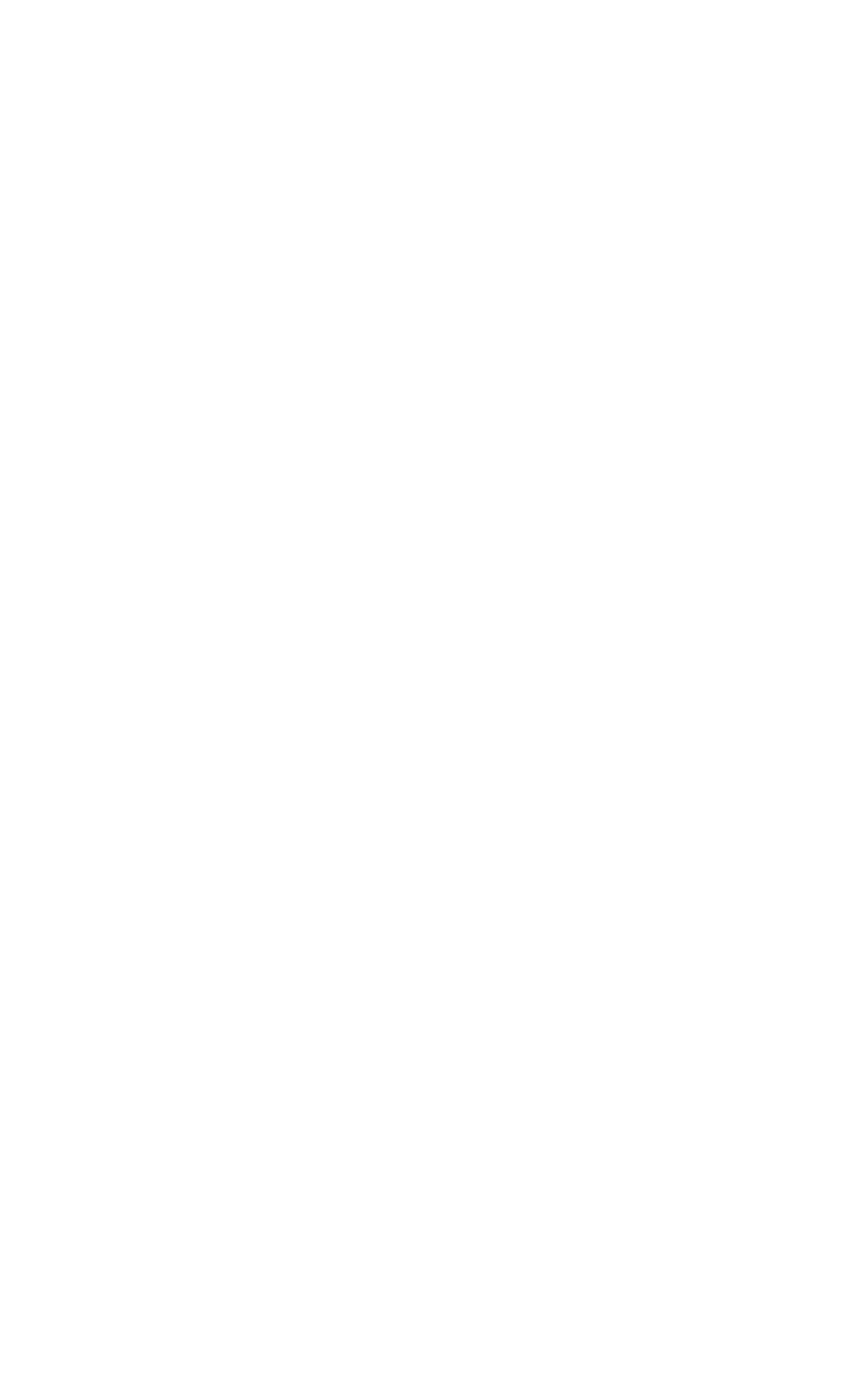## **Table of Contents**

| I.          |                                                                                                                                                                                                 | 3                    |
|-------------|-------------------------------------------------------------------------------------------------------------------------------------------------------------------------------------------------|----------------------|
| II.         |                                                                                                                                                                                                 |                      |
| III.        | Estimating and Testing the Fads and Bubbles Models                                                                                                                                              | 10                   |
| IV.         | Measuring Apparent Deviations from Fundamental Price<br>$A_{\cdot}$<br>A VAR Projection on Dividend Changes and the Spread<br><b>B.</b><br>C.<br>Incorporating Time Variation in Interest Rates | 14<br>14<br>15<br>18 |
| $V_{\cdot}$ | A.<br>Alternative Measures of Deviations from Fundamental Price $(b^B, b^C) \dots$<br><b>B.</b><br>$\mathbf{C}$ .                                                                               | 20<br>20<br>22<br>24 |
| VI.         | Assuming the Dividend Process<br>A.<br>Alternative Measures of Deviations from Fundamental Price $(b^B, b^C)$<br><b>B.</b><br>$C$ .                                                             | 25<br>25<br>27<br>29 |
| VII.        |                                                                                                                                                                                                 | 29                   |
|             |                                                                                                                                                                                                 | 33                   |
|             |                                                                                                                                                                                                 | 38                   |
|             |                                                                                                                                                                                                 | 46                   |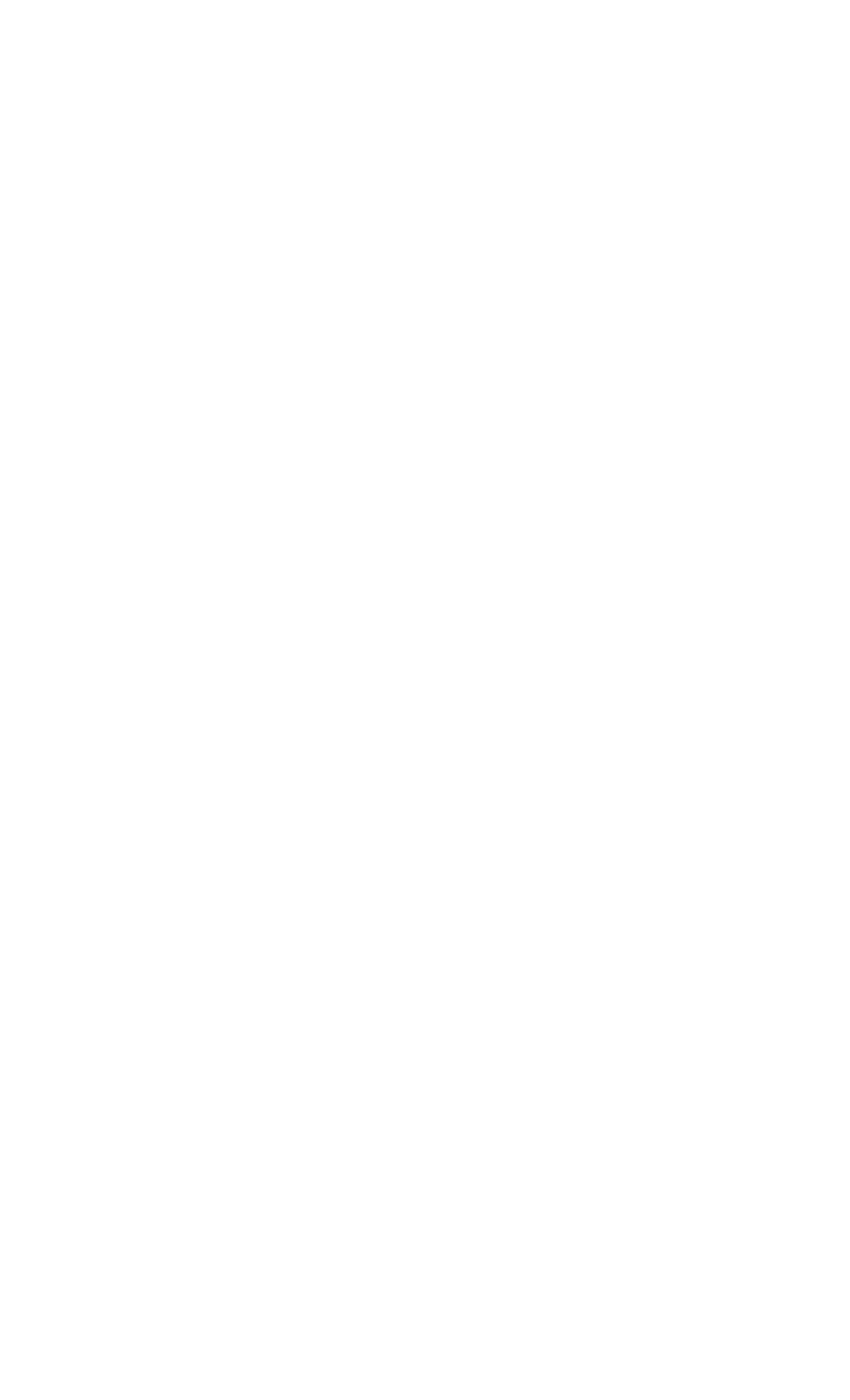## **Introduction**

In the last few years, there has been considerable academic interest in models of the stock market in which price deviates from fundamental price.<sup>1</sup> Two of the main alternatives are the fads model proposed by Summers (1986) and the stochastic bubbles model proposed by Blanchard and Watson  $(1982)^2$ . In this paper, we propose an empirical strategy for distinguishing between fads and bubbles. To the best of our knowledge, this is the first paper that attempts to do so. The paper may also be of broader interest because we show how to use switching-regression econometrics to distinguish between competing asset-pricing models.

In a world with fads, Cutler, Poterba, and Summers (1991) show that a measure of the deviation of actual price from fundamental price will predict returns. We extend the Cutler, Poterba, and Summers (1991) model to incorporate state-dependent heteroscedasticity similar to that studied by Schwert (1989). With this extension, fads are consistent with a simple form of regime-switching in stock market returns.

By extending the Blanchard and Watson (1982) model, we show how stochastic bubbles can also lead to regime-switching in stock market returns. The intuition is as follows. Stochastic bubbles may either survive or collapse. This implies that stock market returns come from two distinct regimes, one of which corresponds to surviving bubbles and the other to collapsing bubbles. In addition, if the probability of collapse depends on the size of the bubble, switches in regime will be predictable using a measure of the size of the bubble from the previous period. These considerations lead naturally to a switching-regression framework.

Like many recent studies, we find evidence that stock market returns are predictable, a result that is consistent with the existence of fads.<sup>3</sup> This is interesting and potentially

 $<sup>1</sup>$  A very partial list of these papers includes Blanchard (1979), De Long et al. (1989; 1991),</sup> Froot and Obstfeld (1991), Scharfstein and Stein (1990), Summers (1986), and Tirole (1982; 1985).

<sup>&</sup>lt;sup>2</sup> These are the two main alternatives to models in which actual prices correspond to fundamental prices. See, for example, the recent survey by Bollerslev and Hodrick (1992).

<sup>&</sup>lt;sup>3</sup> Some of the early papers that provided evidence of this predictability include Campbell and Shiller (1987; 1988) and Fama and French (1988). For further references see the recent survey by Bollerslev and Hodrick (1992).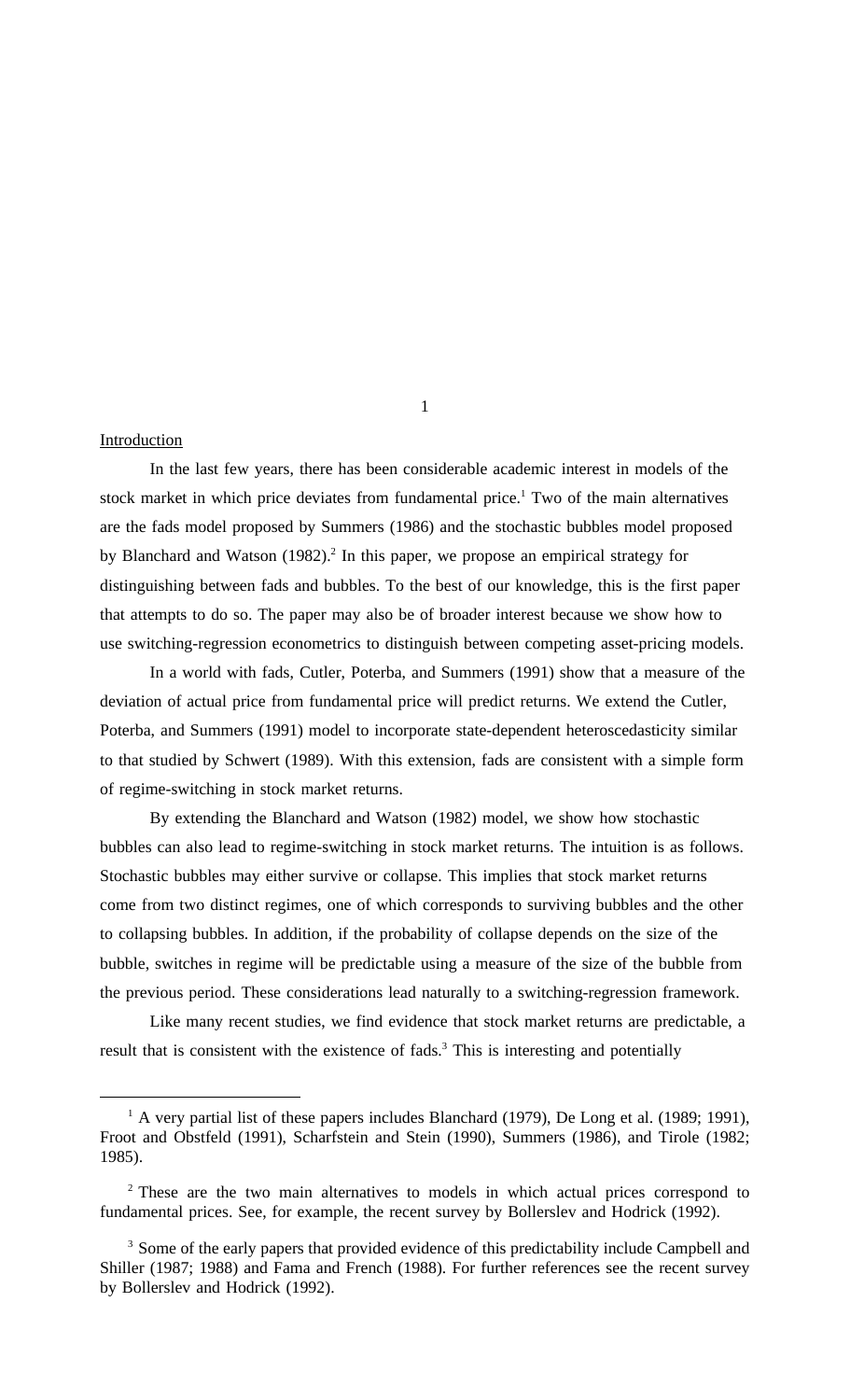important, since we allow for some degree of heteroscedasticity and account for predictable variation in the dividend growth rate and the discount rate due to fundamentals in some of our empirical specifications.

The form of regime-switching implied by the fads model imposes testable restrictions on a general switching regression. In our data, these restrictions are generally rejected. This result stems primarily from two aspects of the switching regressions. First, regime switches are predictable using a measure of apparent deviations from fundamentals. Second, expected returns (conditional on the size of the deviation in the previous period) are higher in the survival regime than in the collapse regime. The first aspect is quite pronounced and contributes strongly to the rejection of the fads-model restrictions. The second aspect is considerably weaker and would not, on its own, lead to the rejection of the fads-model restrictions in most of the specifications we consider.

A problem with testing between fads and bubbles models is that there is no consensus on the correct model of fundamentals. We therefore take an approach to measuring fundamentals (and thus the apparent deviations from fundamentals) that is not based on a particular asset-pricing model. To check the robustness of our results, we use three different techniques for measuring the apparent deviation from fundamentals, each of them based on successively less restrictive assumptions. For the most part, the qualitative results are similar, irrespective of the measure we use.

Our paper is organized as follows. Section I describes the fads model and shows how it is affected by the introduction of state-dependent heteroscedasticity. Section II introduces our extension of the Blanchard and Watson (1982) model and shows how it leads to a switching-regression specification for stock market returns. Section III discusses the estimation of the two models and shows how they imply different parameter restrictions on a general switching regression. Section IV discusses different techniques for measuring apparent deviations from fundamental price. Sections V and VI present empirical results for the fads and bubbles models, respectively. Section VII discusses the interpretation of the empirical results and suggests some possible directions for future research.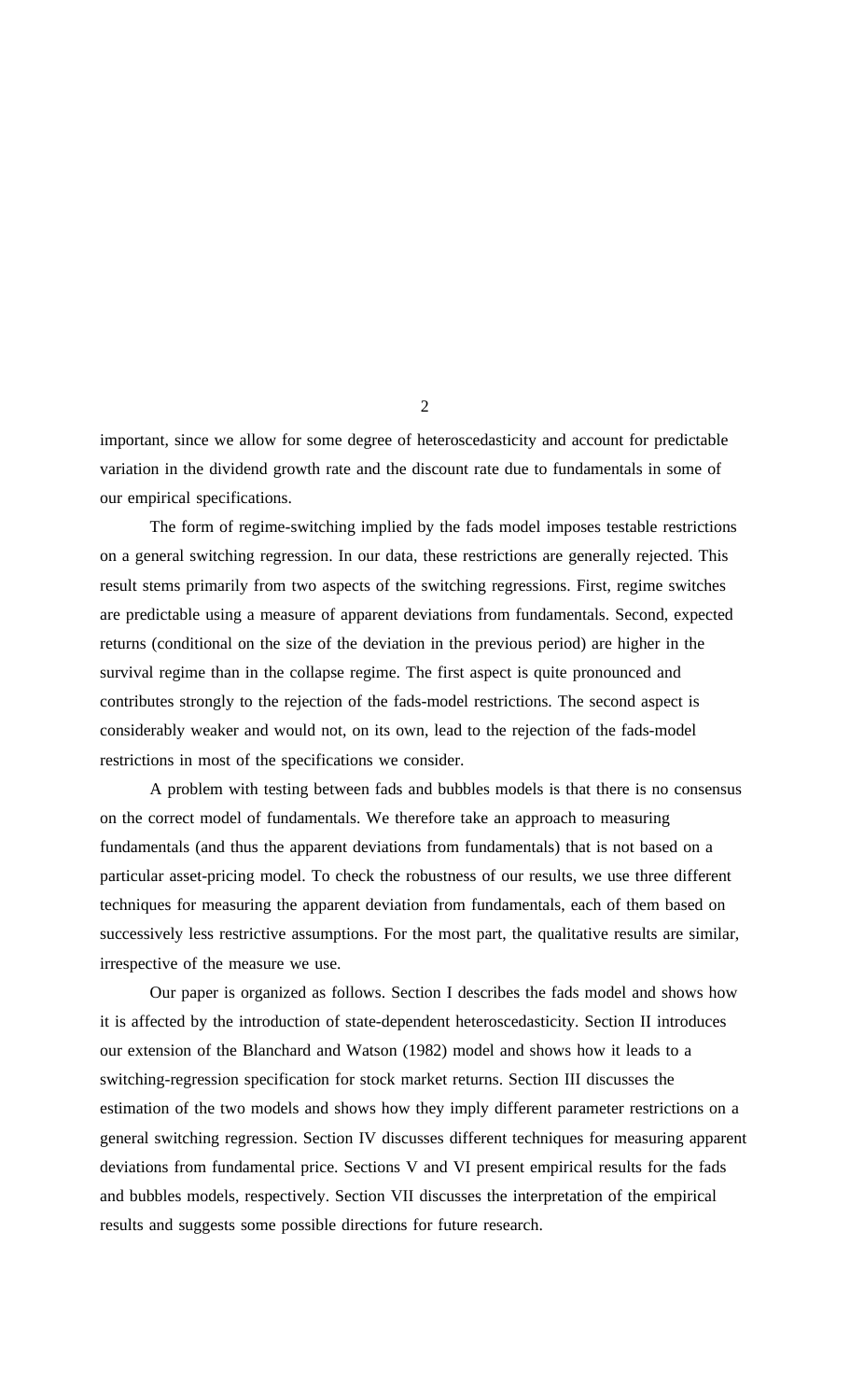#### I. The Fads Model

Traditional models of efficient financial markets imply that stock prices are nonstationary and returns are not predictable. Summers (1986) points out that if there are fads in the stock market, we may observe long temporary price swings that can be modeled as a slowly decaying stationary component in prices. The decay over time in the transitory component will lead to mean reversion in stock prices.

The following model, used in Fama and French (1988) and Cutler, Poterba, and Summers (1991), can capture both the traditional model and the idea of fads:

$$
p_t = p_t^* + e_t \tag{1}
$$

$$
p_t^* = p_{t-1}^* + \epsilon_t
$$
 (2)

where  $p_t$  is the log of the stock market price in period t,  $p_t^*$  is the non-stationary component of the log price, and  $\varepsilon$ <sub>t</sub> is white noise. Under the traditional model, log prices are a random walk,  $e_t = 0$  and returns (the difference in log prices) are white noise.<sup>4</sup> We can think of  $p_{t}^*$  as the fundamental price because it does not include a fads element. Under the fads model, prices have a stationary component:

$$
e_t = \rho_u e_{t-1} + v_t \tag{3}
$$

Thus the fads model can be characterized as a situation in which  $\sigma_e^2 > 0$  and  $\rho_e > 0$ , where  $\sigma_e^2$  is the variance of  $e_t$ . The stationary component  $e_t$  in stock prices implies that returns will be predictable.<sup>5</sup>

<sup>&</sup>lt;sup>4</sup> Strictly speaking, efficiency in financial markets implies that log prices are a martingale, rather than a random walk. Our presentation of the traditional and fads models follows Cutler, Poterba, and Summers (1991). Later in this section we allow the variance of  $\varepsilon_t$  to vary over time; then in the traditional model (i.e., when  $\sigma_e^2$ =0) log prices are a martingale.

<sup>&</sup>lt;sup>5</sup> The predictability of returns can also come from time variation in required returns in an efficient market. Fama (1991), Fama and French (1988), and Poterba and Summers (1988) discuss the question of interpretation in more detail and provide references to a variety of explanations. We return to this issue in Section IV when we discuss measuring apparent deviations from fundamental price.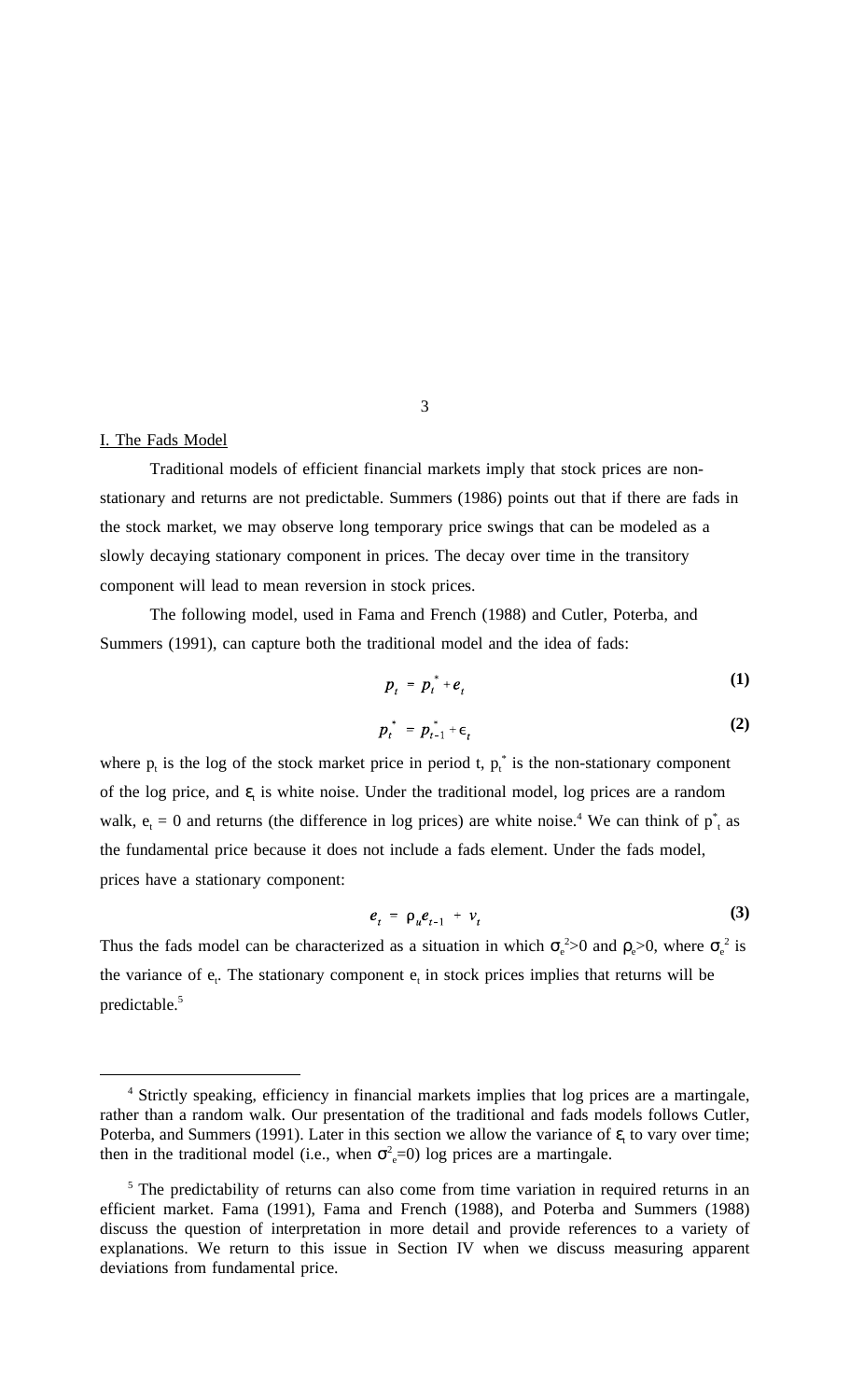Cutler, Poterba, and Summers (1991) consider a situation in which a proxy is available for the fundamental price. Because there is no universally accepted model of fundamentals, any such proxy is likely to be measured with error. We can model this using an errors-invariables approach:

$$
p_t^f = p_t^* + w_t \tag{4}
$$

where  $p<sup>f</sup>$  is the proxy and w is the measurement error (which is assumed to be serially uncorrelated). Cutler, Poterba, and Summers also suggest the following statistic  $\lambda$  as a way of reflecting the degree of measurement error:

$$
\lambda = \frac{\sigma_e^2}{[\sigma_e^2 + \sigma_w^2]}
$$
 (5)

**(6)**

If p<sup>f</sup> is a perfect measure of fundamentals (so  $\sigma_w^2=0$ ), then  $\lambda=1$ ; if p<sup>f</sup> measures p<sup>\*</sup> with error, then  $\lambda$ <1. In any case, since it is a ratio of variances it is always non-negative.

To see how fads lead to the predictability of returns based on lagged information, we can use equations (1)-(4) to express returns in terms of differences between the proxy for fundamentals and log price. This suggests regressions of the form:

$$
p_{t+1} - p_t = \beta_0 + \beta_b (p_t - p_t^f) + v_{t+1}
$$
 (9)

One example of a proxy for fundamental price is the log of the real dividend. (This is the proxy that Cutler, Poterba, and Summers (1991) use in their empirical work on stock market returns.) Equation (6) is then a regression of returns on the lagged log dividend-price ratio. It is easy to show that  $(1)-(4)$  imply that:

$$
plim \t(\hat{\beta}_b) = - (1 - \rho_e) \lambda \t\t(7)
$$

The fads model therefore implies that estimates of  $\beta_b$  should be negative.

A simple extension of the fads model leads to regime-switching behaviour. Suppose that the variance of stock market returns varies over time, so that instead of being white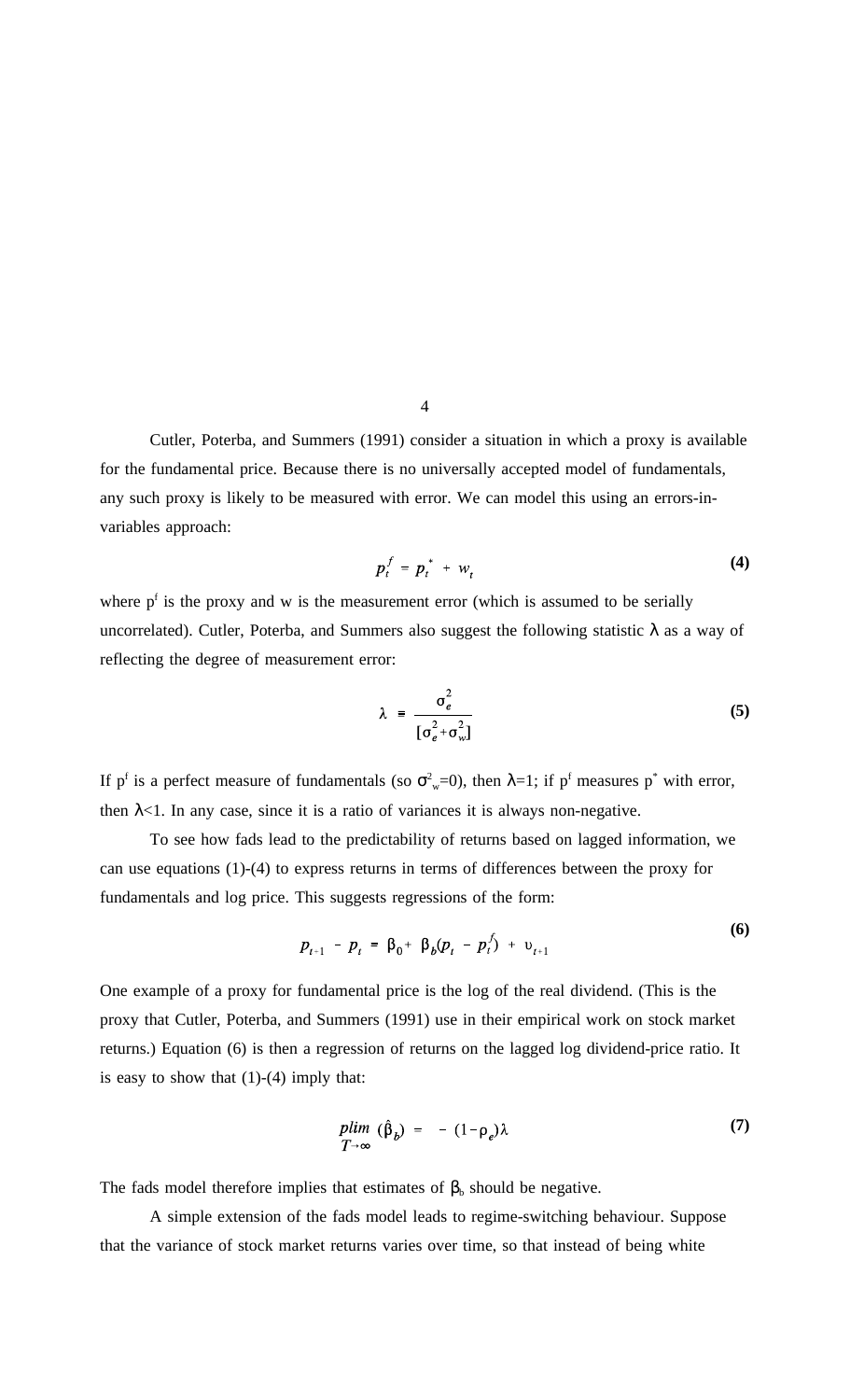noise,  $\varepsilon$ <sub>t</sub> is heteroscedastistic. In particular, suppose that the heteroscedasticity is of the following form:

$$
\varepsilon_{t+1} \sim N(0, \sigma_S) \quad \text{with probability } q
$$
  

$$
\varepsilon_{t+1} \sim N(0, \sigma_C) \quad \text{with probability } 1-q
$$
 (8)

with  $\sigma_c > \sigma_s$ , so that C refers to the high-variance state and S to the low-variance state.<sup>6</sup> Schwert (1989) has studied a similar form of heteroscedasticity.<sup>7</sup> To complete the model, we need a functional form for q which guarantees that it will be bounded between 0 and 1. We use the Logit form

$$
q = \Phi(\beta_{q0}) \tag{9}
$$

where  $\Phi$  is the logistic cumulative distribution function and  $\beta_{q0}$  is the mean of the logistic distribution function.

The fads model can be summarized in the following switching regression:

$$
\boldsymbol{R}_{S,t+1} = \boldsymbol{\beta}_0 + \boldsymbol{\beta}_b \boldsymbol{\cdot} \boldsymbol{b}_t + \boldsymbol{\varepsilon}_{S,t+1} \tag{10}
$$

$$
\boldsymbol{R}_{C,t+1} = \boldsymbol{\beta}_0 + \boldsymbol{\beta}_b \boldsymbol{\cdot} \boldsymbol{b}_t + \boldsymbol{\varepsilon}_{C,t+1} \tag{11}
$$

$$
q = \Phi(\beta_{q0}) \tag{12}
$$

where  $b_t$  is the proportional deviation of actual stock market price from fundamental price. In Section III, we will show that this fads model represents a special case of a general switching regression. In the same section, we will discuss how to estimate and test the fads model.

#### II. Stochastic Bubbles and Regime-Switching

In this section, we begin by describing the Blanchard and Watson (1982) model of stochastic bubbles. By stochastic bubbles, we mean bubbles that may either survive or collapse in each period. The existence of stochastic bubbles implies that there are two regimes

<sup>&</sup>lt;sup>6</sup> This extends the Cutler, Poterba, and Summers (1991) fads model to allow for statedependent heteroscedasticity.

<sup>&</sup>lt;sup>7</sup> Schwert (1989) considers a Markov-switching model for variances. Equation (8) is slightly more restrictive; in effect, it constrains the rows of the probability transition matrix to be equal.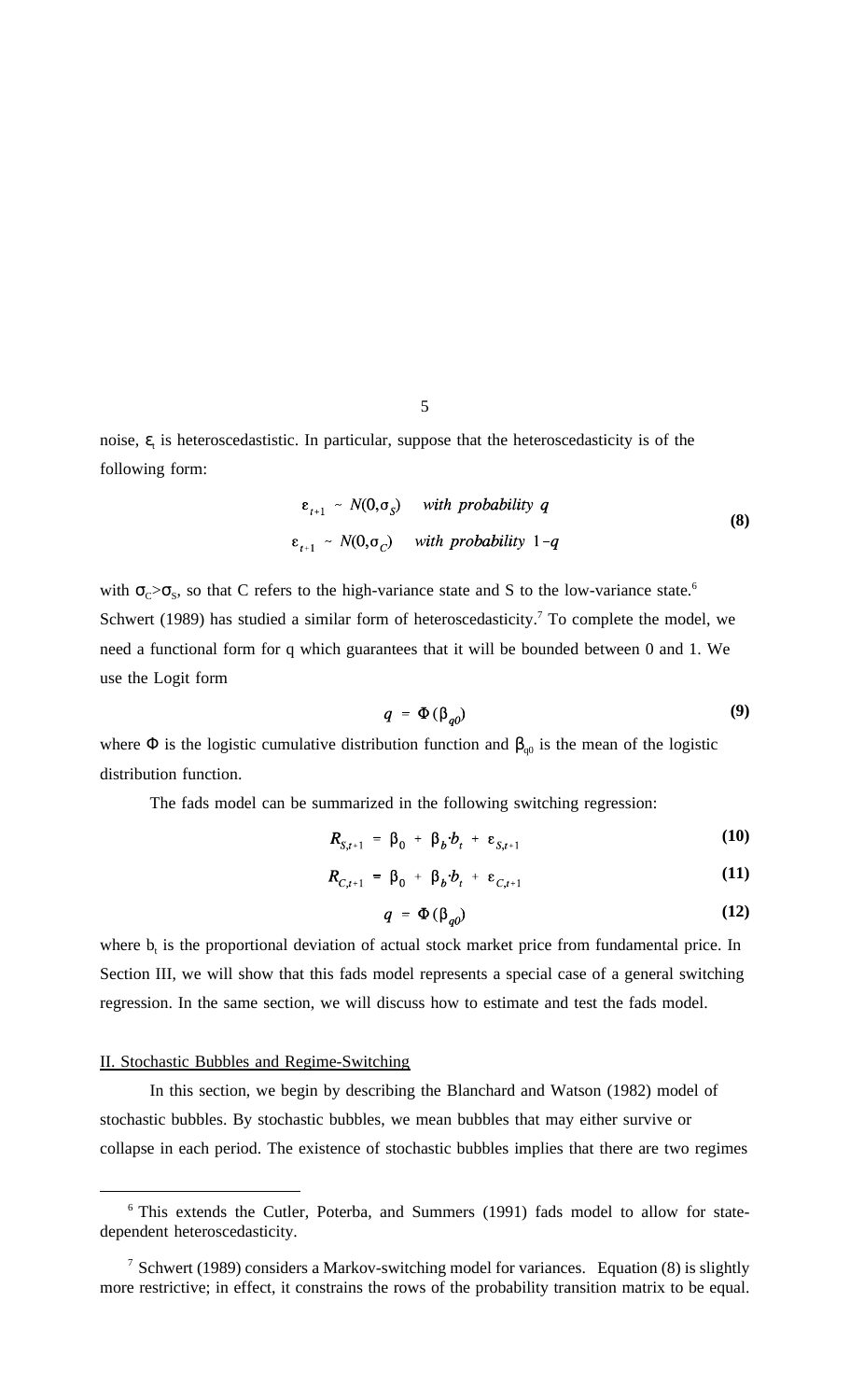generating stock market returns, one where the bubble collapses and one where it survives. Rational investors take this into account when deciding whether or not to hold an asset. The period-to-period arbitrage condition allows us to impose some structure on asset returns in the surviving and collapsing regimes: in the surviving regime, returns should be sufficiently high to compensate the investor for the possibility that the bubble may collapse. Combined with the historical observation that larger overvaluations are more likely to collapse, this provides us with the essential elements for a regime-switching specification for stock market returns.

We begin by considering a simple asset-pricing model where risk-neutral investors choose between holding an asset that yields (1+r) and a risky stock. The period-to-period arbitrage condition for the stock is:

$$
P_{t} = (1+r)^{-1} \cdot (E_{t}(P_{t+1}) + D_{t}) \tag{13}
$$

where  $P_t$  and  $D_t$  are the stock's price and dividend at time t and  $E_t$  denotes the expectation conditional on information available at time *t*. One possible solution to this equation defines the fundamental price as

$$
P_t^* = \sum_{k=0}^{\infty} (1+r)^{-(k+1)} \cdot E_t(D_{t+k})
$$
 (14)

All other prices are said to be "bubbly," with the size of the bubble defined as

$$
B_t \equiv P_t - P_t^* \tag{15}
$$

Since we have assumed that all asset prices, bubbly or not, follow (13), this implies that the bubble must satisfy the condition

$$
E_{t}(\boldsymbol{B}_{t+1}) = (1+r) \cdot \boldsymbol{B}_{t} \tag{16}
$$

Blanchard (1979) and Blanchard and Watson (1982) consider a particular stochastic solution to (16). They suppose there are two states of nature, one where the bubble survives (state S) and one where it collapses (state C). If the possibility of being in state S is some constant q and being in state C implies  $B_t=0$ , then (16) implies

$$
E_t(\boldsymbol{B}_{t+1} \mid S) = \frac{(1+r)}{q} \cdot \boldsymbol{B}_t \tag{17}
$$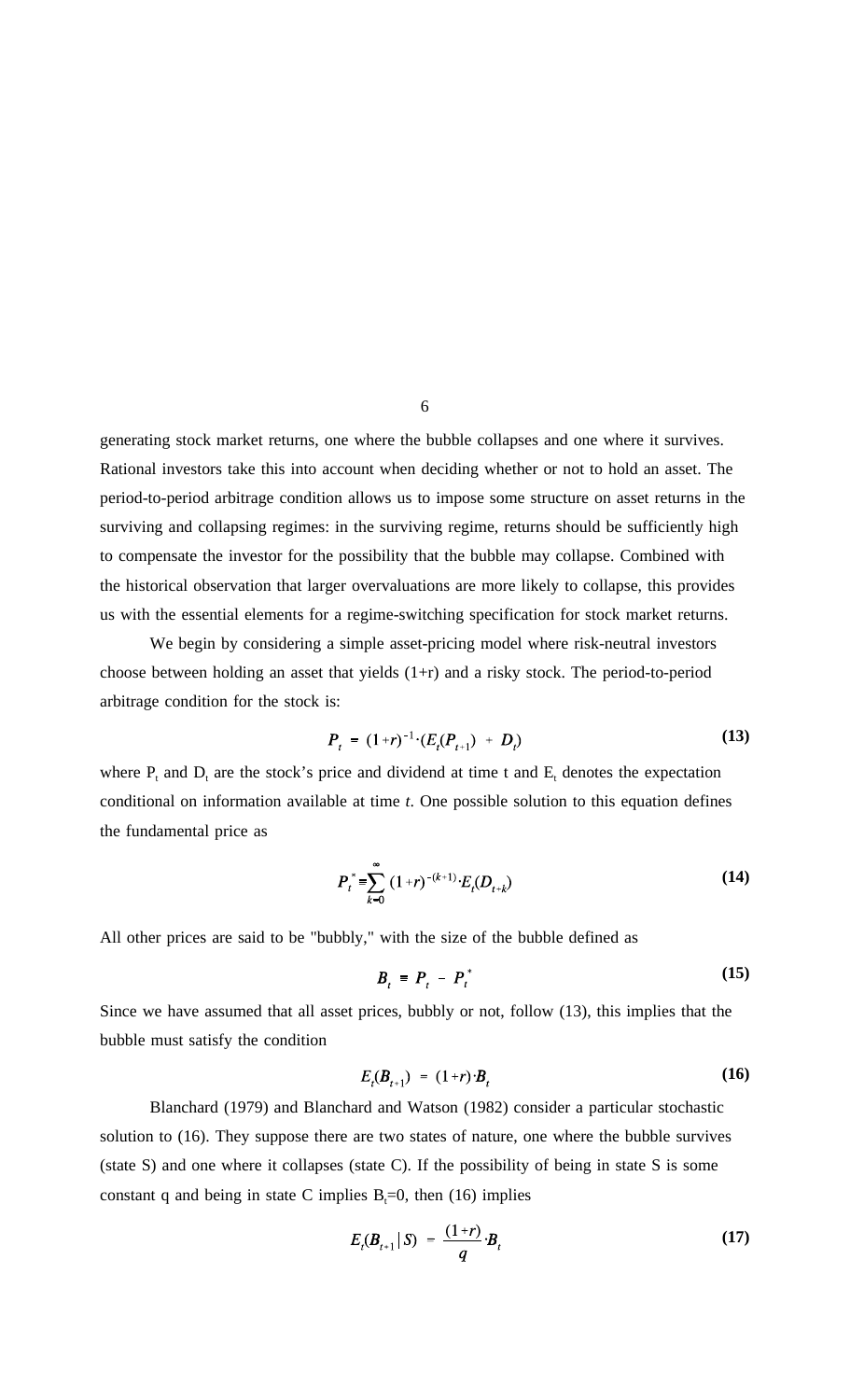The intuition here is that, if  $B_1>0$ , agents expect capital losses of  $B_t$  in state C, which must be balanced by expected capital gains in state S in order to earn the required rate of return on the bubble.

Historical accounts suggest that the probability of a bubble surviving decreases as the bubble grows. We therefore extend the Blanchard-Watson model by allowing the probability of survival q to depend on the proportionate size of the bubble

$$
q = q(b_i) \tag{18}
$$

where 
$$
b_t = B_t/P_t
$$
 and 
$$
\frac{dq(b_t)}{d |b_t|} < 0
$$
 (19)

Note the use of the absolute value of  $b_t$ , since the bubble may be positive or negative.<sup>8</sup>

While some notable market crashes have occurred in a single day, in other cases a collapse may occur over several months.<sup>9</sup> To model this, our second extension of the Blanchard and Watson model allows the expected value of the bubble, conditional on collapse, to be non-zero, thereby allowing for partial collapses. We assume that the expected size of a bubble in state C, which we define as  $u_tP_t$ , depends on the relative size of the bubble in the previous period, so that

<sup>&</sup>lt;sup>8</sup> There are theoretical arguments against negative bubbles that are often closely related to restrictions on the admissibility of non-fundamental solutions. On the admissibility of nonfundamental solutions, see, for example, Diba and Grossman (1988), Obstfeld and Rogoff (1983; 1986), and Tirole (1982; 1985).) Blanchard and Fischer (1989, 238) argue that "[These restrictions] often rely on an extreme form of rationality and are not, for this reason, altogether convincing. Often bubbles are ruled out because they imply, with a very small probability and very far in the future, some violation of rationality, such as non-negativity of prices or the bubbles becoming larger than the economy. It is conceivable that the probability may be so small, or the future so distant, that it is simply ignored by market participants." Moreover, recent work by Allen and Gorton (1991) and Leach (1991) has shown that restrictions on nonfundamental solutions are not robust to minor changes in assumptions, such as the introduction of heterogeneous agents, or allowing for more than two periods in an over-lapping generations model, or changing from discrete to continuous time. Our motivation for building the sort of model of speculative behaviour presented in this section is the same as Solow (1957, 323-324) in using an aggregate production function, which was controversial at the time: "Either this kind of [approach] appeals or it doesn't.... If it does, I think one can draw some ... useful conclusions from the results."

<sup>&</sup>lt;sup>9</sup> The fall in the Tokyo stock exchange in the period following January 1990 is an example.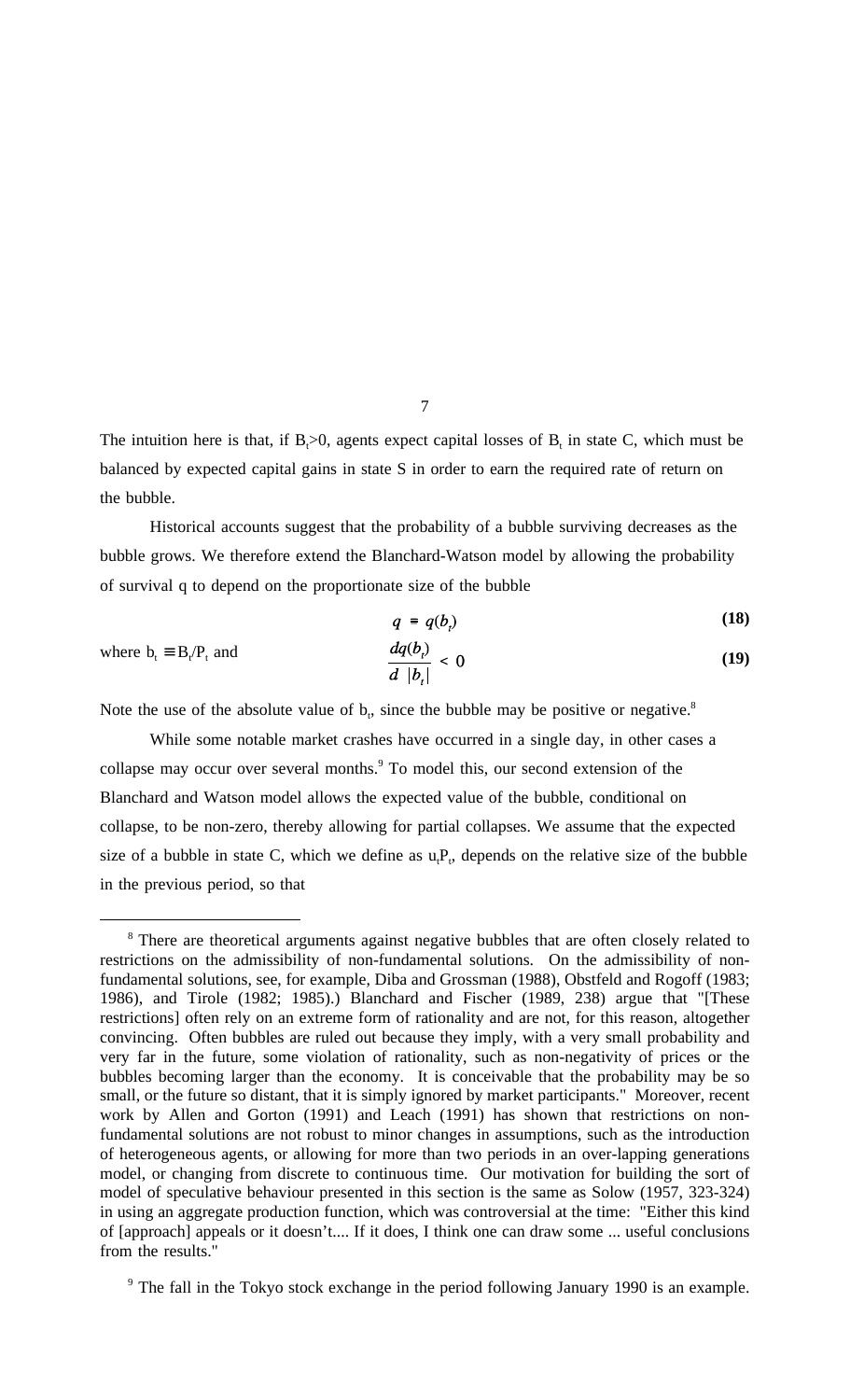$$
E_t[\boldsymbol{B}_{t+1} | C] = u(\boldsymbol{b}_t) \cdot \boldsymbol{P}_t \tag{20}
$$

We further assume that  $u()$  is a continuous and everywhere differentiable function and that: $10$ 

$$
u(0) = 0 \tag{21}
$$

$$
0 \leq \frac{du(b_i)}{db_i} \leq 1 \tag{22}
$$

(The differentiability assumption is made because we will be linearizing the model.) Assumptions (21) and (22) are added to ensure that a collapse means that the bubble is expected to shrink.<sup>11</sup> Imposing  $(16)$  then gives

$$
E[\boldsymbol{B}_{t+1}|S] = \frac{1+r}{q(b_t)} \boldsymbol{B}_t - \frac{1-q(b_t)}{q(b_t)} u(b_t) \cdot \boldsymbol{P}_t
$$
\n(23)

This shows that the expected value of the bubble in the surviving state is a decreasing function of the probability of survival  $q(b_t)$ . In other words, the greater the probability of collapse, the larger must be the gain on a positive bubble in the surviving state in order to compensate the investor for the possibility of collapse.

Note that when  $q(b_t) \equiv q$ , a constant, and  $u(b_t) \equiv 0$ , this model reduces to the Blanchard and Watson process.

It is straightforward to derive the expected excess returns R in each regime, where excess returns are the rate of return on the bubbly asset less the rate of return on the alternative asset:

<sup>&</sup>lt;sup>10</sup> As with assumptions on  $q(b_t)$ , the assumptions on  $u(b_t)$  are not imposed on the data. Instead, they allow us to determine the expected signs and relative magnitudes of the parameters.

<sup>&</sup>lt;sup>11</sup> To see this, draw a graph with  $u(b_t)$  (which equals  $E[B_{t+1} | C]/P_t$ ) on the vertical axis and  $b_t$  on the horizontal axis. The function  $u(b_t)$  passes through the origin, since  $u(0)=0$ . The 45° line represents a situation where  $E[B_{t+1} | C] / P_t = B_t / P_t$ ; i.e., where a "collapsing" bubble is the same size as the previous period's bubble. Since  $0 \le u' \le 1$ ,  $u(b_t)$  always lies on or below the 45° line. Thus these assumptions ensure that a collapsing bubble is no larger than the bubble in the previous period.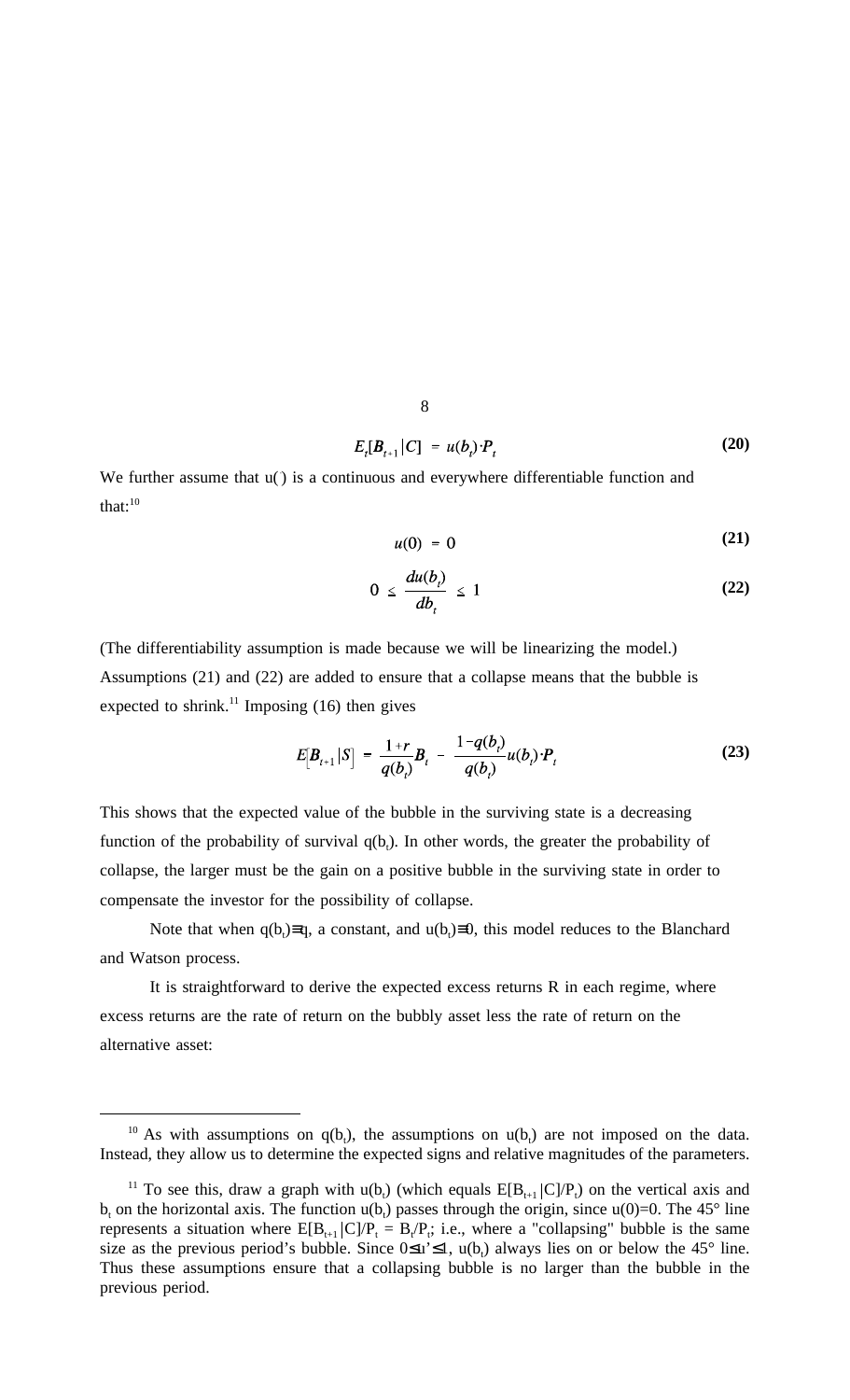$$
E_t(R_{t+1}|S) = \frac{1 - q(b_t)}{q(b_t)} [(1+r)b_t - u(b_t)]
$$
\n(24)

$$
E_t(R_{t+1}|C) = u(b_t) - (1+r)b_t \tag{25}
$$

Noting that conditional expected excess returns are a function of  $b_t$ , we can take first-order Taylor series approximations of  $E_t(R_{t+1} | S)$  and  $E_t(R_{t+1} | C)$  with respect to  $b_t$  around some arbitrary value  $\bar{b}$  to obtain:

$$
E(R_{t+1}|S) = \beta_{SO} + \beta_{Sb}b_t \qquad (26)
$$

$$
E(R_{t+1}|C) = \beta_{CO} + \beta_{Cb}b_t \qquad (27)
$$

where

$$
\beta_{Sb} = -\frac{1}{q(\overline{b})^2} \cdot \frac{dq(\overline{b})}{db_t} \cdot \left[ (1+r) \cdot \overline{b} - u(\overline{b}) \right] + \frac{1-q(\overline{b})}{q(\overline{b})} \cdot \left[ 1+r - \frac{du(\overline{b})}{db_t} \right]
$$
(28)

$$
\beta_{Cb} = \left[\frac{du(\overline{b})}{db_t} - (1+r)\right]
$$
\n(29)

Assuming r≥0, we can then prove that  $\beta_{sb} \ge 0$  and  $\beta_{cb} \le 0$ , and more generally that  $\beta_{sb} \ge \beta_{cb}$ .<sup>12</sup>

By dropping the expectations operator  $E_t$  in equations (26) and (27), we can rewrite them as

$$
\boldsymbol{R}_{S,t+1} = \boldsymbol{\beta}_{SO} + \boldsymbol{\beta}_{Sb} \boldsymbol{\cdot} \boldsymbol{b}_{t} + \boldsymbol{\varepsilon}_{S,t+1} \tag{30}
$$

$$
\boldsymbol{R}_{C,t+1} = \boldsymbol{\beta}_{C0} + \boldsymbol{\beta}_{Cb} \boldsymbol{b}_t + \boldsymbol{\varepsilon}_{C,t+1} \tag{31}
$$

To complete the switching-regression model, we need a functional form for  $q(b_t)$  that satisfies (19) and that guarantees that the resulting estimates of q will be bounded between 0 and 1. We use the Logit form

$$
q = \Phi(\beta_{q0} + \beta_{qb}b_i^2) \tag{32}
$$

<sup>&</sup>lt;sup>12</sup> The proof for  $\beta_{Cb}$  follows directly from (22). For  $\beta_{Sb}$ , we can use (22) and the fact that 1≥q(b<sub>t</sub>)≥0 to show that the second term in the expression is always non-negative. Equations (19), (20), and (22) together imply that the first term is also non-negative, so the sum of the two terms will be non-negative.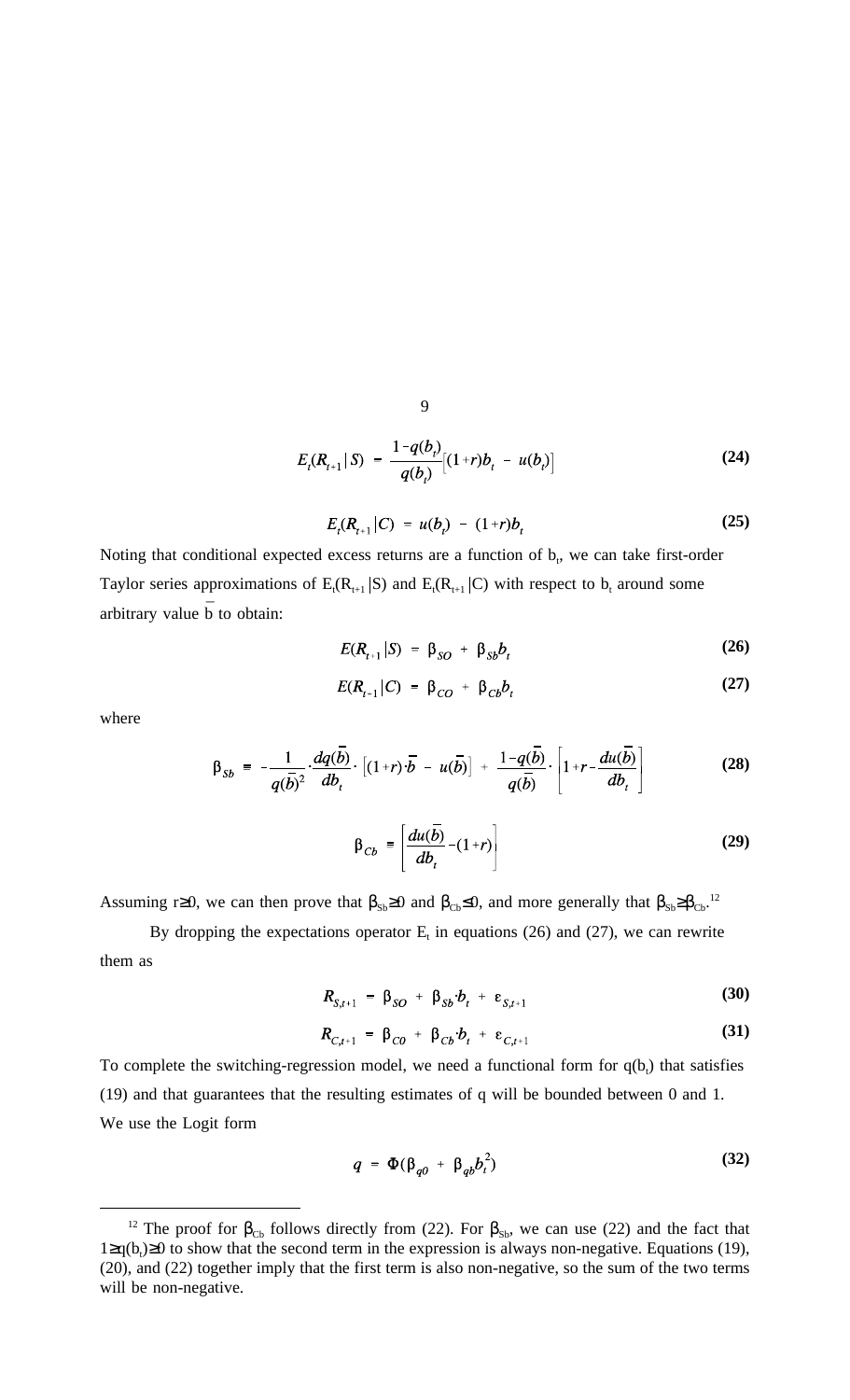where Φ is the logistic cumulative distribution function.

#### III. Estimating and Testing the Fads and Bubbles Models

In this section, we show how both the fads and bubbles models nest within a general switching regression. Each model has implications for the parameters of the general switching regression. In some cases, these are zero restrictions; in other cases, they involve equalities or inequalities among the parameters in the three equations that make up the general switching regression. By testing these restrictions jointly and separately, we can make statements about the ways in which each model corresponds, or fails to correspond, to the data.

As shown in the discussion of the bubbles model, there may be a non-linear relationship between  $R_{t+1}$  and  $b_t$  that takes the form of state-dependency; i.e., the relationship between  $R_{t+1}$  and  $b_t$  exists but varies across states. If we knew with certainty which regime generated each observation of  $R_{t+1}$ , we could estimate these relationships using standard leastsquares techniques. Given uncertainty about the classification of  $R_{t+1}$  into these regimes, however, standard estimation techniques will give biased and inconsistent estimates.<sup>13</sup> Nonetheless, consistent, efficient, asymptotically normal parameter estimates of such systems can still be obtained, provided that the equations are estimated simultaneously and that explicit account is taken of classification uncertainty.<sup>14</sup>

To understand the estimation procedure, suppose that in regime C

$$
R_{t+1} = R_{t+1}^C = h_C(b_t) + e_{t+1}^C
$$
 (33)

and that in regime S

$$
R_{t+1} = R_{t+1}^S = h_S(b_t) + e_{t+1}^S
$$
 (34)

This implies that we can write the probability density function of an observation conditional on it being generated by a given regime as

$$
\Phi_C(e_{t+1}^C) = \Phi_C(R_{t+1} - h_C(b_t))
$$
\n(35)

 $13$  See Lee and Porter (1984) for a proof.

<sup>&</sup>lt;sup>14</sup> See Goldfeld and Quandt (1976) and Kiefer (1978) for proofs.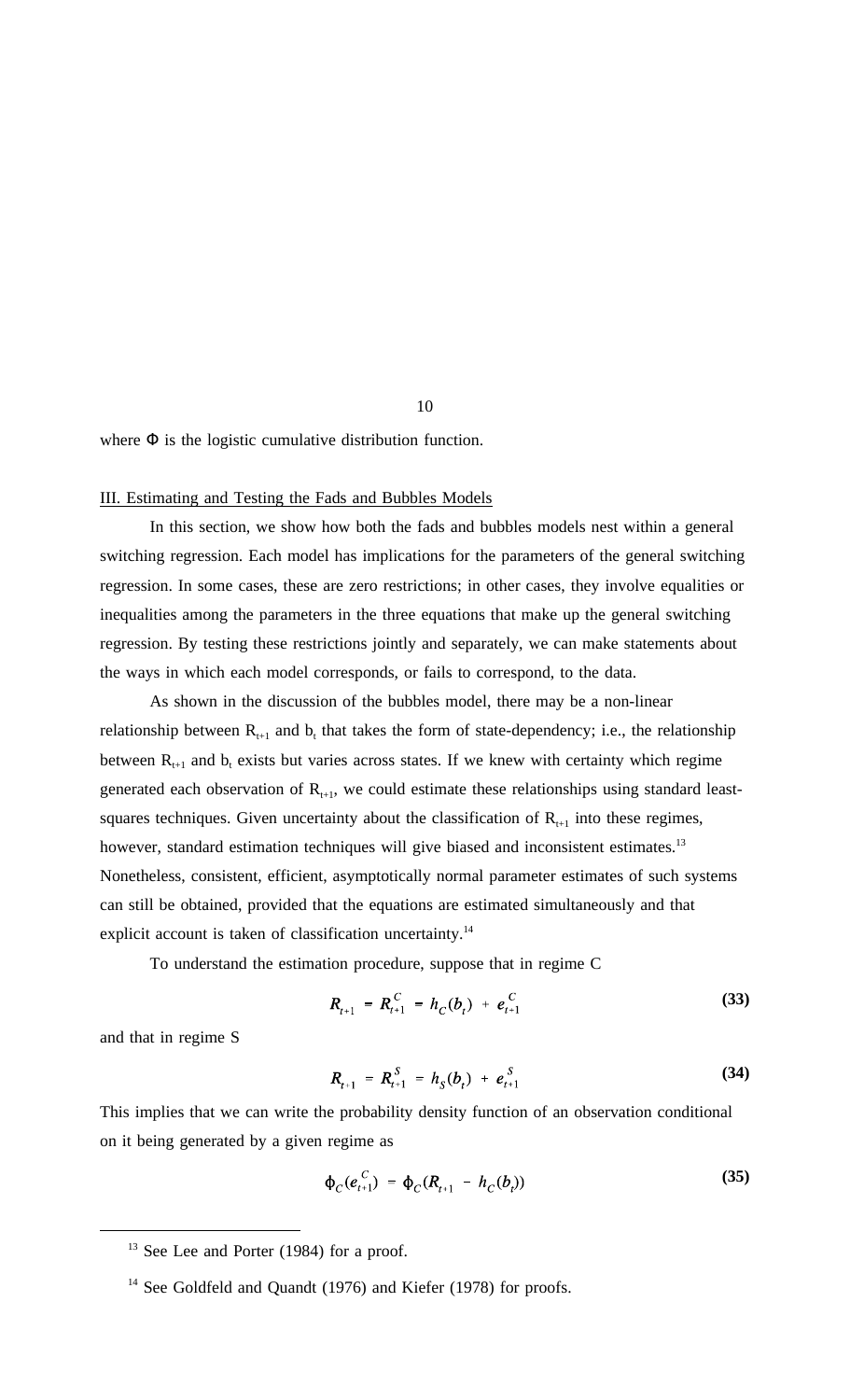and

$$
\Phi_S(e_{t+1}^S) = \Phi_S(R_{t+1} - h_S(b_t))
$$
\n(36)

If we have no information on which regime generates each observation, we may denote the average probability that an observation comes from regime S as q. More generally, if we have a set of variables  $M_t$ , that contain imperfect classifying information, we can write the probability that  $R_{t+1} = R_{t+1}^S$  as  $q(M_t)$ . Therefore, the unconditional probability density function of each observation is

11

$$
q(M_t) \cdot \phi_S(R_{t+1} - h_S(b_t)) + [1 - q(M_t)] \cdot \phi_C(R_{t+1} - h_C(b_t))
$$
 (37)

and the likelihood function for a set of T observations

$$
\prod_{t=1}^T \qquad [q(M_t) \cdot \phi_S(R_{t+1} - h_S(b_t)) + [1 - q(M_t)] \cdot \phi_C(R_{t+1} - h_C(b_t))]
$$
 (38)

Maximizing this likelihood function therefore estimates both (33) and (34) simultaneously with a set of parameters for  $q(M_t)$ , and it can be shown to lead to consistent and efficient estimates without the need for a priori knowledge on which observations correspond to a given regime.<sup>15</sup>

The general switching regression that encompasses the fads and bubbles models can be expressed as:

$$
\mathbf{R}_{S,t+1} = \beta_{SO} + \beta_{Sb} \cdot b_t + \varepsilon_{S,t+1} \tag{39}
$$

$$
\boldsymbol{R}_{C,t+1} = \boldsymbol{\beta}_{C0} + \boldsymbol{\beta}_{Cb} \boldsymbol{b}_t + \boldsymbol{\varepsilon}_{C,t+1} \tag{40}
$$

$$
q = \Phi(\beta_{q0} + \beta_{qb}b_i^2) \tag{41}
$$

<sup>&</sup>lt;sup>15</sup> For those familiar with Markov-switching models, it may be useful to note that this switching model has a related stochastic structure. A two-state Markov-switching model has two state-dependent probabilities:  $q(t) = Pr(S(t)=0 | S(t-1)=0)$  and  $p(t) = Pr(S(t)=1 | S(t-1)=1)$ . The switching model presented here has one state-independent probability  $q(t) = Pr(S(t)=0)$ . This is the special case of the Markov-switching model where  $q(t) = 1-p(t)$ ; i.e., the probability of today's state is independent of yesterday's state.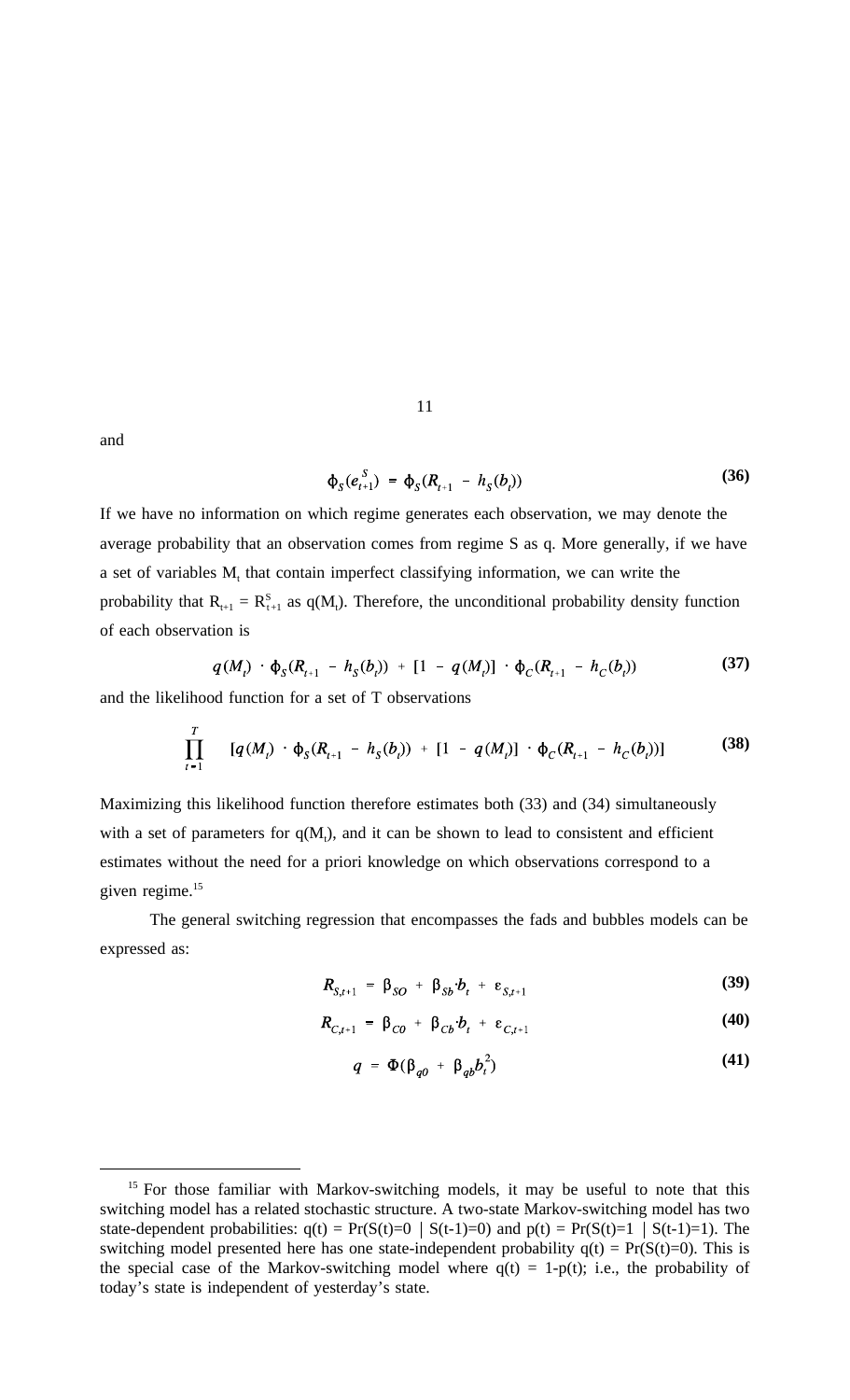These three equations form a standard switching-regression model of the type described by Goldfeld and Quandt (1976) and Hartley (1978), and can be estimated by maximumlikelihood methods.

The fads model implies a number of restrictions on the general switching regression. First, according to the fads model, expected returns (conditional on  $b<sub>t</sub>$ ) should be the same in both regimes. This implies that  $\beta_{\text{SO}}$  should equal  $\beta_{\text{CO}}$  and that  $\beta_{\text{Sb}}$  should equal  $\beta_{\text{Cb}}$ . Second, as shown in Section I, the fads model implies that returns should be mean-reverting. This implies that the estimated value of  $\beta_b$  should be negative. Finally, according to the fads model,  $b_t$  should not influence which regime will occur in the subsequent period. This implies that  $\beta_{qb}$  should equal zero. The fads-model restrictions can be summarized as follows:

$$
\beta_{\rm so} = \beta_{\rm co} = \beta_0 \tag{42}
$$

$$
\beta_{\mathit{Sb}} = \beta_{\mathit{Cb}} = \beta_b \tag{43}
$$

$$
\beta_{ab} = 0 \tag{44}
$$

$$
\beta_h < 0 \tag{45}
$$

We can test the fads model in two basic ways. The first way is to impose the first three restrictions and compare the fit of the resulting regression with the fit of the unrestricted general switching regression. In Section V, we use a likelihood-ratio (LR) statistic to conduct this joint test.16 The second way is to impose the first three restrictions (so as to estimate the fads model) and check whether  $\beta_h$  is negative.

The bubbles model also has implications for the general switching regression. First, according to the bubbles model, expected returns (conditional on  $b<sub>t</sub>$ ) should be greater in the states where the bubble survives than in the states where it collapses.<sup>17</sup> This implies that  $\beta_{s0}$ 

<sup>&</sup>lt;sup>16</sup> A number of authors have noted that while Lagrange Multiplier and Wald tests should be asymptotically equivalent to the LR tests, they sometimes give widely divergent results when applied to regime-switching models. For example, see Engle and Hamilton (1990). As the LR tests are thought to be the most reliable, we use these for most of the joint hypothesis tests we report.

<sup>&</sup>lt;sup>17</sup> For  $b<sub>t</sub> < 0$ , the expected returns in the surviving regime should be larger in absolute value (i.e., more negative) than those in the collapsing regime. Of course, the implications for the signs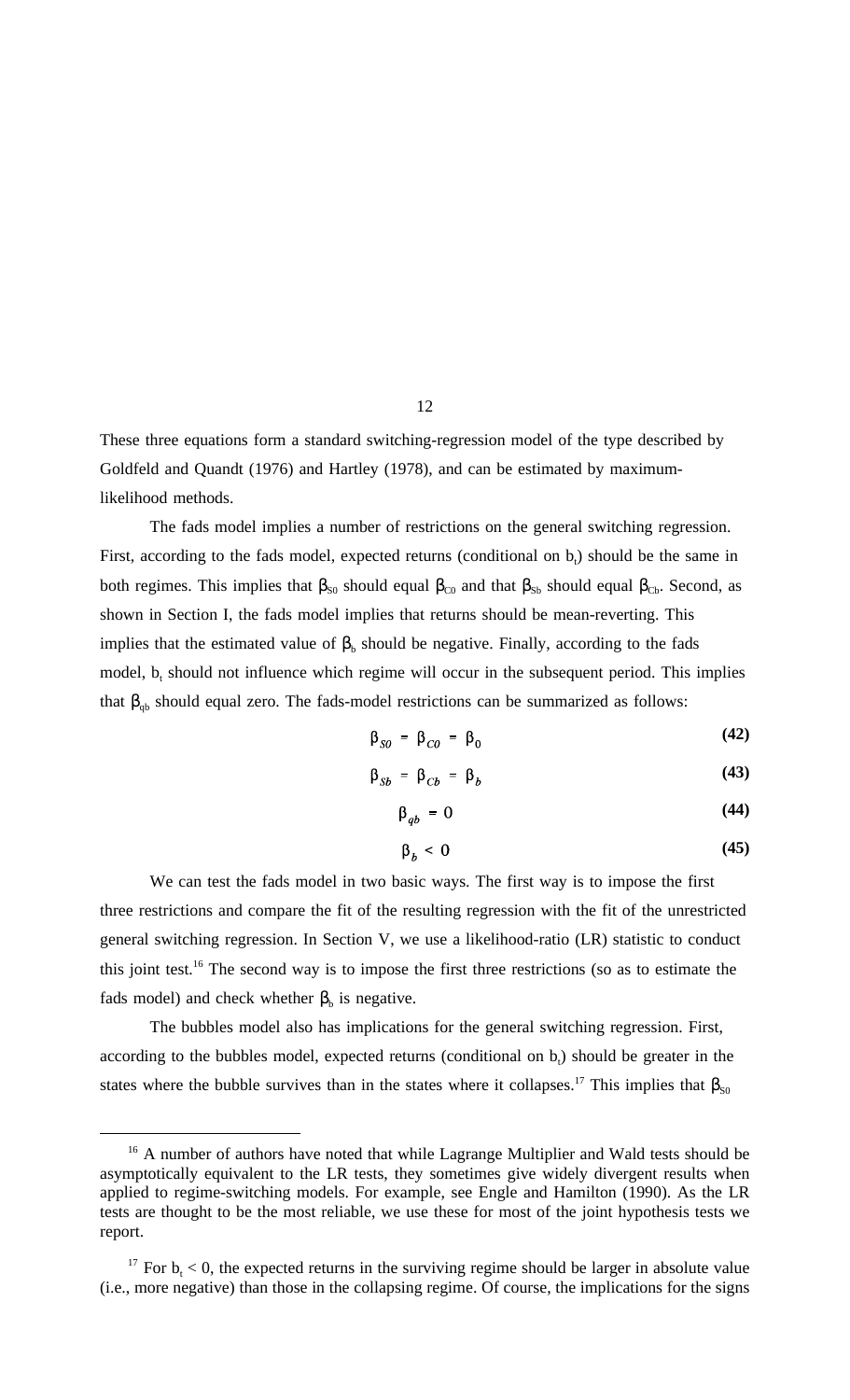will not necessarily equal  $β_{\text{CO}}$  and that  $β_{\text{Sb}}$  should be greater than  $β_{\text{Cb}}$ . Second, according to the bubbles model, collapses are more likely when bubbles are large in magnitude. This implies that  $\beta_{qb}$  should be positive. The implications of the bubbles model for the general switching regression can be summarized as follows:

$$
\beta_{SO} \neq \beta_{CO} \tag{46}
$$

$$
\beta_{\mathit{Sb}} > \beta_{\mathit{Cb}} \tag{47}
$$

$$
\beta_{ab} > 0 \tag{48}
$$

There are two main ways in which we can test the bubbles model against the fads model. The first we have already discussed. The fads model implies certain restrictions on the general switching model. These restrictions are inconsistent with the bubbles model, so if we fail to reject them, we would conclude that there is no significant evidence for the bubbles model. The second sort of test involves the implications that are summarized in the previous three equations. If these parameter restrictions hold, it provides evidence in favour of the bubbles model.<sup>18</sup>

#### IV. Measuring Apparent Deviations from Fundamental Price

In this section, we describe three different approaches to measuring  $b_t$ , the proportional deviation of actual stock market price from fundamental price. To motivate the three approaches, consider the classic Gordon (1962) model:

$$
P_t = \frac{D_t}{r - g} \tag{49}
$$

where g is the dividend growth rate. We can think of the fundamental price in the Gordon world as a function of current dividends, anticipated dividend growth, and anticipated interest

of  $\beta_{\text{Sb}}$  and  $\beta_{\text{Cb}}$  are the same regardless of whether  $b_t$  is positive or negative.

<sup>&</sup>lt;sup>18</sup> As always, other interpretations, which may involve neither bubbles nor fads, are possible. We are currently pursuing this point in a related paper that will examine whether switches in fundamentals (dividend growth and/or discount rates) can account for what we find in the data.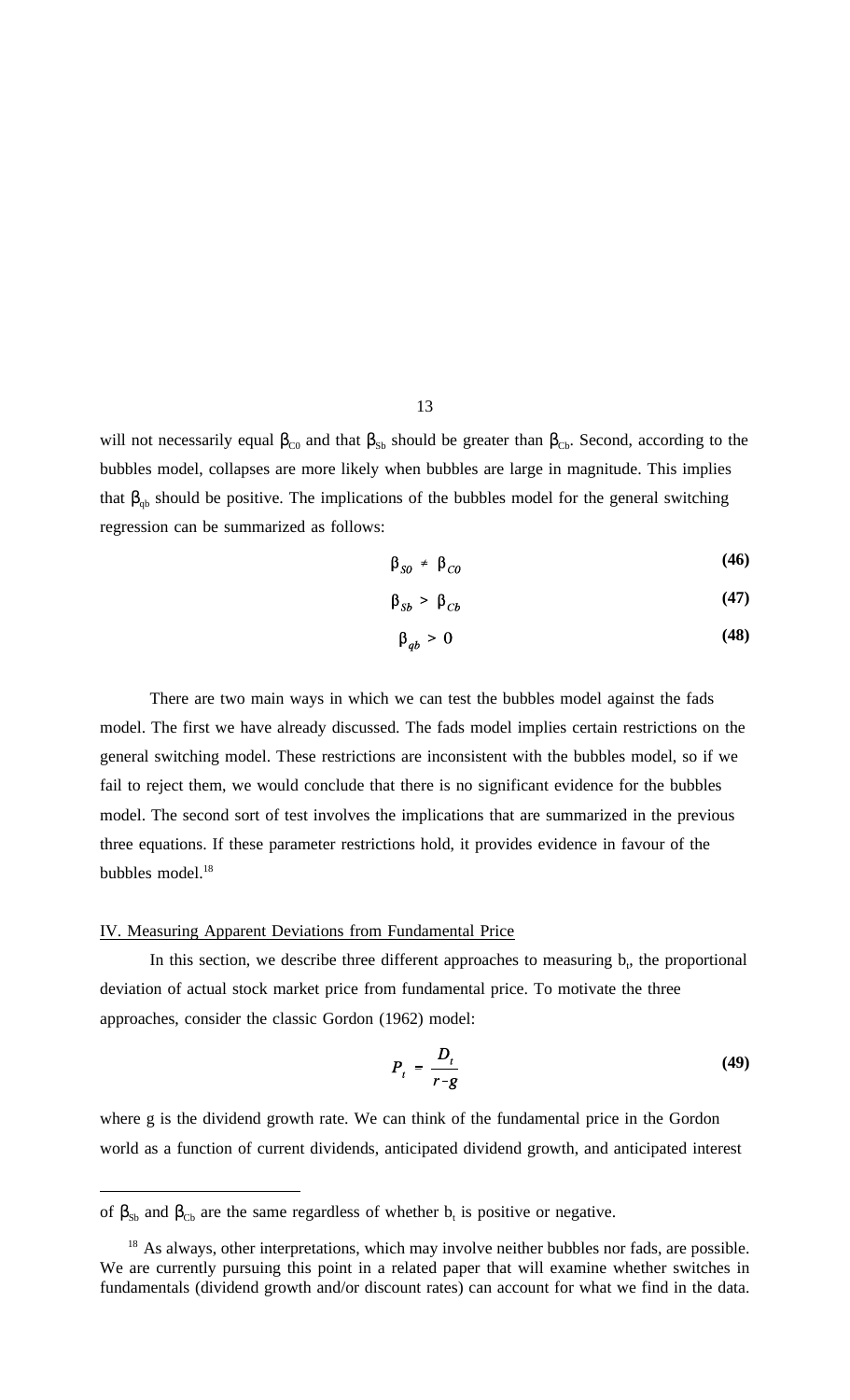rates. Our first approach assumes a particular stochastic process for dividends and a constant interest rate. Under these assumptions, current dividends are a sufficient statistic for  $P_t^*$  and thus  $b_i$ ; in fact,  $P_t^*$  is a multiple of  $D_t$ . Our second approach allows for variable dividend growth rates, but maintains the assumption of a constant interest rate. Our third approach allows for variation over time in expectations of both dividend growth rates and interest rates.

#### A. Assuming the Dividend Process

We begin by assuming that stock market prices obey the following period-to-period arbitrage condition:

$$
E_{t}(P_{t+1}) = (1+r)(P_{t} + D_{t})
$$
\n(50)

where r is the required rate of return, which we assume for the moment is constant. A number of previous studies have assumed that log dividends follow a random walk with drift:

$$
d_t = \alpha + d_{t-1} + \epsilon_t \tag{51}
$$

where  $d_t$  is the log of dividends.

Under these assumptions, it is straightforward to show that fundamental price is a multiple of current dividends:

$$
P_t = \rho D_t \tag{52}
$$

where:

$$
\rho = \frac{1+r}{e^{(\alpha + \sigma^2/2)} - 1} \tag{53}
$$

This set of assumptions therefore provides one possible motivation for the measure of fundamental price used by Cutler, Poterba, and Summers (1991).

Under these assumptions, the proportional deviation of actual price from fundamental price is:

$$
b_t^A = \frac{P_t - P_t^A}{P_t} = 1 - \frac{\rho D_t}{P_t}
$$
 (54)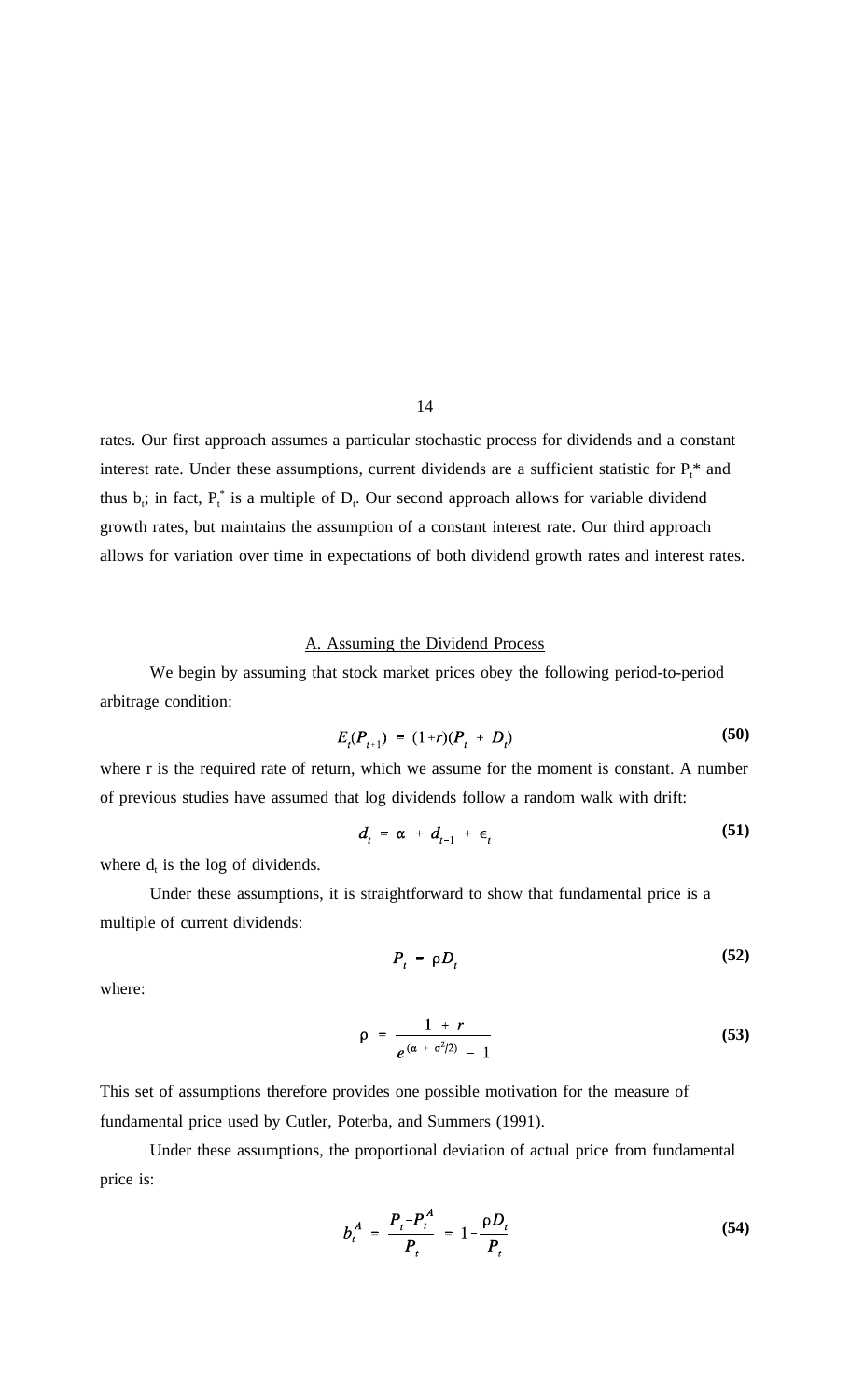We use the sample mean of the price dividend ratio to calculate ρ.

## B. A VAR Projection on Dividend Changes and the Spread

Our second approach allows for variation over time in expected dividend growth and provides a way of capturing the information about future dividend growth contained in the information set available to market participants. This approach follows Campbell and Shiller (1987), who introduce a VAR approach to estimating and testing the present-value model of stock market prices. A simple algebraic manipulation allows us to use their methodology to construct estimates of  $b_t$ . Because the Campbell and Shiller (1987) approach is well known, our description of it is brief and focusses on the aspects that are directly relevant.

Consider the simple present value model of stock market prices:

$$
P_{t} = E_{t} \sum_{i=0}^{\infty} \left( \frac{1}{1+r} \right)^{i} D_{t+i}
$$
 (55)

Define the innovation in stock price as:

$$
\xi_t = P_t - E_{t-1} P_t \tag{56}
$$

The present value model implies that the innovation can be expressed in terms of observable variables as:

$$
\xi_{t} = P_{t} - (1+r) [P_{t-1} - D_{t-1}] \tag{57}
$$

Note that this expression is equal to the excess return on stocks, multiplied by the stock market price.

If the present value model were true, then a linear function of current prices and dividends (the "spread") would be the optimal linear forecast of future dividend changes. Intuitively, this is because the current price reflects all available information, so innovations (i.e., excess returns) are unpredictable. Campbell and Shiller (1987) define the "spread" as the difference between price and a multiple of current dividends:

$$
S_t = P_t - \left(\frac{1+r}{r}\right) D_t \tag{58}
$$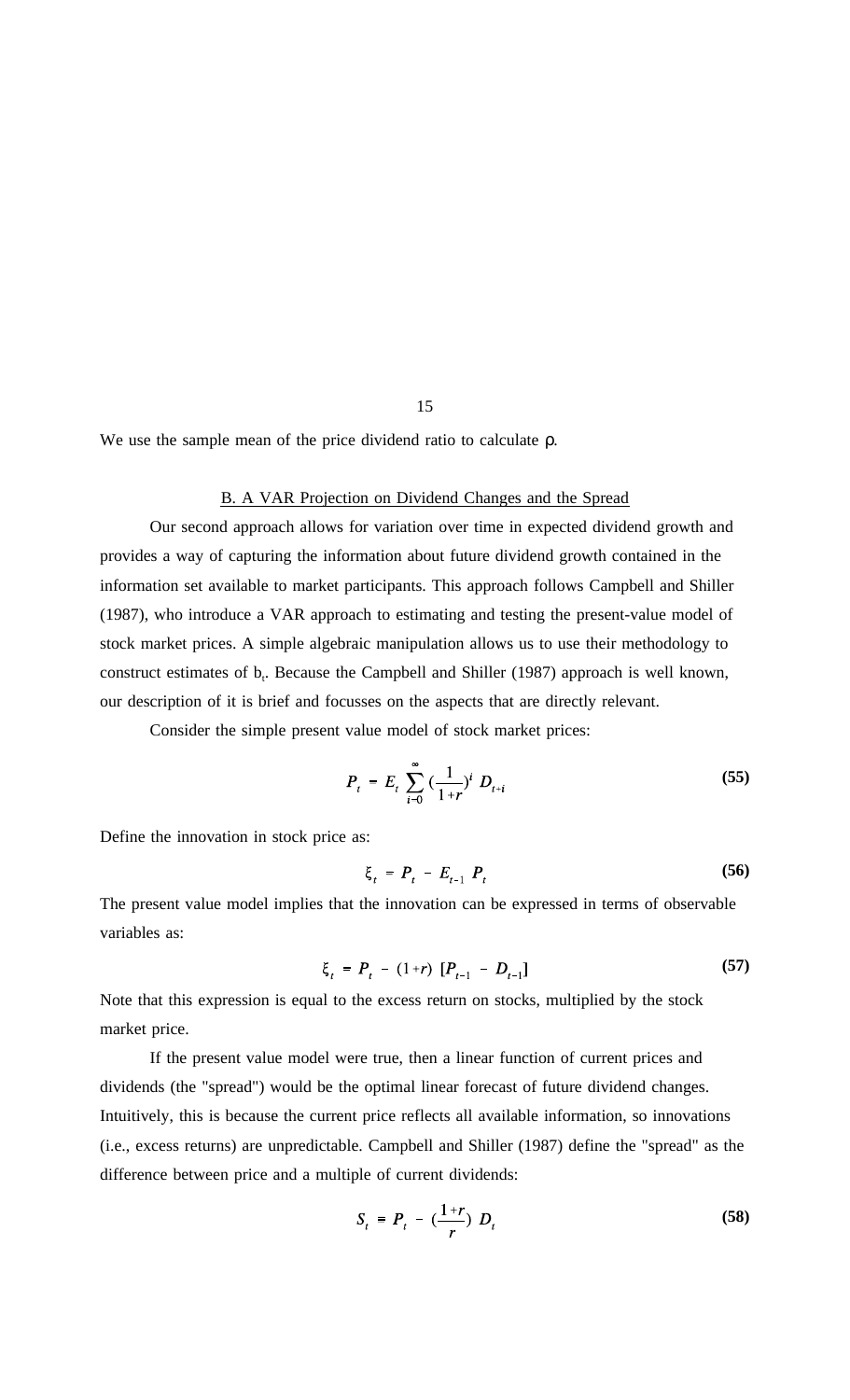It is easy to show that  $S_t$  is the optimal linear forecast of  $S_t^*$ , where  $S_t^*$  is a weighted average of future dividend changes:

16

$$
S_t = E_t S_t^* \tag{59}
$$

where

$$
S_t^* = \frac{1+r}{r} \sum_{i=1}^{\infty} \left( \frac{1}{1+r} \right)^i \Delta D_{t+i}
$$
 (60)

A variety of studies, including Campbell and Shiller (1987), have found that excess returns are predictable. This predictability has two main interpretations. The first, which is emphasized by Fama and French (1988), for example, is that financial markets are rational and efficient and that discount rates vary over time in a predictable manner. The second, which is emphasized by Poterba and Summers (1988), for example, is that there may be some element of apparent irrationality in financial markets in the form of fads or bubbles. Under the first interpretation, we can obtain a better estimate of fundamental price by incorporating the sort of information contained in past dividends and prices that makes returns predictable. Under the second interpretation, by incorporating this additional information, we may bias our tests against finding either fads or bubbles because we have attributed to fundamental price some of the predictability that arises from fads or bubbles.

The additional information available from past dividend changes and stock market prices can be incorporated by estimating the following VAR representation for  $\Delta D_t$  and  $S_t$ (where both variables have been demeaned):

$$
\begin{bmatrix} \Delta D_t \\ S_t \end{bmatrix} = \begin{bmatrix} a(L) & b(L) \\ c(L) & d(L) \end{bmatrix} \begin{bmatrix} \Delta D_{t-1} \\ S_{t-1} \end{bmatrix} + \begin{bmatrix} u_{1t} \\ u_{2t} \end{bmatrix}
$$
 (61)

If b(L) were 0, then dividend changes would depend only on past dividend changes; if agents have additional information beyond the history of dividends that is reflected in past prices (and therefore past S), then S will have incremental explanatory power.

The equations (61) can be stacked into a first-order system: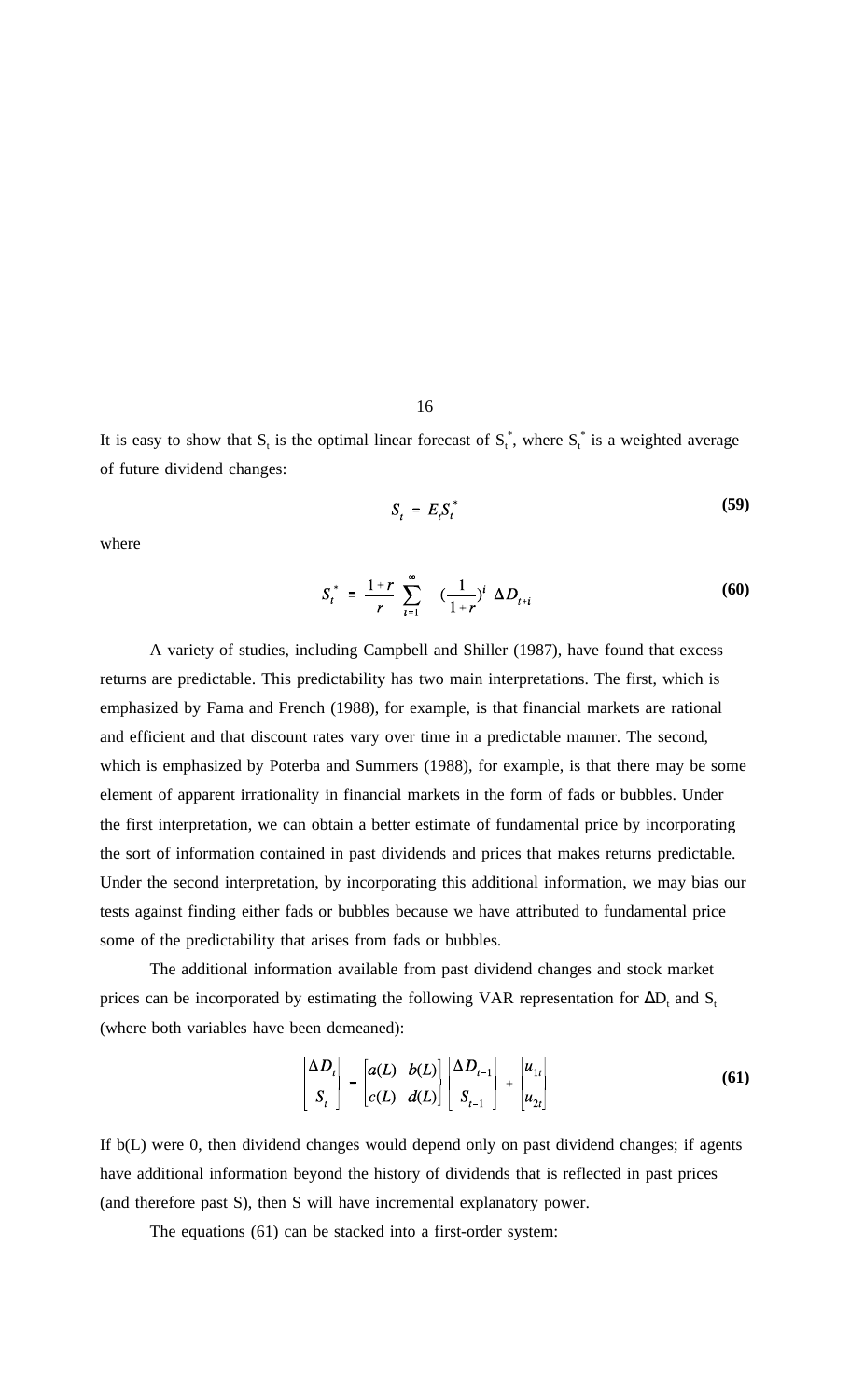$$
17\quad
$$

**(62)**

where blank elements are zero. In companion matrix form, this can be rewritten as:

$$
z_t = Az_{t-1} + v_t \tag{63}
$$

In our context, the value of such a VAR representation is that it allows us to form an optimal forecast of future dividend changes, conditional on a given information set  $H_i$ :

$$
S_t^{\prime} = E(S_t^* | H_t) = \Theta e I^{\prime} \delta A (I - \delta A)^{-1} z_t
$$
 (64)

where

$$
\theta = \frac{1+r}{r}, \quad \delta = \frac{1}{1+r}
$$
 (65)

and e1 is a row vector that picks out  $\Delta D_t$ . Through a simple algebraic manipulation, we can transform the expression for the spread into an expression for fundamental price  $P_{t}^{B}$ , where  $P_{t}^{B}$  incorporates the optimal linear forecast of future dividend changes  $(S_{t}^{*})$  based on past prices and dividends. Let:

$$
P_t^B = S_t' + \frac{1+r}{r} D_t \tag{66}
$$

Then we can define a second measure of deviations from fundamentals, namely:

$$
b_t^B = \frac{P_t - P_t^B}{P_t} \tag{67}
$$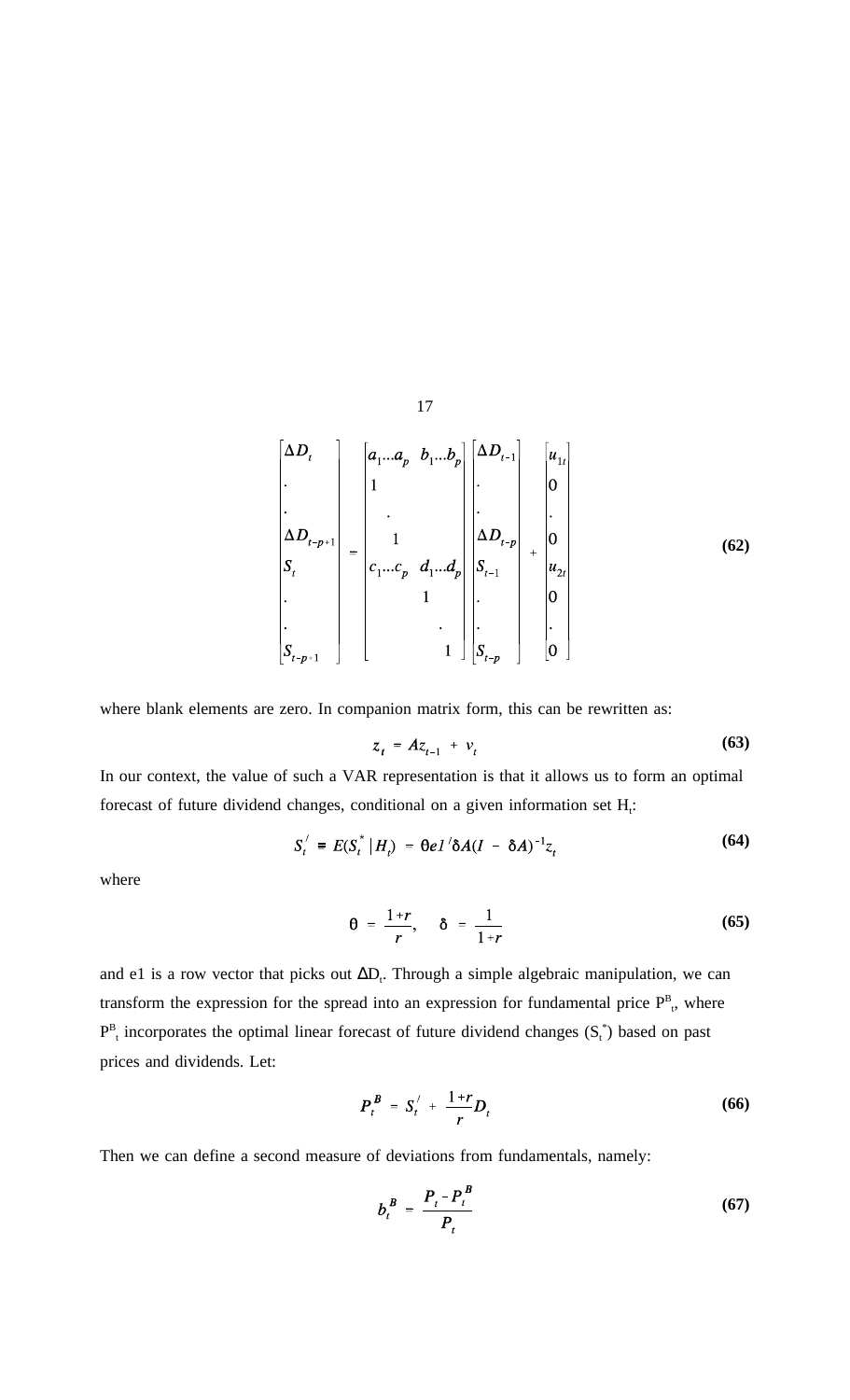We set r=1/[( $\overline{P}/\overline{D}$ ) - 1], where  $\overline{X}$  denotes the sample average of X. This ensures that  $S_t$  has mean zero over our sample.

#### C. Incorporating Time Variation in Interest Rates

The VAR approach based on Campbell and Shiller (1987), which we have just outlined, is attractive, but it ignores a determinant of stock market prices that is frequently emphasized, namely variation over time in interest rates. To incorporate predictable variation in interest rates, as well as in dividend growth rates, we use the dividend-ratio model proposed by Campbell and Shiller (1988). Define the log of the stock market return as:

$$
h_{t} \equiv \log(P_{t+1} + D_{t}) - \log(P_{t}) \tag{68}
$$

This can be approximated quite closely as:

$$
h_{t} \cong k + \delta_{t} - \kappa \delta_{t+1} + \Delta d_{t} \tag{69}
$$

where  $\delta_t = d_{t-1} - p_t$ , lower-case letters denote logs, k is a constant, and  $\kappa$  is a coefficient that emerges from the approximation.<sup>19</sup>

Equation (69) is a difference equation that can be solved forward subject to a terminal condition ( $\lim_{i \to \infty} \kappa^i \delta_{t+i} = 0$ ) to obtain:

$$
\delta_t \simeq \sum_{j=0}^{\infty} \kappa^j (h_{t+j} - \Delta d_{t+j}) - \frac{k}{1-\kappa} \tag{70}
$$

In other words, (70) says that the log dividend-price ratio can be expressed as a weighted sum of future returns  $h_{t+1}$  and dividend growth rates  $\Delta d_{t+1}$ . This equation contains economic content only if we put some conditions on the process for returns. In particular, Campbell and Shiller (1988) assume that expected stock market returns differ from the expected returns on some other asset by an amount that does not vary over time:

$$
E_t h_t = E_t r_t + c \tag{71}
$$

Taking expectations on both sides of (70) and substituting in (71), we obtain:

<sup>&</sup>lt;sup>19</sup> We follow Campbell and Shiller (1988) in setting  $\kappa = \exp(g-h)$ , where *h* is the sample mean stock return and *g* is the sample mean dividend growth rate.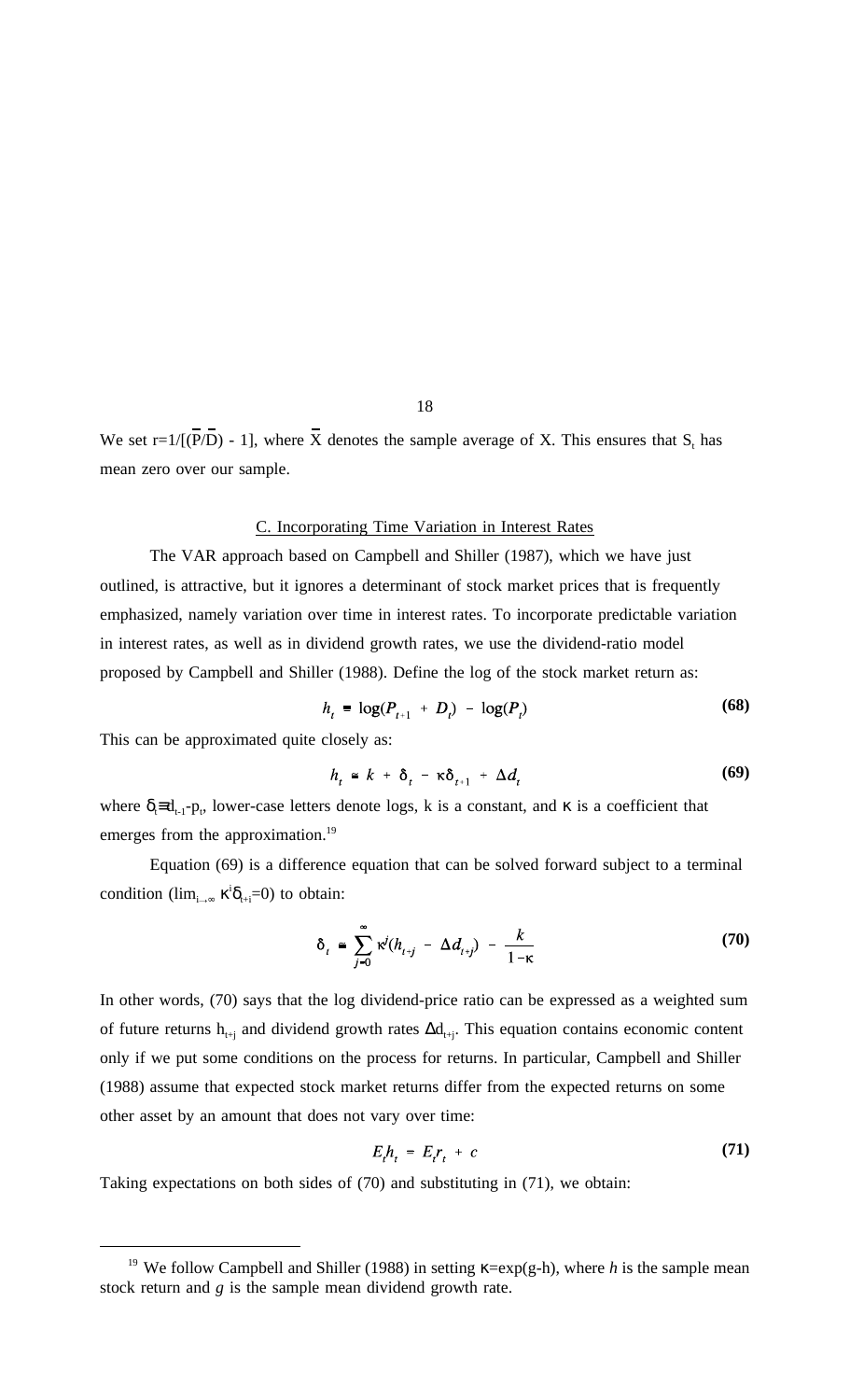$$
\delta_t \cong E_t \sum_{j=0}^{\infty} \kappa^j (r_{t+j} - \Delta d_{t+j}) + \frac{c-k}{1-\kappa}
$$
 (72)

Equation (72) can be thought of as a dynamic version of the Gordon model, in which both interest rates and dividend growth rates vary freely through time.

To construct an optimal linear forecast of the dividend-price ratio, we use a VAR of the following form:

$$
\begin{bmatrix}\n\delta_{t} \\
\delta_{t-1} \\
r_{t-1} \\
r_{t-2} \\
\Delta d_{t-1} \\
\Delta d_{t-2}\n\end{bmatrix} = \begin{bmatrix}\nC_{111} & C_{211} & C_{112} & C_{212} & C_{113} & C_{213} \\
1 & 0 & 0 & 0 & 0 & 0 \\
C_{121} & C_{221} & C_{122} & C_{222} & C_{123} & C_{223} \\
0 & 0 & 1 & 0 & 0 & 0 \\
C_{131} & C_{231} & C_{132} & C_{232} & C_{133} & C_{233} \\
0 & 0 & 0 & 0 & 1 & 0\n\end{bmatrix}\n\begin{bmatrix}\n\delta_{t-1} \\
\delta_{t-2} \\
r_{t-2} \\
r_{t-3} \\
\Delta d_{t-2} \\
\Delta d_{t-3}\n\end{bmatrix} + \begin{bmatrix}\nu_{11} \\
u_{21} \\
u_{22} \\
u_{31} \\
u_{31} \\
u_{31}\n\end{bmatrix}
$$
\n(73)

where all variables are expressed as deviations from their means. Using companion matrix notation, our forecast of the log dividend price ratio is:

$$
\delta_t^C = \sum_{j=0}^{\infty} \kappa^j e 2^j A^{j+1} z_t
$$
 (74)

where e2 is a vector that picks out  $r_{t-1}$ - $\Delta d_{t-1}$ . The resulting value of  $\delta_t^C$  can be used to construct a third fundamental price and thus a third measure of  $b_i$ :

$$
b_t^C = \frac{P_t - P_t^C}{P_t} = 1 - e^{-\delta_t^C} \frac{D_t}{P_t}
$$
 (75)

## V. Empirical Estimates of the Fads Model

In this section, we present estimates of the fads model derived in Section I as well as tests of the restrictions which the fads model implies for the general switching regression.

## A. Assuming the Dividend Process  $(b^A)$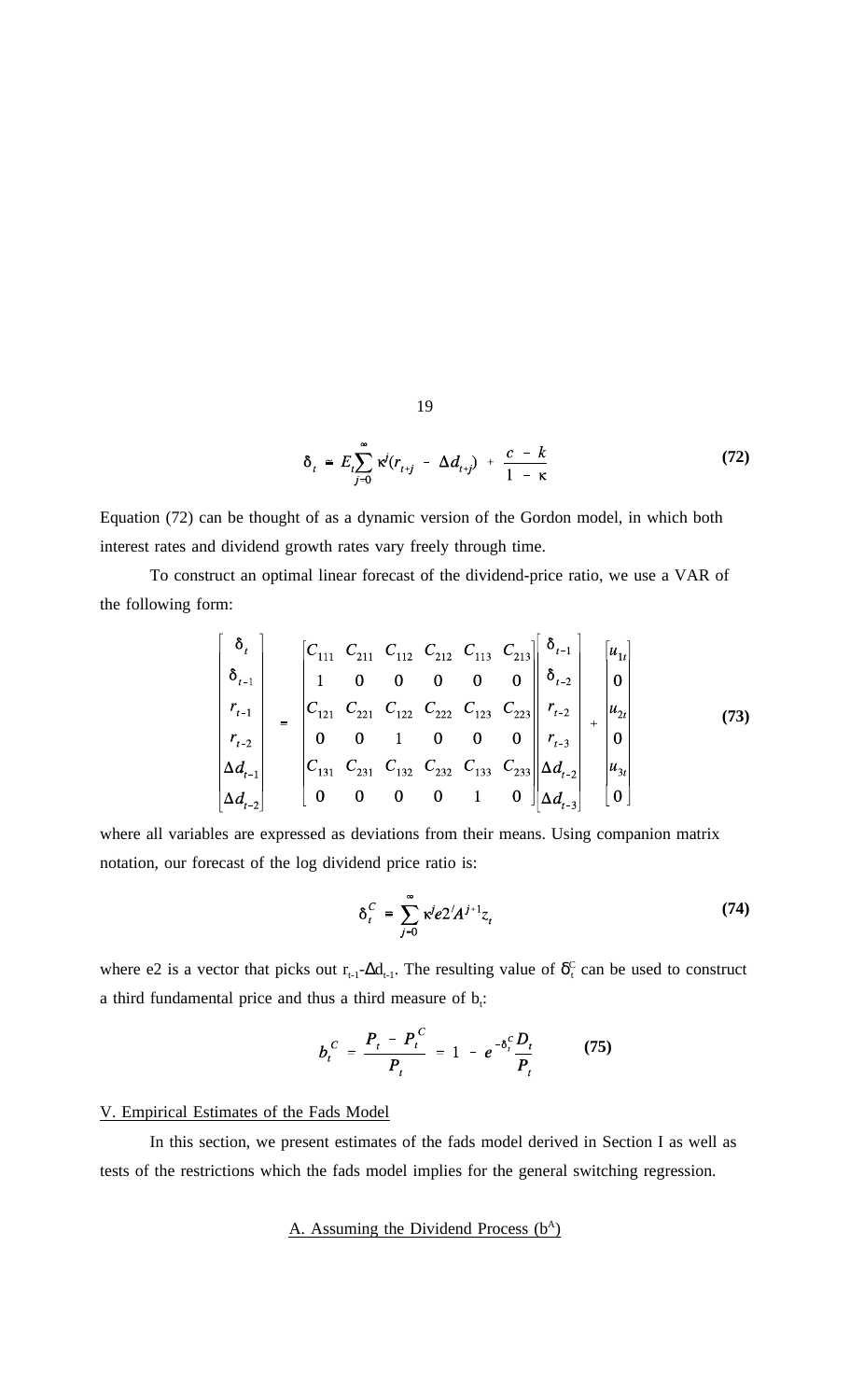Table I presents estimates of the fads model. We begin by focussing on the first column of the table, which presents parameter estimates based on  $b^A_{\uparrow}$ . A major implication of the fads model is that a regression of returns on the apparent deviation of actual prices from fundamental prices should yield a negative coefficient. As the first column shows, the point estimate of this coefficient (denoted  $\beta_b$ ) is -0.013 and the t-statistic is -2.1, a result that is consistent with the fads model.<sup>20</sup> To get a sense of the economic significance of the point estimate, consider the value of  $b<sub>t</sub>$  in September 1987 (one of the larger values in the sample and one of historical interest). With  $b_t = 0.29$ , the point estimate implies that excess returns will be lower by .37 per cent a month (5 per cent a year).

The result for  $\beta_b$  is consistent with the results of previous studies. As noted above, the regression reported in the first column of Table I is very similar to the Cutler, Poterba, and Summers (1991) test of the fads model. Their estimate of  $\beta_b$  is -0.01, which is close to our estimate.<sup>21</sup>

A number of authors have argued that the evidence for fads is weaker if heteroscedasticity is taken into account. For example, Kim, Nelson, and Startz (1991) argue that most of the evidence for mean reversion comes from the period before World War II, a period during which the volatility of stock market returns was unusually high.<sup>22</sup> We allow for heteroscedasticity by letting disturbances come from a high- and low-variance regime. As Table I shows,  $\sigma_c$  is about three times as large as  $\sigma_s$ , so heteroscedasticity appears to be a

 $20$  We report t-ratios based on the inverse of the Hessian. The results that we report are asymptotically consistent and efficient under our assumptions. A number of recent studies (e.g., Kim, Nelson, and Startz (1991), McQueen (1992), Nelson and Kim (1992), and Richardson and Stock (1989)) have found that standard test statistics can be misleading in studies of stock market predictability. In this paper, we use more than 700 non-overlapping observations and account for conditional heteroscedasticity.

<sup>&</sup>lt;sup>21</sup> Our results correspond most closely to the last row, first column of their Table 6. The sign of their estimate differs because they regress returns on fundamental price minus actual price and we regress returns on actual price minus fundamental price.

 $22$  See also McQueen (1992) and Nelson and Kim (1992) on heteroscedasticity.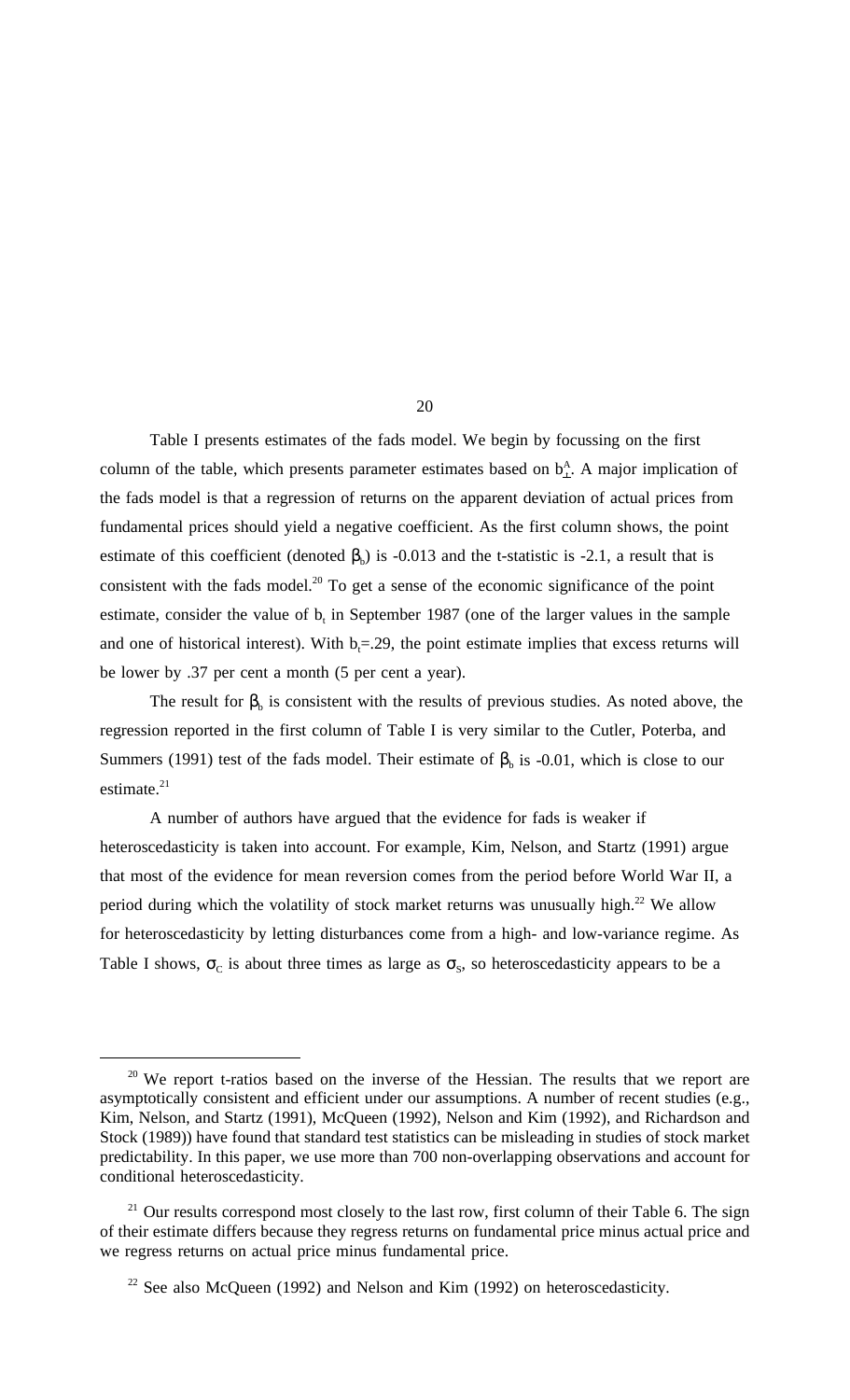genuine issue in the data.<sup>23</sup> Even after allowing for heteroscedasticity, there is still evidence that returns are predictable, since the results in column one of Table I show  $\beta_b$  to be significantly negative.

In Section III, we discuss two main types of tests of the fads model. The first imposes the fads-model restrictions on the general switching regression and then tests whether or not  $\beta_b$  is negative. However, this does not test between the fads and bubbles models. The second type of test examines whether the fads-model restrictions are valid; it is therefore a more useful test for distinguishing between fads and bubbles.

The fads-model restrictions on the general switching regression are shown in equations (42), (43), and (44). These restrictions reflect two fundamental differences between the fads model and the bubbles model. First, the bubbles model implies that returns are drawn from two distinct regimes, so that the intercept ( $\beta_{S0}$  and  $\beta_{C0}$ ) and slope ( $\beta_{Sb}$  and  $\beta_{Cb}$ ) coefficients may differ between regimes. Second, the bubbles model implies that the size of deviations from fundamental price influences the regime from which each stock market return is drawn, so that  $\beta_{ab}$  will not be equal to zero.

As shown in the lower portion of Table I, the likelihood-ratio test statistic for the joint test of the fads-model restrictions is 16.3. Since this test has a  $\chi^2$  distribution with three degrees of freedom under the null hypothesis of fads, the joint test strongly rejects the fadsmodel restrictions.

## B. Alternative Measures of Deviations from Fundamental Price  $(b^B, b^C)$

Constructing a measure of the fundamental stock market price is an inherently difficult and potentially contentious task. If we were attempting to test either the fads model or the bubbles model against the null hypothesis that stock market returns are driven exclusively by fundamentals, it would also be an extremely important task. When we are trying to distinguish between the fads model and the bubbles model, it is less clear that our choice of a model of fundamentals is crucial.

<sup>&</sup>lt;sup>23</sup> A formal test for the equality of  $\sigma_s$  and  $\sigma_c$  is difficult; see Hansen (1993) and Garcia (1992) for recent progress in this area.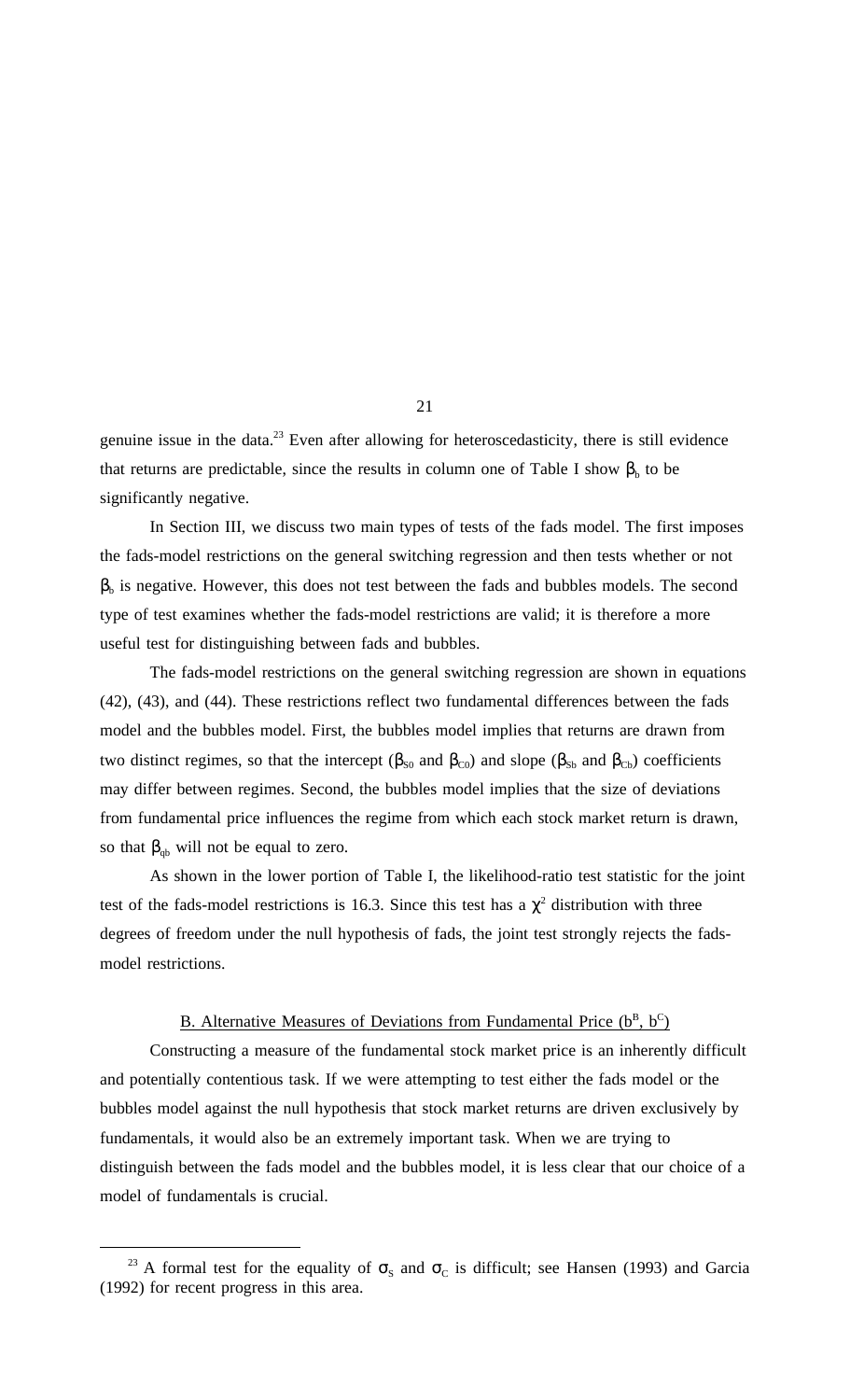Cutler, Poterba, and Summers (1991) argue that a noisy measure of fundamental price will tend to bias tests against finding evidence that non-fundamentals are important. Thus, if we use a noisy measure of fundamental price and still find evidence of either fads or bubbles, their view is that the noisiness of our measure of fundamentals strengthens the case that nonfundamentals matter. Others take a different view. For example, Cecchetti, Lam, and Mark (1990) argue that some of the evidence for fads can be explained by variations in the endowment process. In the present-value model outlined in Section II, this might be represented, for example, by variation in the expected growth rate of dividends.

Whether or not the measure of fundamentals makes a difference in testing between fads and bubbles is a question on which the previous literature is largely silent. Our approach is therefore eclectic and empirical: we consider various measures of fundamental price and examine whether they lead to different results.

The results in the first column of Table I assume that the expected dividend growth rate is constant. Our second measure of fundamental price allows for predictable variation in the dividend growth rate. In particular, it incorporates the information available in past dividend changes and stock market prices using a linear projection on this past information.<sup>24</sup>

We refer to the measure of deviation from fundamental price that incorporates predictable time variation in the dividend growth rate as  $b^B$ . The results for this measure are presented in column two of Table I. The point estimate of  $\beta_h$  is -0.012 with a t-statistic of 2.1, which is very close to the results using  $b^A$ . We can test the fads model against the bubbles model by determining whether the restrictions of the fads model on the general switching regression are valid. In the lower portion of Table I, the test statistic for the joint test of these restrictions is 10.8. As in the earlier results, this is a strong rejection of the fads-model restrictions.

 $24$  If the existence of fads or bubbles leads returns to be predictable, then incorporating this predictability in the measure of fundamental price might bias tests against finding evidence for fads or bubbles. Whether incorporating this predictability into fundamental price would tend to bias the tests relatively more against fads or against bubbles is hard to say.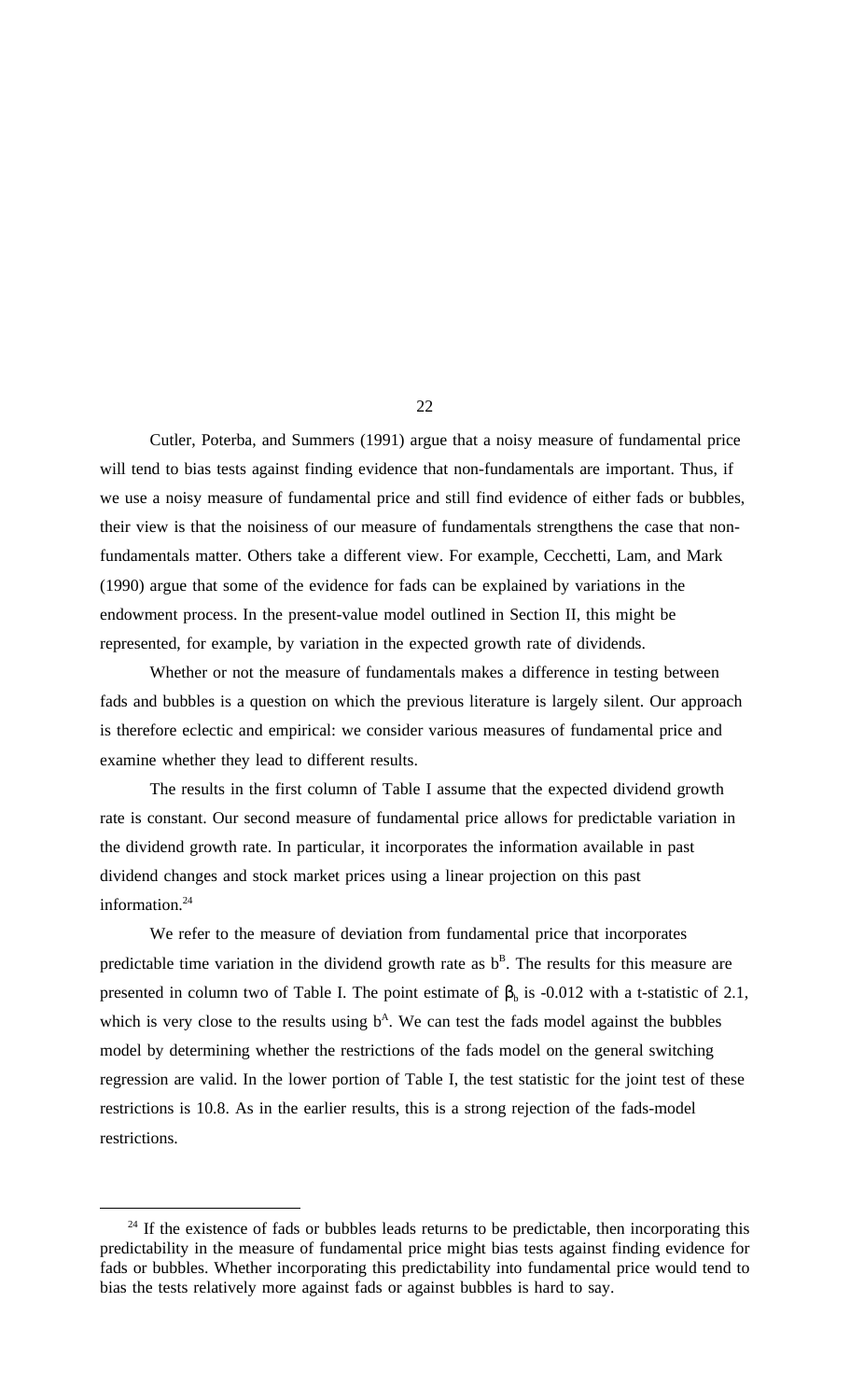Fama (1991) and Fama and French (1988) argue that the predictability of returns is due to time variation in expected returns. One way to take this into account is to use excess returns as the dependent variable, as we do in this paper. This captures variations in the rate of return on the alternative asset. A second way to take this into account is to use predictable variation in discount rates in constructing the measure of fundamental price. This may help to capture predictable variation in the interest rate or the risk premium.

We refer to the measure of deviation from fundamental price that incorporates predictable variation in the discount rate (as well as in the dividend growth rate) as  $b^C$ . The results for this measure are presented in column three of Table I. The point estimate of  $\beta_b$  is -0.008 with a t-statistic of 2.5. The value of  $b_t^c$  is .51 in September 1987, so the point estimate of  $β<sub>b</sub>$  implies that returns will be about .39 per cent lower in October (about 5 per cent lower at annualized rates). This is very close to the results using  $b^A$ .

The second type of test is whether the fads-model restrictions on the general switching regression are valid. In the lower portion of Table I, the test statistic for the joint test of these restrictions is 4.0. In contrast to the earlier results, the test fails to reject the fadsmodel restrictions.

We can briefly summarize the results for the full sample. The main focus of this paper is testing between fads and bubbles. We do this by testing the restrictions that the fads model imposes on the general switching regression. For two of our three measures of fundamental price, we find strong rejections of the fads-model restrictions. Our estimates of the fads model differ from previous research because we allow for state-dependent conditional heteroscedasticity; nevertheless, we still find evidence that returns are predictable, since our estimates of  $\beta_b$  are negative. The evidence that returns are predictable is also robust to allowing for variation in the dividend growth rate and the interest rate in constructing measures of fundamental price.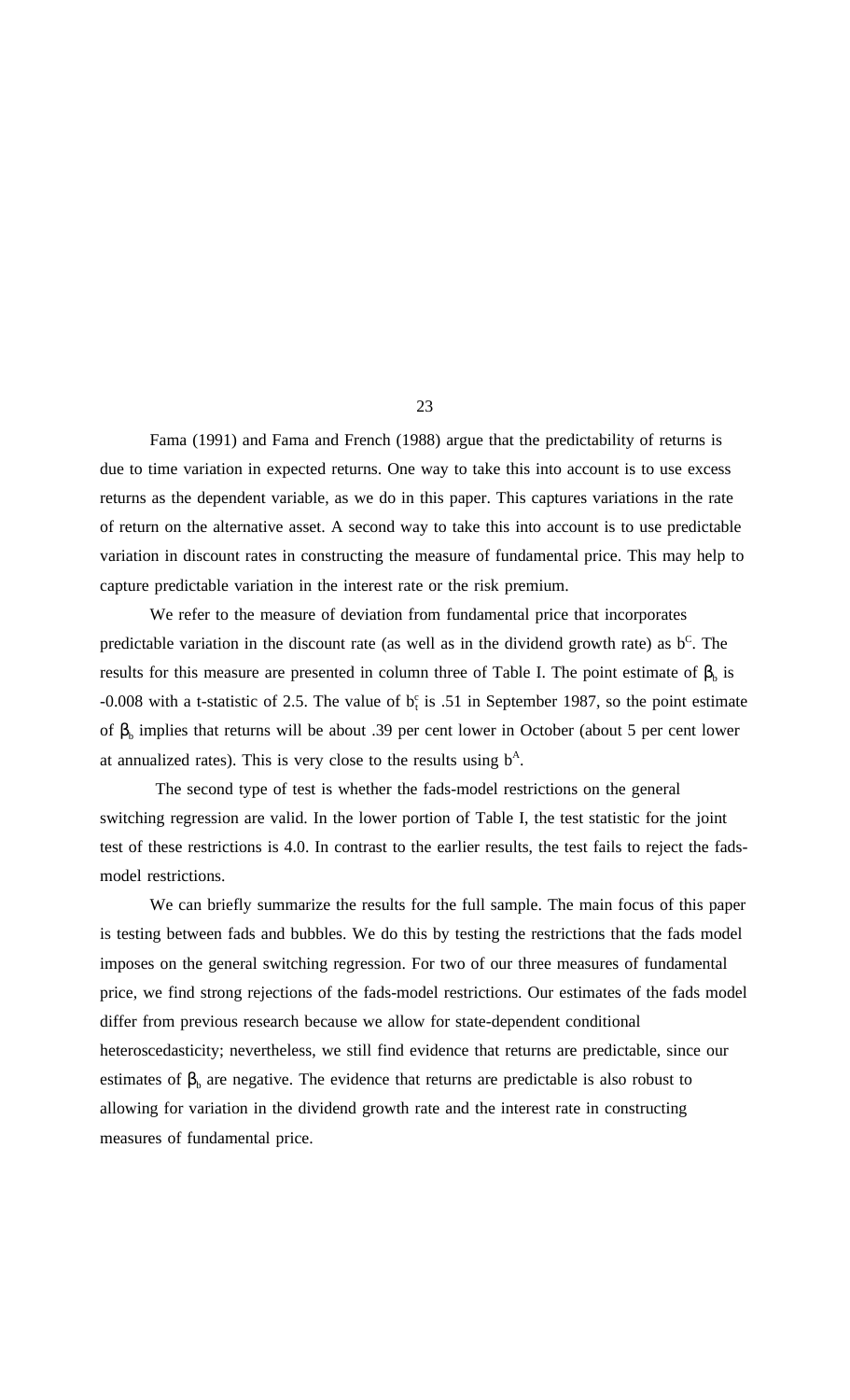## C. Subperiods

It is often suggested that much of the evidence for the predictability of returns comes from periods that include the 1929 crash and the Great Depression.<sup>25</sup> More generally, timeseries econometric results are sometimes sensitive to the specific time period over which the estimation is done. In this subsection, we therefore present results for three subperiods — 1929-45, 1946-72, and 1973-89. The first includes the 1929 crash, the Great Depression, and World War II; the second includes the post-war boom up until the first major oil shock; and the third covers the most recent period, including the inflation of the 1970s and the 1987 crash.

The results for the period 1929-45 (Table II) are the most surprising. Once allowance is made for state-dependent heteroscedasticity (as our switching regression does), the evidence for fads is very weak. Contrary to the prediction of the fads model, the estimate of  $\beta_b$  is either positive or close to zero, depending on how we measure fundamental price. In all cases, the t-statistic on  $\beta_b$  is less than one in absolute value.

In the 1946-72 period, the estimates of  $β<sub>b</sub>$  are all negative and all have t-statistics greater than two in absolute value as shown in Table III. However, when we test the fadsmodel restrictions, they are very strongly rejected regardless of which measure of fundamental price we use.

The results for the period 1973-89 provide the evidence most consistent with the fads model. As shown in Table IV, the estimates of  $\beta_b$  are all negative and all have t-statistics greater than two. Nevertheless, one of the three measures of fundamental price leads to a rejection of the fads-model restrictions.

The subperiod results suggest that the evidence for fads we find in the full sample does not derive primarily from the 1930s; the estimates of  $\beta_b$  are more consistent with the fads model during the post-war boom and the period since the 1973 OPEC shock. However, as in the full sample, the subperiod results frequently reject the restrictions implied by the fads model, suggesting that there is more in the data than fads.

<sup>&</sup>lt;sup>25</sup> See, for example, Kim, Nelson, and Startz (1991).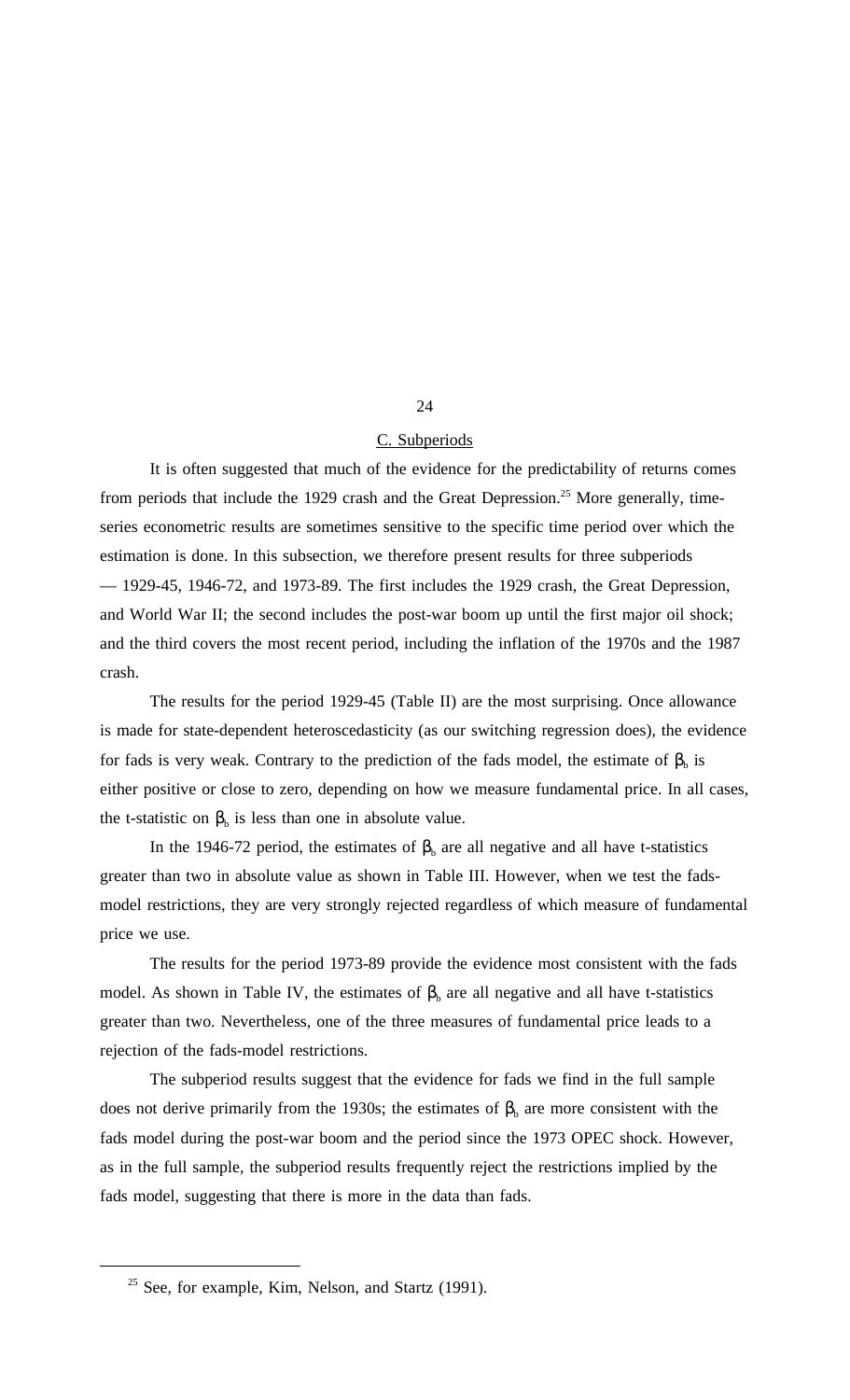We discuss the interpretation of the empirical results for the fads model (and how they relate to the empirical results for the bubbles model) in the Conclusion.

#### VI. Empirical Estimates of the Bubbles Model

In this section, we present estimates of the bubbles model derived in Section I as well as tests of the restrictions implied by the bubbles model for the general switching regression. The bubbles model differs from the fads model in two main ways. First, the bubbles model implies that returns are drawn from two distinct regimes. In particular, we show in Section II that the bubbles model implies an inequality restriction on the slope coefficients in the surviving and collapsing regimes, namely that  $\beta_{\text{Sb}} \geq \beta_{\text{Cb}}$ . Moreover, since returns come from distinct regimes, there is no reason to expect the intercept coefficients ( $\beta_{\text{SO}}$  and  $\beta_{\text{CO}}$ ) to be the same in the two regimes. Second, the bubbles model implies that deviations from fundamental price influence the regime from which the next period's stock market return is drawn. Specifically, the bubbles model in Section II suggests that a bubble is more likely to collapse when the actual price is far away from the fundamental price. This implies that  $\beta_{qb}$  will be positive.

#### A. Assuming the Dividend Process

As noted in the previous section, the fads-model restrictions are frequently rejected; the estimates of the bubbles model parameters in Table V help us to see why. We begin by focussing on the first column of the table, which presents parameter estimates based on  $b_t^A$ . The point estimate of  $\beta_{\text{so}}$  is .0074 with a t-statistic of 4.1. If  $\beta_{\text{sb}}$  were zero, this point estimate would translate into positive excess returns of 0.7 per cent a month (9 per cent a year) for a surviving bubble. The point estimate of  $\beta_{\text{CO}}$  is -.0294 with a t-statistic of -1.4. If  $\beta_{\text{Cb}}$  were zero, this point estimate would translate into negative excess returns of about 3 per cent a month (31 per cent a year). The point estimates of the intercept coefficients therefore imply substantial differences in expected returns between the surviving and collapsing regimes. The statistical significance of the difference is weaker; as the lower panel of the table shows, the marginal significance level of the restriction  $\beta_{\text{SO}}=\beta_{\text{CO}}$  is about .08.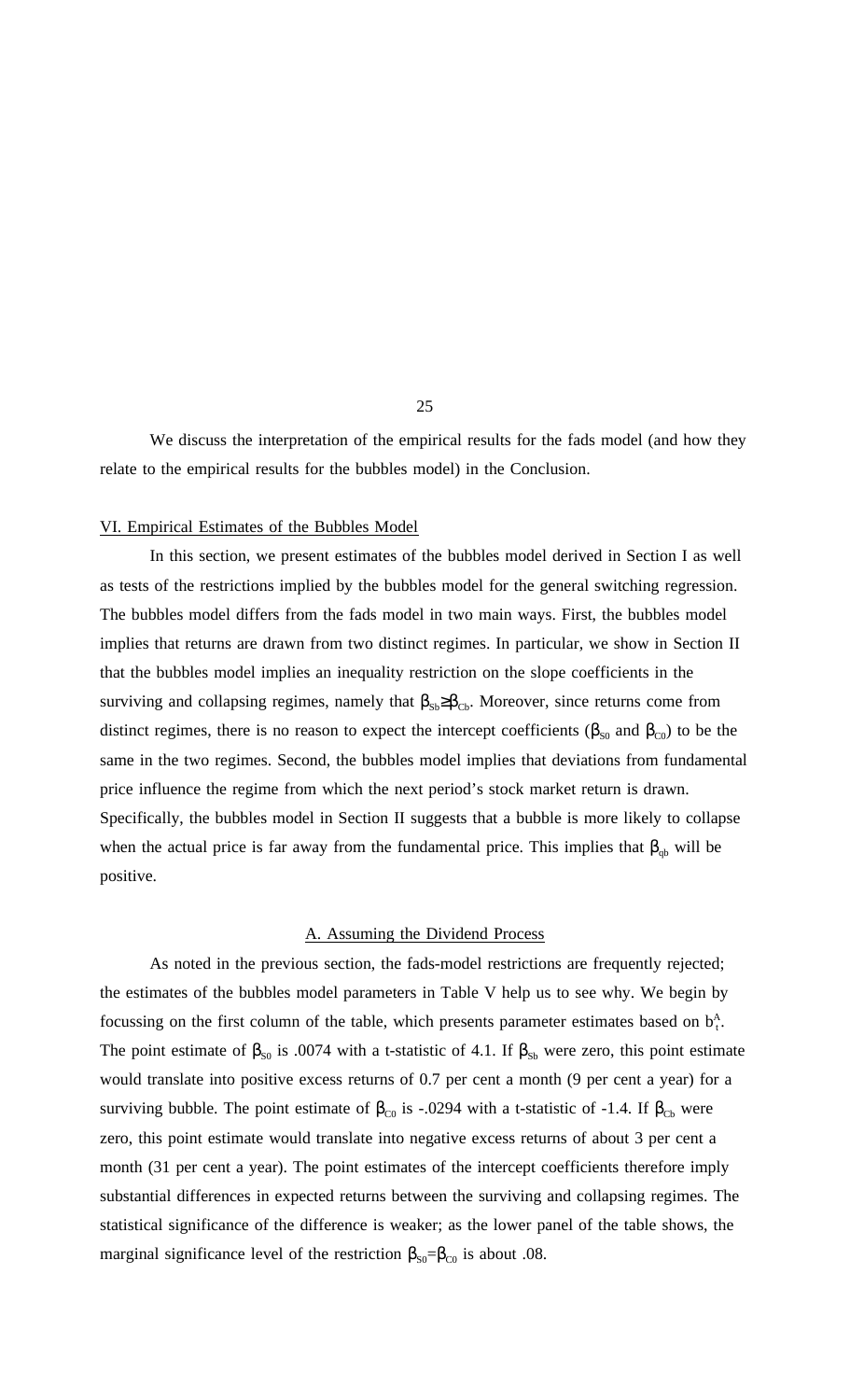The bubbles model in Section II implies that  $\beta_{Sb}$  should be greater than  $\beta_{Cb}$ . The point estimate of  $\beta_{\text{Sb}}$  is -.0136 with a t-statistic of 2.0. The point estimate of  $\beta_{\text{Cb}}$  is -.0554 with a t-statistic of 1.4. The inequality restriction implied by the bubbles model therefore holds but the point estimates are not sharp enough to reject the null hypothesis that  $\beta_{\text{Sb}}=\beta_{\text{Cb}}$  at conventional significance levels. The economic significance of the coefficient estimates is quite different, however. For example, consider one of the larger values of  $b_t$  in our sample, namely the value of .26 in September 1929. Even at this relatively high value of  $b_t$ , the coefficient estimate implies a change in expected returns of only 35 basis points in the surviving regime. In the collapsing regime, the point estimate of  $\beta_{\text{Cb}}$  implies a change of 144 basis points.

The bubbles model in Section II suggests that bubbles are more likely to collapse when they comprise a large portion of the price of the stock. This implies that  $\beta_{qb}$  should be positive. The point estimate of  $\beta_{\text{qb}}$  is 1.71 with a t-statistic of 3.1.

The existence of distinct regimes in the bubbles model (and particularly the fact that the probability of a collapse depends on  $b_t$ ) means that the relationship between returns and  $b_t$ can be highly non-linear. One way to illustrate this is to look at the probability that next period's return will be unusually high or low. In the fads model, expected returns next period depend on  $b_i$ ; thus if  $b_i$  is large this period, there is an increased likelihood that next period's returns will be unusually low. In the bubbles model, a change in  $b_t$  has an effect through the slope coefficients ( $\beta_{\text{Sb}}$  and  $\beta_{\text{Cb}}$ ), but there is an additional effect because b<sub>t</sub> influences the probability that a given regime will occur. Mathematically, the probability of a return two standard deviations below the mean (a "crash") is:

$$
Pr(R_{t+1} < x) = \Phi\left(\frac{x - \beta_{SO} - \beta_{Sb}b_t}{\sigma_S}\right)q(b_t) + \Phi\left(\frac{x - \beta_{CO} - \beta_{Cb}b_t}{\sigma_C}\right)(1 - q(b_t))
$$
(76)

The probability of an unusually high return ("rally") can be defined similarly.

If the non-linearity introduced by the bubbles model is empirically important, the magnitude of the fluctuations in the probability of a crash will be much larger in the bubbles model. Figure I graphs the probabilities of a crash generated by the fads and bubbles models. The scale of the fluctuations is very different. For example, from the beginning of the sample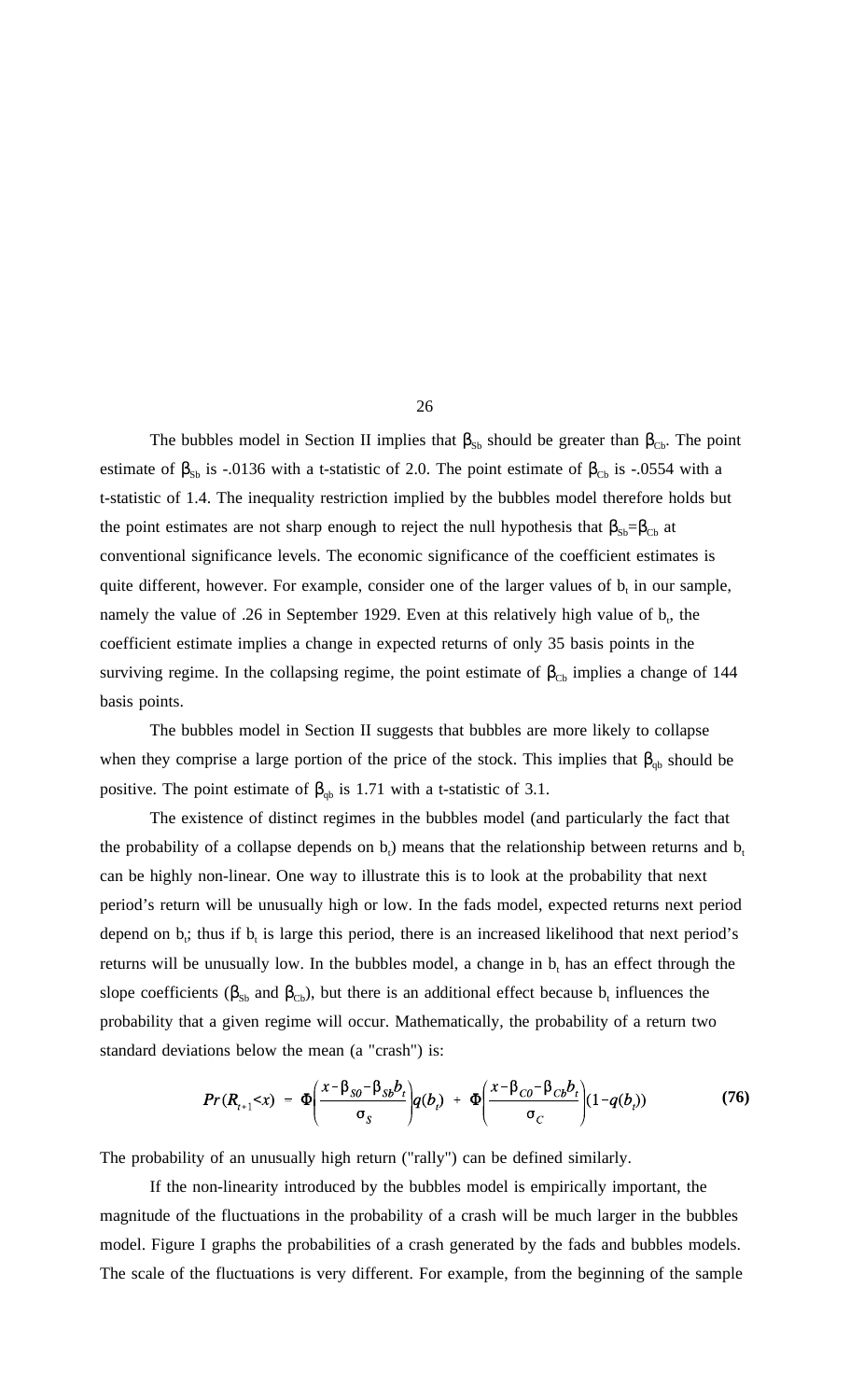to September 1929, the probability of a crash generated by the fads model increases by only about two-tenths of a percentage point (from .022 to .024). Over the same time span, the probability of a crash generated by the bubbles model rises from about .03 to almost .10. Figure II plots the probability of a rally. In the months leading up to May 1932 (the lowest value of  $b_t$  in the sample), the probability of a rally generated by the fads model rises by about one percentage point (from .026 to .036). The probability of a rally generated by the bubbles model rises from about .01 to almost .09.

## B. Alternative Measures of Deviations from Fundamental Price  $(b^B, b^C)$

The results in the first column of Table V are based on the assumption that the expected dividend growth rate is constant. Our second measure of fundamental price allows for predictable variation in the dividend growth rate. The second column of Table V presents estimates of the bubbles model using  $b^B$ . The picture that emerges is broadly similar to the results in the first column of Table V. The point estimate of  $\beta_{\text{so}}$  is positive, while that for  $\beta_{\text{CO}}$ is negative and much larger in magnitude. If  $\beta_{\text{Sb}}$  and  $\beta_{\text{Cb}}$  were zero, the point estimates of the intercept coefficients ( $\beta_{\text{SO}}$  and  $\beta_{\text{CO}}$ ) would imply that annualized returns would be about 67 per cent higher in the surviving regime than in the collapsing regime. The marginal significance level for a test of the restriction  $\beta_{S0} = \beta_{C0}$  is .08. The point estimate of  $\beta_{Cb}$  is negative and about six times smaller than the point estimate of  $\beta_{\text{Sb}}$ . Neither parameter is very precisely estimated, however, so the data fail to reject the restriction  $\beta_{\text{Sb}}=\beta_{\text{Cb}}$ . As predicted by the bubbles model in Section II,  $\beta_{qb}$  is positive with a t-statistic of about 2.5.

Our final measure of deviation from fundamental price is  $b^C$ , which incorporates predictable variation in the discount rate (as well as in the dividend growth rate) in the fundamental price. The results for  $b^C$  are presented in column three of Table V. The point estimates of the intercept and slope coefficients in the equations for the surviving and collapsing regimes are similar to those for  $b^A$  and  $b^B$ . The point estimate of  $\beta_{so}$  is positive and relatively small in magnitude, while the point estimate of  $\beta_{\text{CO}}$  is negative and larger in magnitude. If  $\beta_{Sb}$  and  $\beta_{Cb}$  were zero, the point estimates of the intercept coefficients ( $\beta_{S0}$  and  $\beta_{\text{CO}}$ ) imply that annualized returns would be about 45 per cent higher in the surviving regime than in the collapsing regime. The marginal significance level for the restriction  $\beta_{\text{SO}}=\beta_{\text{CO}}$  is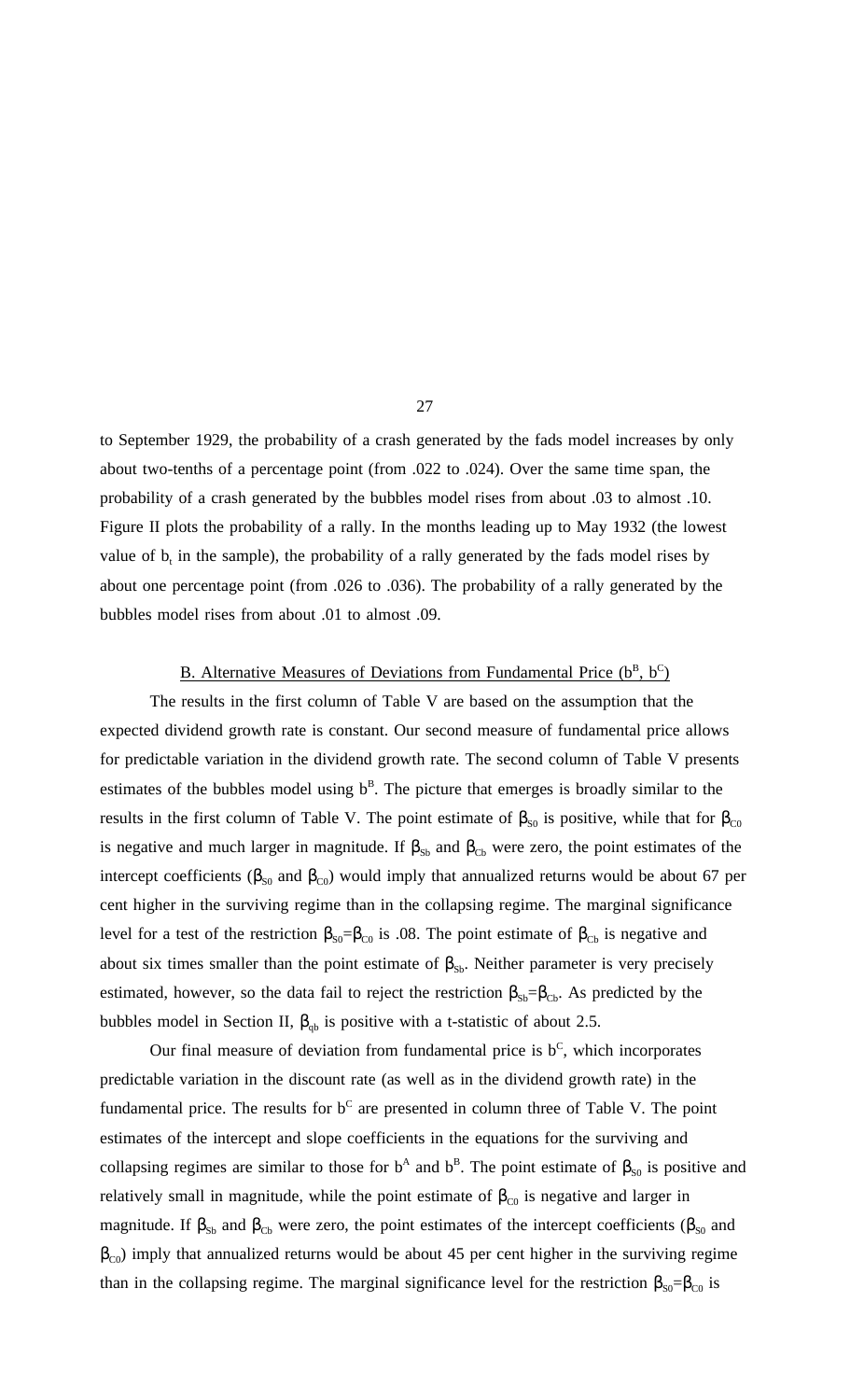about .10. As with  $b^A$  and  $b^B$ , the point estimate of  $\beta_{Cb}$  is negative and smaller than  $\beta_{Sb}$  by about a factor of five. The point estimate of  $\beta_{qb}$  is positive; unlike the estimates of  $\beta_{qb}$  in columns one and two, however, the t-statistic is small.

Intuitively, the bubbles model suggests that: 1) there should be a regime in which the bubble survives and excess returns are positive to compensate the investor for the possibility that the bubble may collapse; 2) in the periods in which a positive bubble collapses, returns should be negative; and 3) the probability of a collapse should increase as the bubble grows larger. The empirical results for the full sample broadly correspond to this description of stochastic bubbles. There is one important exception: simple models of rational bubbles (and the derivations presented in Section II) imply that returns in the surviving regime should be higher when the bubble is larger. This conflicts with our finding that  $\beta_{\rm Sb}$  is negative. There are theoretical reasons for interpreting this finding cautiously. In a broader theoretical model (which relaxes the assumption of risk neutrality and allows the intertemporal marginal rate of substitution to vary over time), we find that a bubbles model predicts that  $\beta_{\text{Cb}}$  will be negative and that  $\beta_{Sb}$  will be greater than  $\beta_{Cb}$ , but that no sign restriction can be placed on  $\beta_{Sb}$ .<sup>26</sup>

<sup>&</sup>lt;sup>26</sup> See van Norden and Schaller (1992).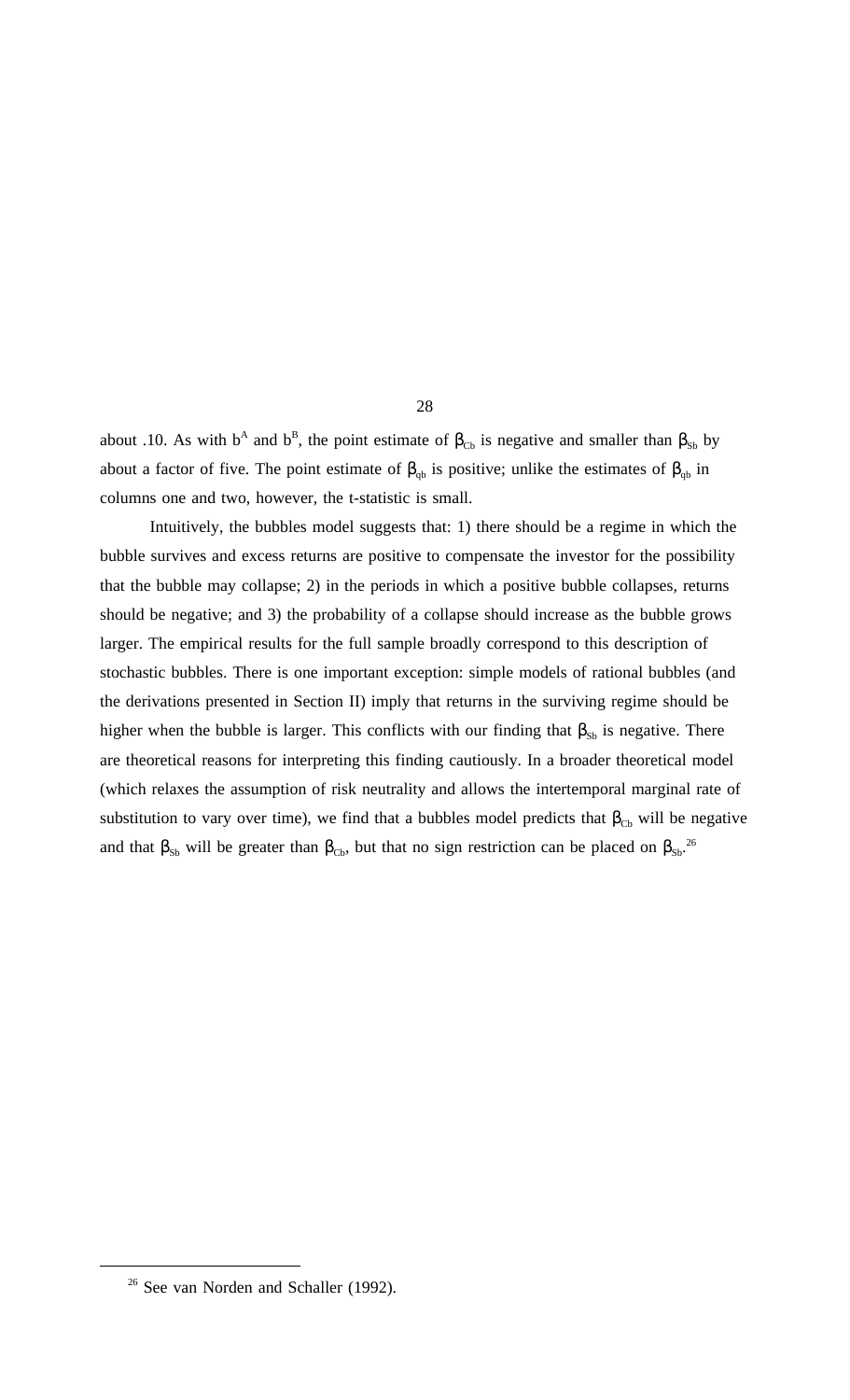## C. Subperiods

For the subperiod that includes the 1929 crash and the Great Depression, the results are broadly similar to those for the full sample. As shown in Table VI, the estimates of  $\beta_{s0}$ are greater than the estimates of  $\beta_{\text{CO}}$ , the estimates of  $\beta_{\text{Sb}}$  are considerably larger than the estimates of  $\beta_{\text{Cb}}$ , and the estimate of  $\beta_{\text{qb}}$  is positive. Unlike the full sample, for the period 1929-45,  $\beta_{\text{Sb}}$  is either positive or very close to zero.

For the period 1946-72, the estimate of  $\beta_{\text{so}}$  is larger than the estimate for  $\beta_{\text{co}}$ , as shown in Table VII. Unlike the full sample, this difference is highly significant; in fact, the difference between  $\beta_{\text{SO}}$  and  $\beta_{\text{CO}}$  is the main reason the fads model is so strongly rejected during the post-war boom subperiod. The difference in slope coefficients is smaller than in the full sample (and the direction is reversed) and  $\beta_{qb}$  is insignificantly different from zero.

The results for the period since the first OPEC shock are broadly similar to the full sample results. As shown in Table VIII, the estimate of  $\beta_{\text{so}}$  is greater than the estimate of  $\beta_{\text{co}}$ , the estimate of  $\beta_{Cb}$  is much smaller than the estimate of  $\beta_{Sb}$ , and the estimate of  $\beta_{qb}$  is positive (except when  $b^C$  is used).

## VII. Conclusion

The objective of this paper is to test which model provides a better description of U.S. stock market returns: a fads model or a bubbles model. Our econometric approach to this question is novel. We show that both the fads model and the bubbles model can be represented as special cases of a general switching regression. This allows us to develop a new set of tests, involving the parameters of a general switching regression, to distinguish between fads and bubbles.

Previous authors have shown that the fads model implies that apparent deviations from fundamental price will help to predict stock market returns. Our estimates of the relevant coefficient  $(\beta_b)$  generally support this finding. When we test the restrictions that the fads model imposes on the general switching regression, however, we frequently reject these restrictions.

In our formulation, there are two key differences between the fads model and the bubbles model. The first arises from the fact that a fads model allows predictable variation in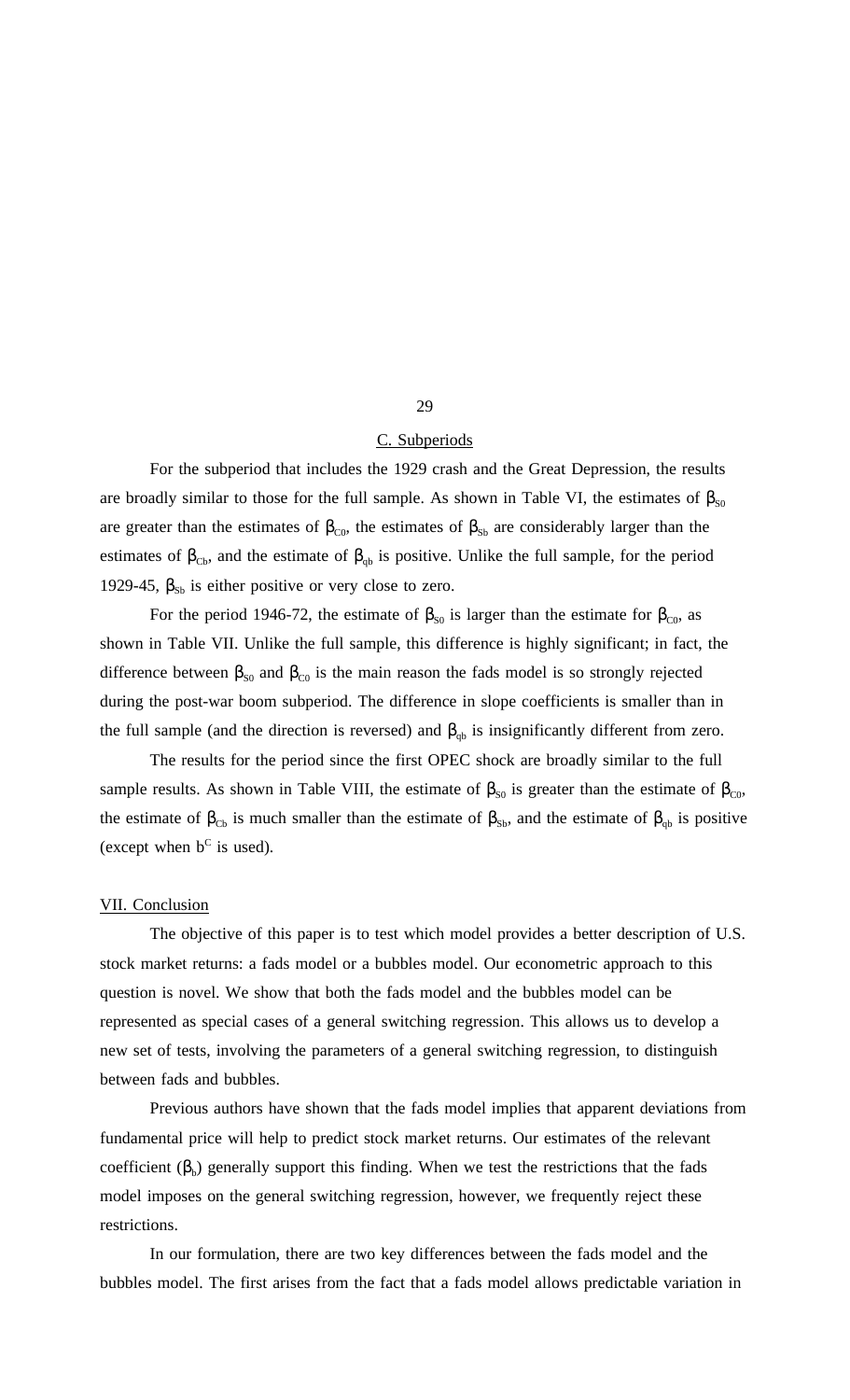excess returns, while a bubbles model imposes the condition that expected returns are equal on the bubbly asset and the alternative asset. This condition of the bubbles model implies that returns must be high in the states where the bubble survives in order to compensate the investor for the low returns in the states where the bubble collapses.

The point estimates of the parameters that reflect this difference tend to point in the direction of the bubbles model. Because the regimes in the fads model differ only in their variances, the fads model implies that the slope and intercept coefficients in the regimes should be the same. The point estimates suggest economically important differences between the intercept coefficients. If the slope coefficients were zero, the intercept coefficients typically would imply that annualized returns in the surviving regime would be 40-70 per cent higher than in the collapsing regime.

The point estimates of the slope coefficients ( $\beta_{\text{Sb}}$  and  $\beta_{\text{Cb}}$ ) are also quite different. The bubbles model implies that the coefficient in the collapsing regime should be negative and smaller than the coefficient in the surviving regime. The point estimate of the coefficient in the collapsing regime is always negative and typically about four to five times smaller than the coefficient in the surviving regime.

The second difference between the fads and bubbles models arises because the bubbles model in Section II suggests that a large bubble is more likely to collapse. In our formulation, this implies that the coefficient  $\beta_{qb}$  should be positive. Over the period 1928-89, this is what we find; moreover, the data strongly reject the hypothesis that  $\beta_{qb}=0$  for two of our three measures of fundamental price.

Although the rejections of the fads model point in the direction of the bubbles model, the evidence is not definitive. First, the statistical significance of the differences in the intercept and slope coefficients between regimes is weak. Over the period 1928-89, the marginal significance level of the test for equal intercept coefficients is generally around .10. In the test for equal slope coefficients, the marginal significance level is even higher.

Second, intuition (and the derivations in Section II) suggest that expected returns should be an increasing function of the size of the bubble in the states where the bubble survives. In our data, the relevant coefficient  $(\beta_{sb})$  has the opposite sign. In Section VIB, we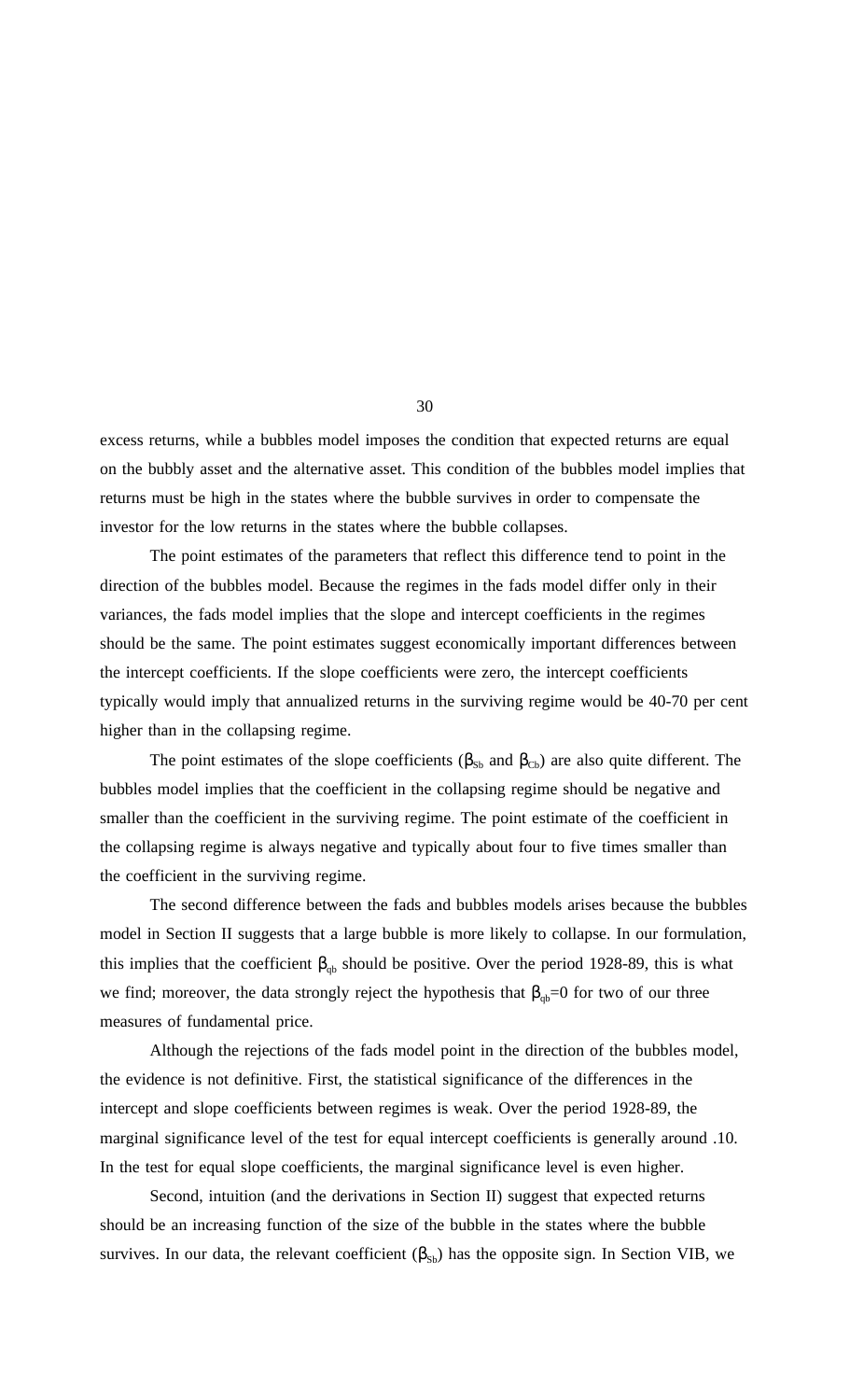discuss theoretical reasons for not exaggerating the importance of this result for the bubbles model. Nonetheless, the result suggests that some caution is appropriate.

Taken together, our results suggest that there is more in the data than fads. The specific ways in which the data conflict with the fads model are frequently consistent with the bubbles model, but the evidence in favour of the bubbles model is not decisive.

We see a number of directions for further research. First, this paper shows how to use switching regression econometrics to distinguish between two specific asset-pricing models. In the future, economists may wish to think about how different asset-pricing models might lead to regime-switching behaviour. Differences between the models should suggest parametric tests based on the coefficient estimates from a general switching regression.

Second, we examine aggregate stock market returns for the U.S. It would be interesting to see if the patterns we find in U.S. aggregate data carry over to other countries and other assets, as well as whether they appear in the returns of individual firms or particular portfolios.27

Third, the focus in this paper is on models in which asset prices do not correspond to fundamental price. It is possible that fundamentals determine asset prices and that the regimeswitching behaviour we find is due to changes in fundamentals. For example, Bollerslev and Hodrick (1992) and Cecchetti, Lam, and Mark (1990) have proposed stochastic processes for dividends that seem to account for some of the predictability of returns. Whether such processes for fundamentals can account for the sort of regime-switching we find is an interesting question and one that we are currently pursuing.

Fourth, apparent anomalies in asset markets may arise because of strong assumptions about the constraints faced by agents. For example, Brock and LeBaron (1990) show that in a production-economy asset-pricing model, the introduction of finance constraints on firms can

 $27$  Van Norden and Schaller (1993) offer some evidence on regime-switching in Canadian stock market returns, and van Norden (1996) examines regime-switching in foreign exchange. Neither of these papers tests a fads model against a bubbles model.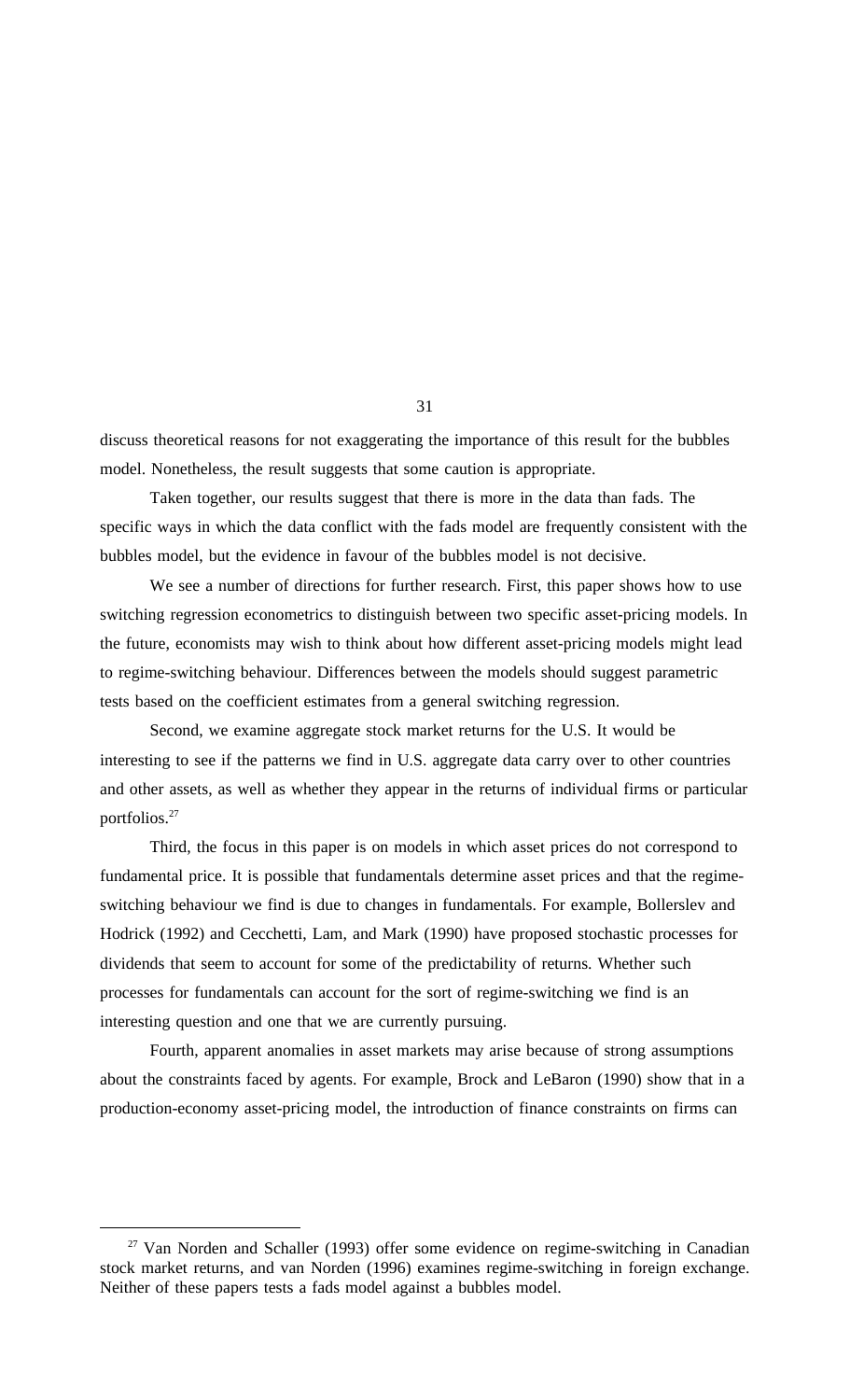accentuate mean reversion.<sup>28</sup> Whether finance or other constraints can explain our results is another interesting question for future research.

 $28$  There is some empirical evidence to support this idea; see Jog and Schaller (1993). Woodford (1989) shows that imperfect financial intermediation can lead to non-linear (or even chaotic) dynamics.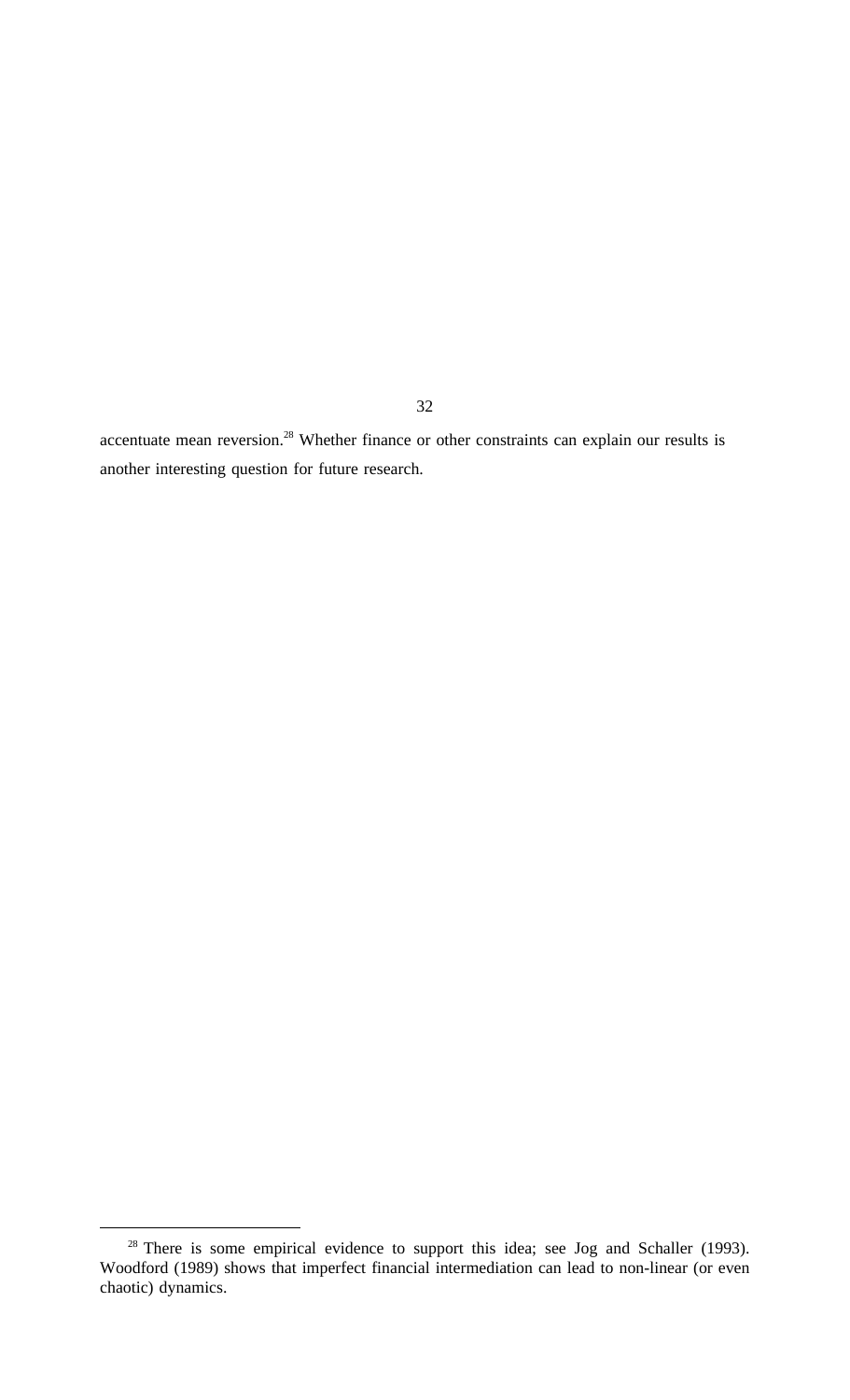## **References**

- Allen, Franklin and Gary Gorton. 1991. "Rational Finite Bubbles." NBER Working Paper No. 3707.
- Blanchard, Olivier J. 1979. "Speculative Bubbles, Crashes and Rational Expectations." *Economics Letters*, Vol. 3, 387-389.
- Blanchard, Olivier J. and Stanley Fischer. 1989. *Lectures on Macroeconomics*. Cambridge: MIT Press, 1st edition.
- Blanchard, Olivier J., Changyoung Rhee and Lawrence Summers. 1990. "The Stock Market, Profit and Investment." NBER Working Paper No. 3370.
- Blanchard, Olivier and Mark Watson. 1982. "Bubbles, Rational Expectations and Financial Markets." In P. Wachtel (ed.), *Crises in the Economic and Financial Structure*, Lexington MA: Lexington Books.
- Bollerslev, Tim and Robert J. Hodrick. 1992. "Financial Market Efficiency Tests." In M.H. Pesaran and M.R. Wickins (eds.), *The Handbook of Applied Econometrics, I, Macroeconomics*.
- Brock, William A. and Blake LeBaron. 1990. "Liquidity Constraints in Production-Based Asset-Pricing Models." In R. Glenn Hubbard (ed.), *Asymmetric Information, Corporate Finance, and Investment*, Chicago: University of Chicago Press, 231-56.
- Campbell, John Y. and Robert J. Shiller. 1987. "Cointegration and Tests of Present Value Models." *Journal of Political Economy*, Vol. 95, 1062-1088.
- Campbell, John Y. and Robert J. Shiller. 1988. "Stock Prices, Earnings, and Expected Dividends." *Journal of Finance*, Vol. 43, 661-676.
- Campbell, John Y. and Robert J. Shiller. 1988. "The Dividend-Price Ratio and Expectations of Future Dividends and Discount Factors." *Review of Financial Studies*, Vol. 1, 195- 228.
- Cecchetti, Stephen G., Pok-Sang Lam and Nelson C. Mark. 1990. "Mean Reversion in Equilibrium Asset Prices." *American Economic Review*, Vol. 80, No. 3, 398-418.
- Chrinko, Robert S. and Huntley Schaller. 1991. "Bubbles, Fundamentals, and Investment: A New Multiple Equation Specification Testing Strategy." University of Chicago.
- Cutler, David M., James M. Poterba and Lawrence H. Summers. 1991. "Speculative Dynamics." *Review of Economic Studies*, Vol. 58, 529-546.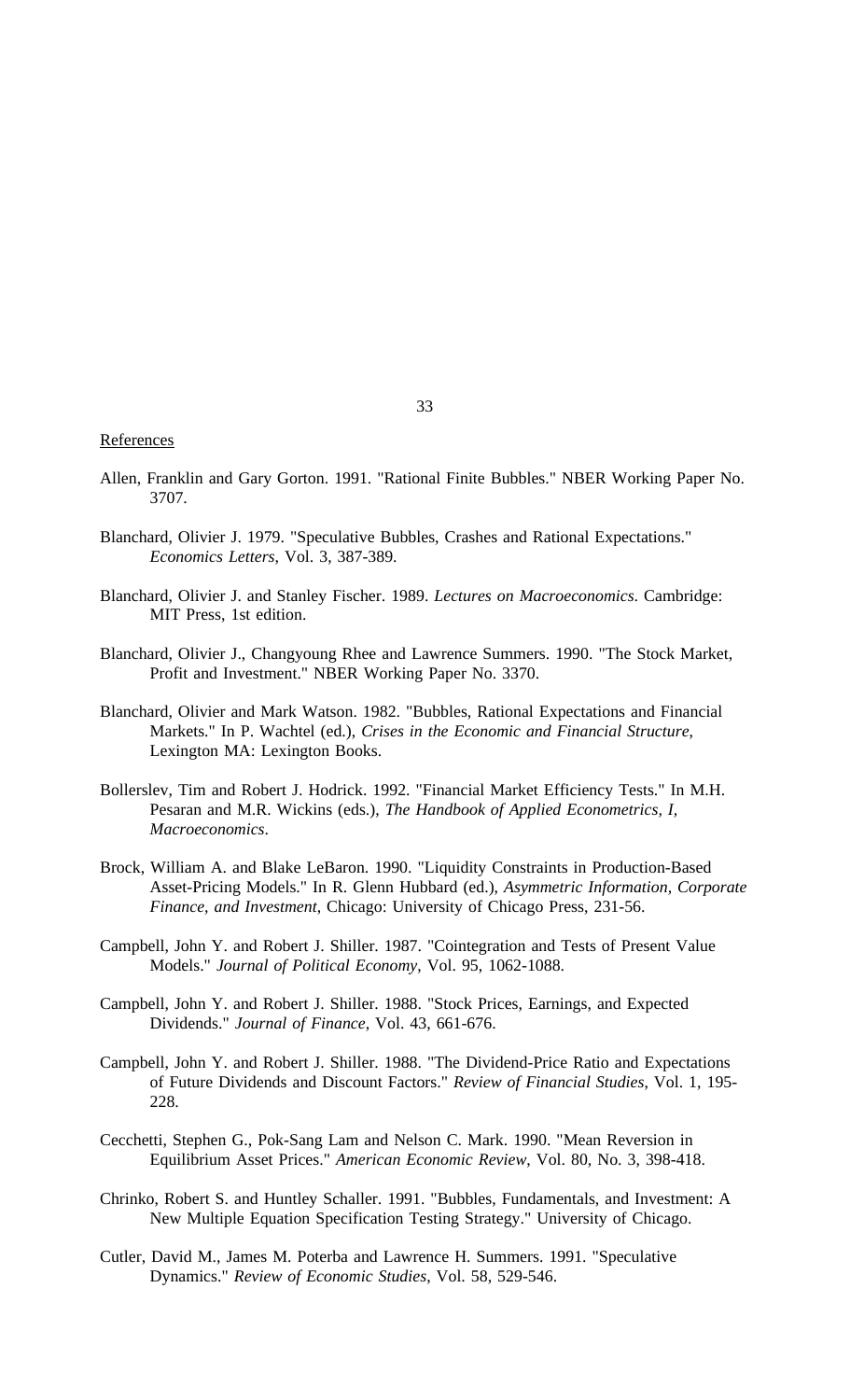- De Long, J. Bradford, Andrei Shleifer, Lawrence H. Summers, and Robert J. Waldmann. 1989. "The Size and Incidence of the Losses From Noise Trading." *Journal of Finance*, July, 681-696.
- De Long, J. Bradford, Andrei Shleifer, Lawrence H. Summers and Robert J. Waldmann. 1990. "Noise Trader Risk in Financial Markets." *Journal of Political Economy*, Vol. 98, 703- 738.
- Diba, Behzad T. and Herschel I. Grossman. 1988. "Explosive Rational Bubbles in Stock Prices?" *American Economic Review*, Vol. 78, No. 3, 520-528.
- Engle, Charles and James D. Hamilton. 1990. "Long Swings in the Exchange Rate: Are They in the Data and Do Markets Know It?" *American Economic Review*, Vol. 80, 689-713.
- Fama, Eugene F. 1991. "Efficient Capital Markets: II." *The Journal of Finance*, Vol. 46, 1575-1618.
- Fama, Eugene F. and Kenneth R. French. 1988. "Dividend Yields and Expected Stock Returns." *Journal of Financial Economics*, Vol. 22, No. 1, 3-25.
- Fama, Eugene F. and Kenneth R. French. 1988. "Permanent and Temporary Components of Stock Prices." *Journal of Political Economy*, Vol. 96, No. 2, 246-274.
- Froot, Kenneth A. and Maurice Obstfeld. 1991. "Intrinsic Bubbles: The Case of Stock Prices." *The American Economic Review*, Vol. 81, 1189-1214.
- Galeotti, Marzio and Fabio Schiantarelli. 1990. "Stock Market Volatility and Investment: Do Only Fundamentals Matter?" *Economic Research Reports*, R.R. #90-15.
- Garcia, Rene. 1992. "Asymptotic Null Distribution of the Likelihood Ratio Test in Markov Switching Models." University of Montreal.
- Goldfeld, Stephen M. and Richard E. Quandt. 1976. *Studies in Nonlinear Estimation*. Cambridge: Ballinger.
- Gordon, M.J. 1962. *The Investment, Financing and Valuation of the Corporation*. Homewood, III: Irwin.
- Hamilton, James B. 1989. "A New Approach to the Economic Analysis of Nonstationary Time Series and the Business Cycle." *Econometrics*, Vol. 57, No. 2, 357-384.
- Hansen, Bruce. 1993. "Inference when a Nuisance Parameter is not Identified under the Null Hypothesis." *Econometrica*, Vol. 64, No. 2, 413-30.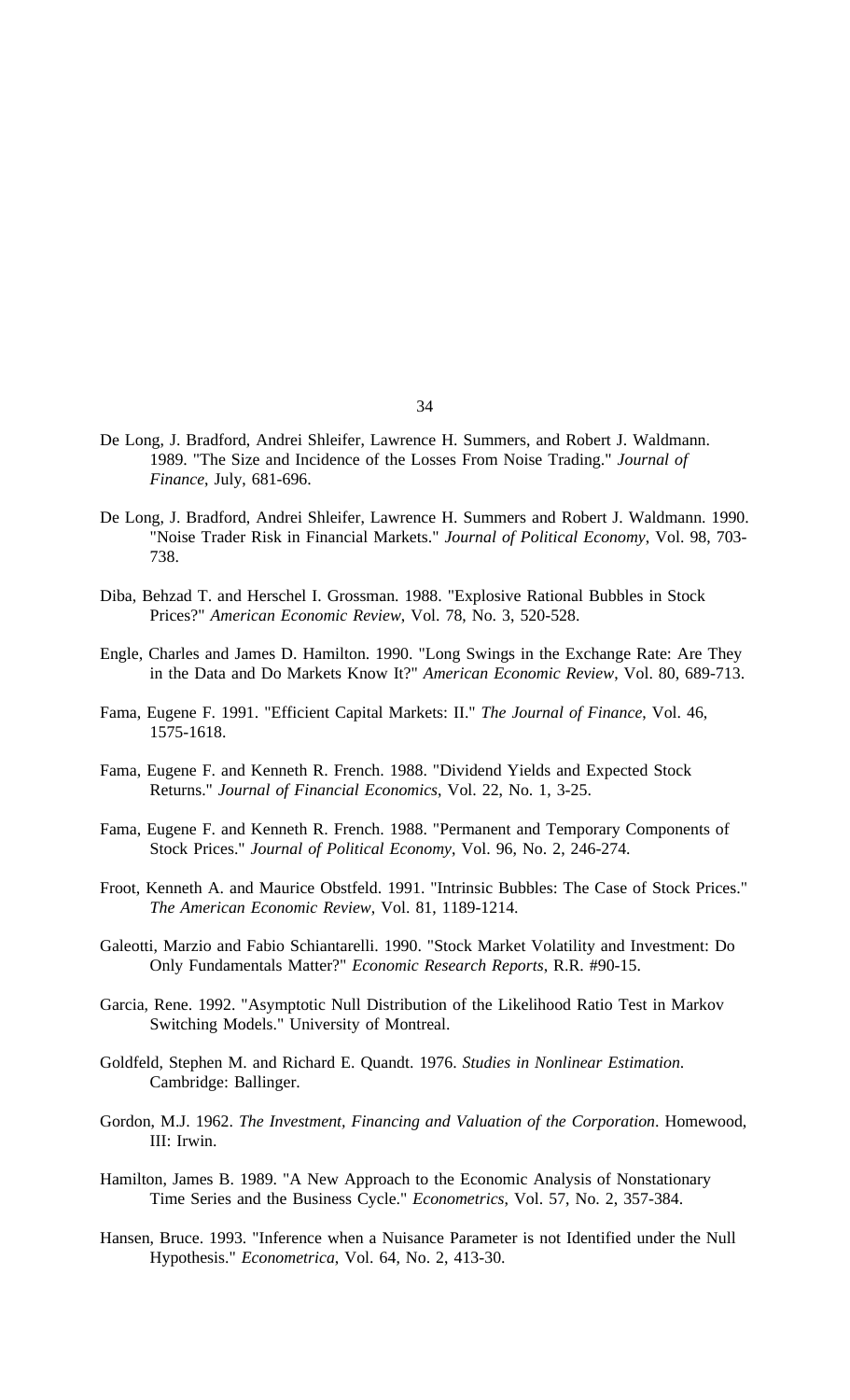- Hartley, Michael J. 1978. "Comment on 'Estimating Mixtures of Normal Distributions and Switching Regressions' by Quandt and Ramsey." *Journal of the American Statistical Association*, 738-741.
- Jog, Vijay and Huntley Schaller. 1993. "Finance Constraints and Asset Pricing: Evidence on Mean Reversion." Paper to be presented at the Econometric Society European Meetings, Uppsala.
- Kiefer, Nicholas M. 1978. "Discrete Parameter Variation: Efficient Estimation of Switching Regression Model." *Econometrics*, Vol 46, 427-434.
- Kim, Myung Jig, Charles R. Nelson and Richard Startz. 1991. "Mean Reversion in Stock Prices? A Reappraisal of the Empirical Evidence." University of Washington.
- Kindleberger, Charles P. 1989. *Manias, Panics and Crashes: A History of Financial Crises*. Revised edition. New York: Basic Books, Inc.
- Leach, John. 1991. "Rational Speculation." *Journal of Political Economy*, Vol. 99, 131-144.
- Lee, Lung-Fei and Andrew Chesher. 1986. "Specification Testing When Score Test Statistics are Identically Zero." *Journal of Econometrics*, Vol. 31, 121-149.
- Lee, Lung-Fei and Robert H. Porter. 1984. "Switching Regression Models with Imperfect Sample Separation Information — With an Application on Cartel Stability." *Econometrics*, Vol. 52, 391-418.
- Lucas, Robert E. Jr. 1978. "Asset Prices in an Exchange Economy." *Econometrica*, Vol. 66, 429-45.
- Mehta, J.S. and P.A.V.B. Swamy. 1975. "Bayesian and Non-Bayesian Analysis of Switching Regression Model and of Random Coefficient Regression Models." *Journal of the American Statistical Association*, September, 593-602.
- McQueen, Grant. 1992. "Long-Horizon Mean-Reverting Stock Prices Revisited." *Journal of Financial and Quantitative Analysis*, Vol. 27, No. 1.
- Morck, Randall, Andrei Shleifer and Robert W. Vishny. 1990. "The Stock Market and Investment: Is the Market a Sideshow?" *Brookings Papers on Economic Activity*, Vol. 2, 157-215.
- Nelson Charles R. and Myung J. Kim. 1992. "Predictable Stock Returns: The Role of Small Sample Bias." *The Journal of Finance*, forthcoming.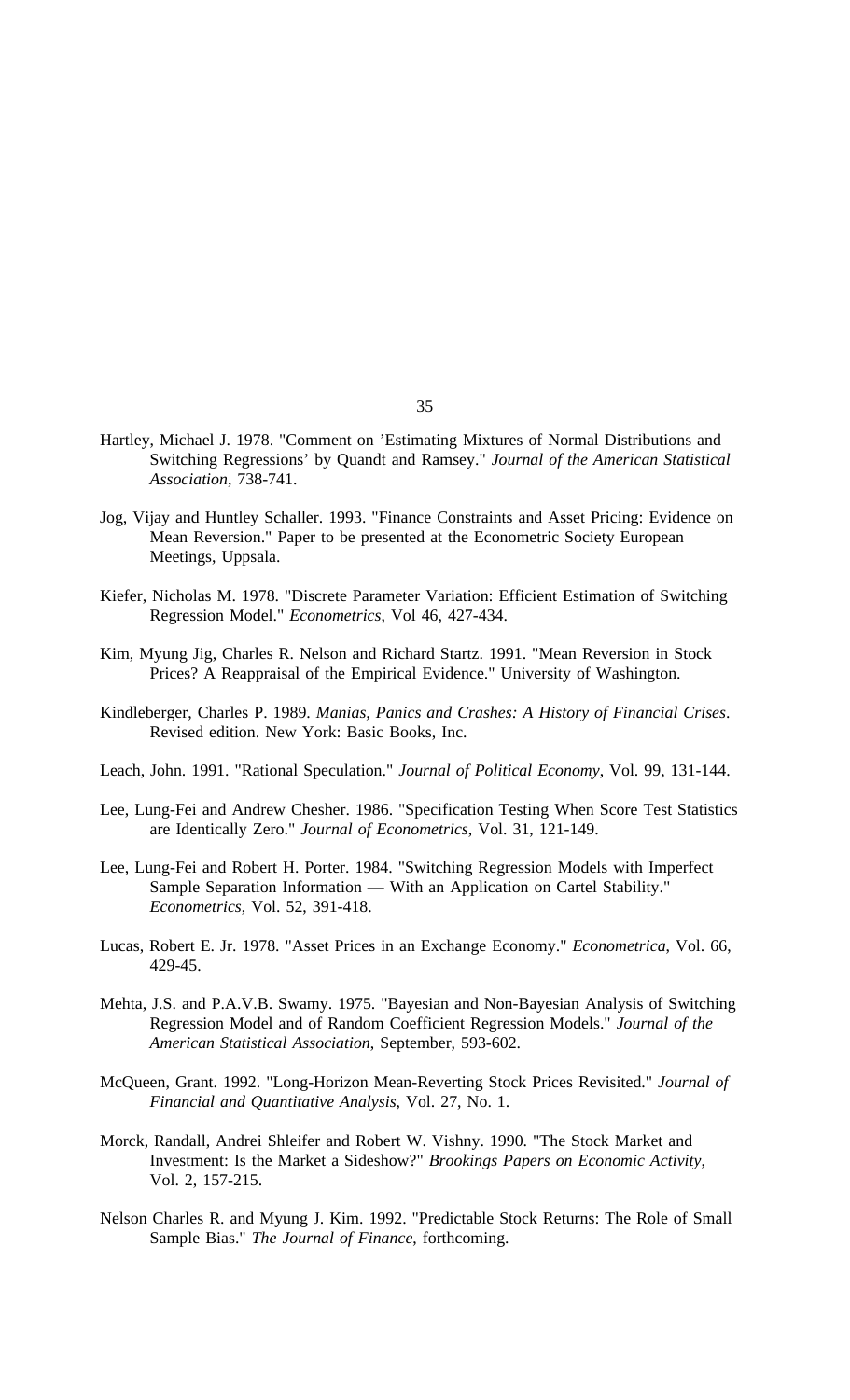- Obstfeld, Maurice and Kenneth Rogoff. 1983. "Speculative Hyperinflations in Maximizing Models: Can We Rule Them Out?" *Journal of Political Economy*, Vol. 91, 675-687.
- Obstfeld, Maurice and Kenneth Rogoff. 1986. "Ruling Out Divergent Speculative Bubbles." *Journal of Monetary Economics*, Vol. 17, 349-362.
- Poterba, James M. and Lawrence H. Summers. 1988. "Mean Reversion in Stock Prices: Evidence and Implications." *Journal of Financial Economics*, Vol. 22, No. 1, 27-59.
- Quandt, Richard E. and James B. Ramsey. 1978. "Estimating Mixtures of Normal Distributions and Switching Regressions." *Journal of the American Statistical Association*, No. 73, 730-713.
- Rhee, Changyong and Wooheon Rhee. 1991. "Fundamental Value and Investment: Micro Data Evidence." The Rochester Centre for Economic Research Working Paper No. 282.
- Richardson, Matthew and James H. Stock. 1989. "Drawing Inferences From Statistics Based on Multi-Year Asset Returns." *Journal of Financial Economics*, Vol. 25, 323-348.
- Scharfstein, David S. and Jeremy C. Stein. 1990. "Herd Behaviour and Investment." *The American Economic Review*, Vol. 80, 465-479.
- Schwert, G. William. 1989. "Business Cycles, Financial Crises, and Stock Volatility." *Carnegie-Rochester Conference Series on Public Policy*, Vol. 31, 83-126.
- Schwert, G. William. 1989. "Why Does Stock Market Volatility Change Over Time?" *Journal of Finance*, Vol. XLIV, No. 5, 1115-1153.
- Shiller, Robert J., Fumiko Kon-Ya and Yoshiro Tsutsui. 1991. "Speculative Behaviour in the Stock Markets: Evidence from the United States and Japan." NBER Working Paper No. 3613, February.
- Solow, Robert M. 1957. "Technical Change and the Aggregate Production Function." *Review of Economics and Statistics*, Vol. 39, 312-320.
- Summers, Lawrence H. 1986. "Does the Stock Market Rationally Reflect Fundamental Values?" *Journal of Finance*, Vol. XLI, No. 3, 591-603.
- Tirole, J. 1982. "On the Possibility of Speculation under Rational Expectations." *Econometrica*, Vol. 50, 1163-1181.
- Tirole, J. 1985. "Asset Bubbles and Overlapping Generations." *Econometrica*, Vol. 53, 1071- 1100.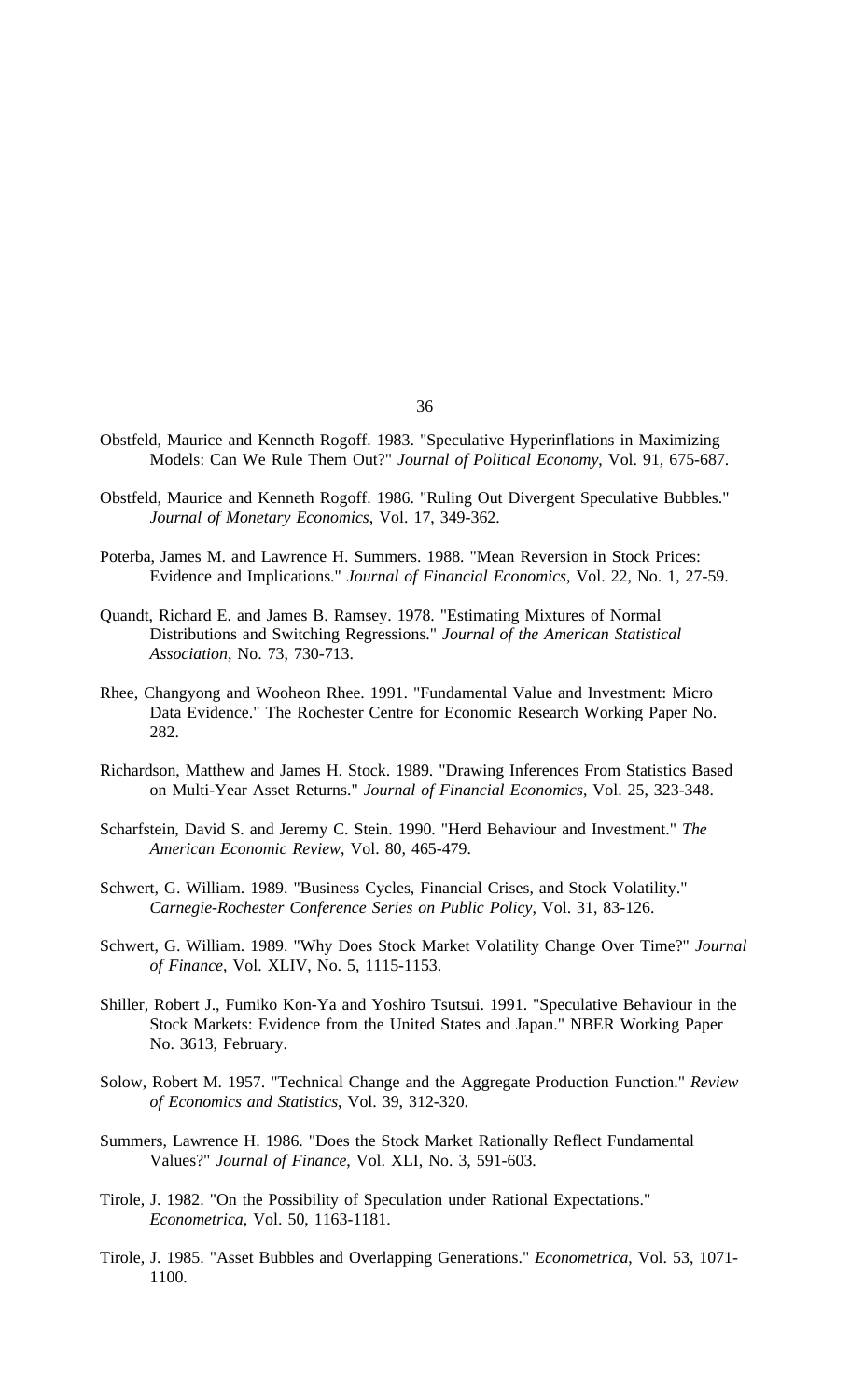- Van Norden, Simon. 1996. "Regime Switching as a Test for Exchange Rate Bubbles." *Journal of Applied Econometrics*, Vol. 11, 219-251.
- Van Norden, Simon and Huntley Schaller. 1993. "The Prediction of Stock Market Regime: Evidence from the Toronto Stock Exchange." *The Review of Economics and Statistics*, Vol. 75, No. 3, 505-510.
- Van Norden, Simon and Huntley Schaller. 1996. "Speculative Behaviour, Regime-Switching, and Stock Market Crashes." Bank of Canada Working Paper 96-13.
- White, Halbert. 1980. "A Heteroscedasticity-Consistent Covariance Matrix Estimator and a Direct Test for Heteroscedasticity." *Econometrica*, Vol. 48, 817-838.
- Woodford, Michael. 1989. "Imperfect Financial Intermediation and Complex Dynamics." In William A. Barnett, John Geweke, and Karl Shell (eds.), *Economic Complexity: Chaos, Sunspots, Bubbles, and Nonlinearity*, Cambridge, MA: Cambridge University Press.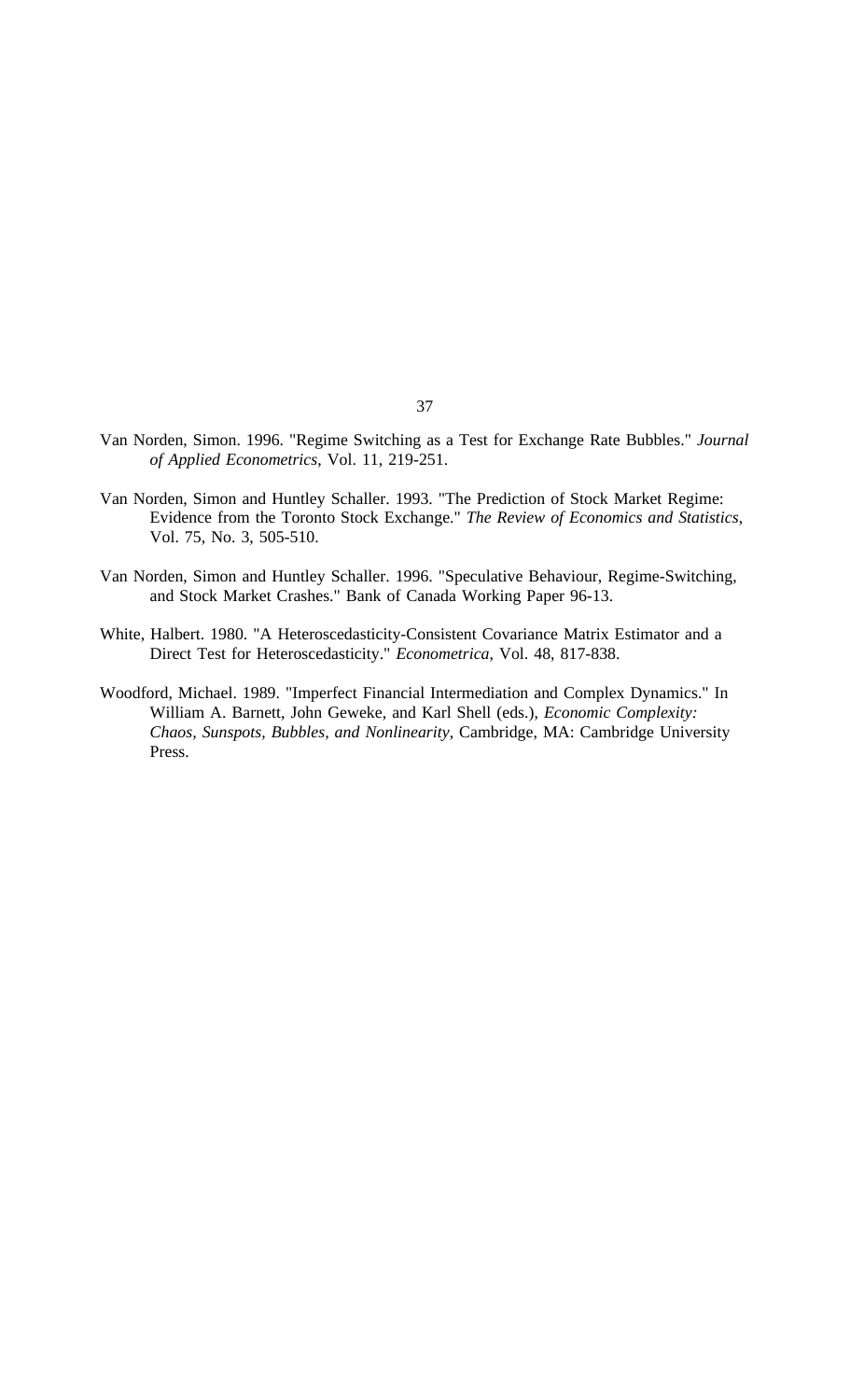|  | Table I |                                       |
|--|---------|---------------------------------------|
|  |         | The Fads Model: Full Sample (1929-89) |

| Coefficients     | $b_t^A$    | $b_t^B$    | $b_t^C$    |
|------------------|------------|------------|------------|
| $\beta_0$        | 0.0067     | 0.0047     | 0.0051     |
|                  | (4.015)    | (2.691)    | (2.988)    |
| $\beta_{\rm b}$  | $-0.0126$  | $-0.0117$  | $-0.0077$  |
|                  | $(-2.079)$ | $(-2.122)$ | $(-2.547)$ |
| $\beta_{q0}$     | $-1.1983$  | $-1.1951$  | $-1.1747$  |
|                  | $(-7.511)$ | $(-7.469)$ | $(-7.354)$ |
| $\sigma_{\rm s}$ | 0.0392     | 0.0393     | 0.0390     |
|                  | (21.198)   | (20.919)   | (20.535)   |
| $\sigma_{\rm C}$ | 0.1278     | 0.1289     | 0.1274     |
|                  | (8.526)    | (8.460)    | (8.574)    |
| Joint Test       | 16.32      | 10.82      | 4.02       |
|                  | (0.0010)   | (0.0127)   | (0.2598)   |

The coefficients are estimated from a switching regression of the form represented by equations (10)-(12). The figures in parentheses below the point estimates are t-statistics calculated using the inverse of the Hessian. The headings  $b_t^A$ ,  $b_t^B$ , and  $b_t^C$  refer to three different measures of apparent deviations from fundamental price that are described more fully in Subsections A, B, and C of Section IV, respectively. The Joint test takes the general switching regression represented by equations (39)-(41) as the null hypothesis and the coefficient restrictions in equations (42)-(44) as the alternative hypothesis; the likelihood-ratio statistic is distributed  $\chi^2$  with three degrees of freedom. The marginal significance levels (pvalues) are in parentheses below the Joint test statistics. The switching regression is estimated using the maxlik procedure in GAUSS with a combination of BFGS and BHHH algorithms. For  $b_{t}^{A}$ , the sample period is 1927-89, because lagged data are not required for the VARs (which are used to construct  $b_t^B$  and  $b_t^C$ ).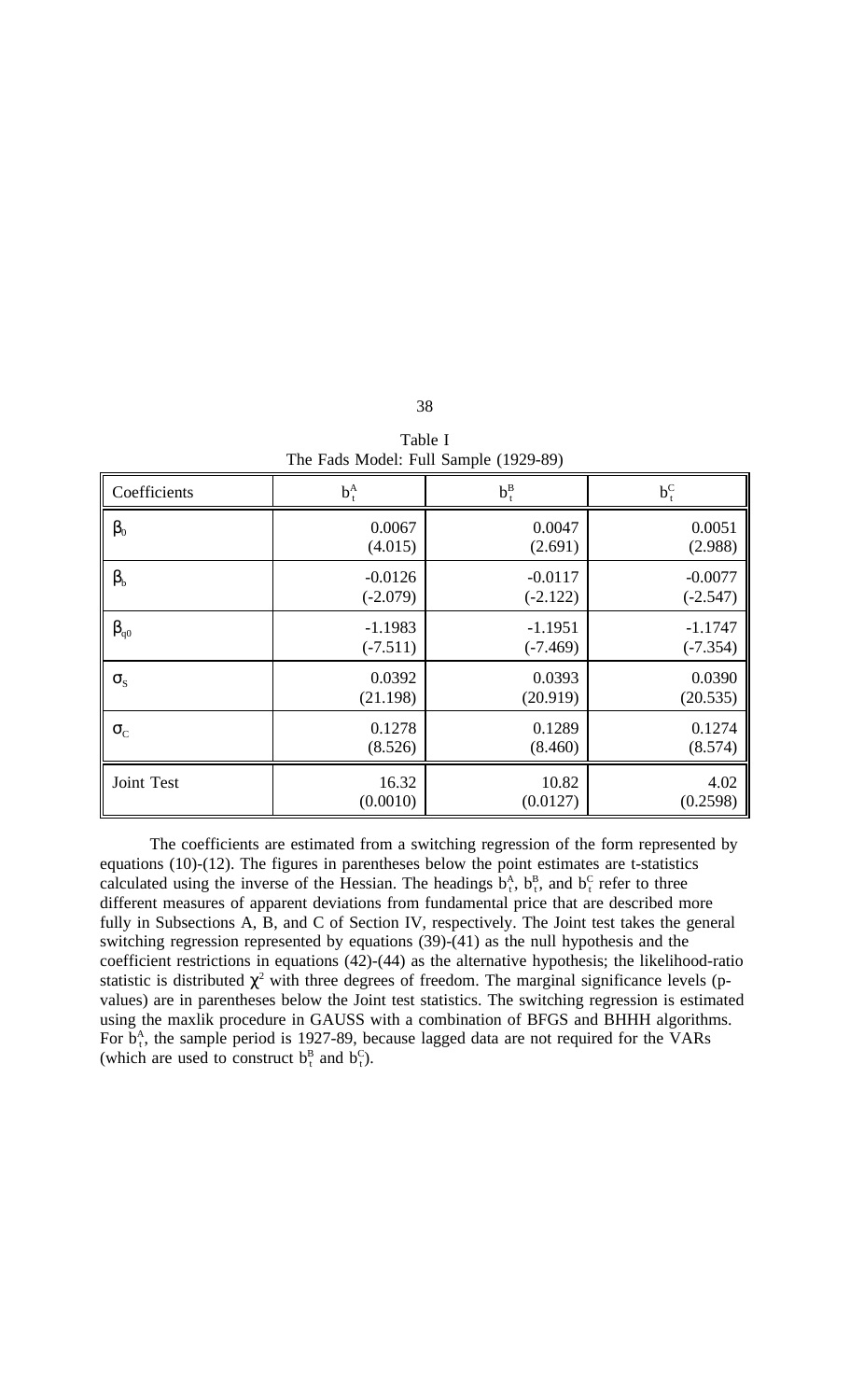| 39       |  |
|----------|--|
| Table II |  |

| The Fads Model: 1929-45 |            |            |            |
|-------------------------|------------|------------|------------|
| Coefficients            | $b_t^A$    | $b_t^B$    | $b_t^C$    |
| $\beta_0$               | 0.0085     | 0.0043     | 0.0007     |
|                         | (1.763)    | (0.730)    | (0.090)    |
| $\beta_{\rm b}$         | 0.0056     | $-0.0003$  | $-0.0067$  |
|                         | (0.405)    | $(-0.017)$ | $(-0.697)$ |
| $\beta_{q0}$            | $-0.7387$  | $-0.7342$  | $-0.7508$  |
|                         | $(-2.427)$ | $(-2.426)$ | $(-2.301)$ |
| $\sigma_{\rm s}$        | 0.0482     | 0.0513     | 0.0517     |
|                         | (7.643)    | (9.034)    | (7.730)    |
| $\sigma_{\rm C}$        | 0.1490     | 0.1538     | 0.1540     |
|                         | (5.993)    | (5.509)    | (5.611)    |
| Joint Test              | 12.65      | 5.60       | 4.02       |
|                         | (0.0055)   | (0.1329)   | (0.2596)   |

See the notes to Table I. For  $b_t^A$ , the sample period is 1927-45, because lagged data are not required for the VARs (which are used to construct  $b_t^B$  and  $b_t^C$ ).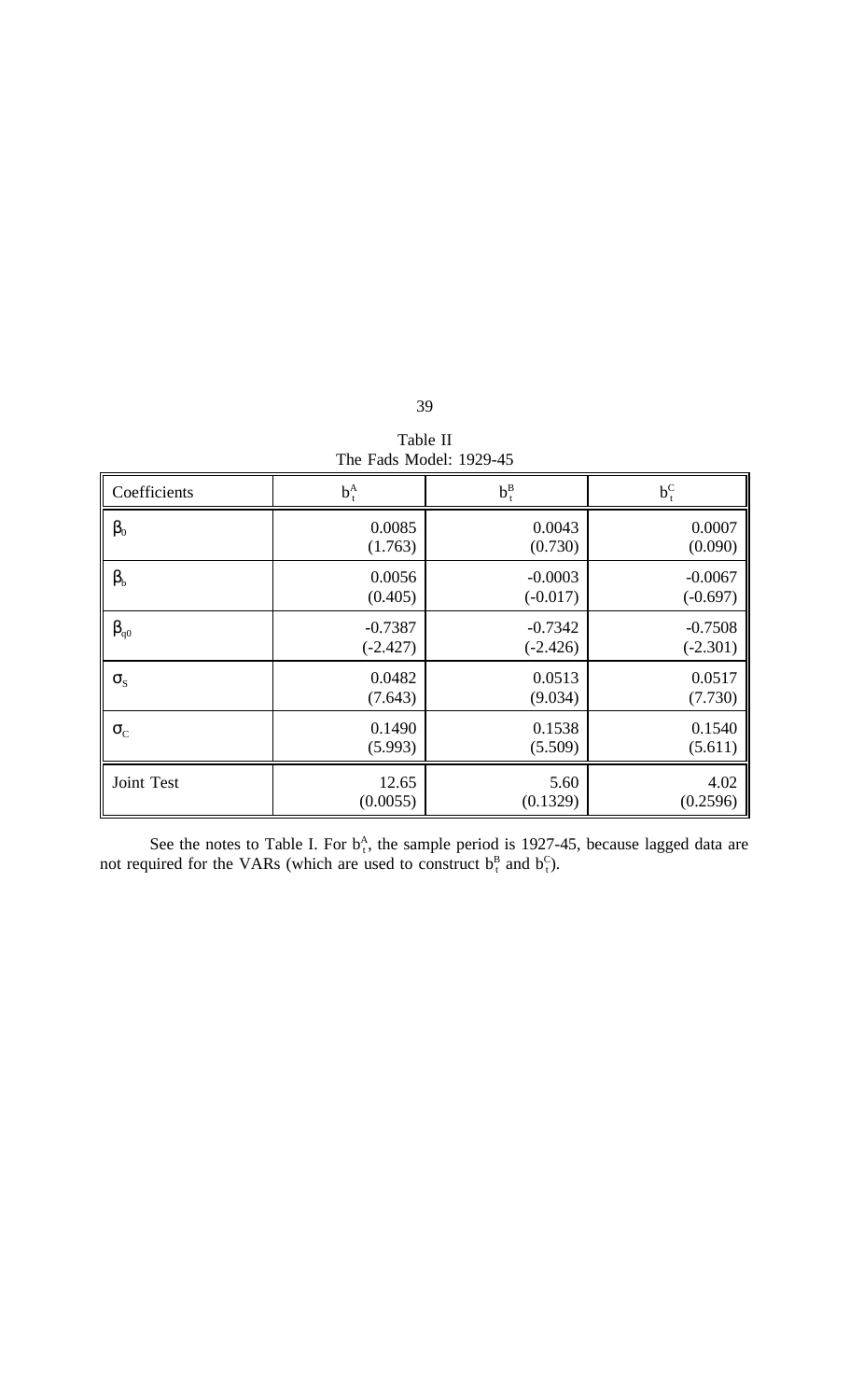| ۰.<br>×<br>×<br>۰. |  |
|--------------------|--|
|--------------------|--|

Table III The Fads Model: 1946-72

| Coefficients     | $b_t^A$    | $b_t^B$    | $b_t^C$    |
|------------------|------------|------------|------------|
| $\beta_0$        | 0.0084     | 0.0066     | 0.0057     |
|                  | (3.742)    | (3.065)    | (2.562)    |
| $\beta_{\rm b}$  | $-0.0180$  | $-0.0153$  | $-0.0092$  |
|                  | $(-2.462)$ | $(-2.380)$ | $(-2.480)$ |
| $\beta_{q0}$     | $-0.2525$  | $-0.2925$  | $-0.1803$  |
|                  | $(-0.044)$ | $(-0.057)$ | $(-0.025)$ |
| $\sigma_{\rm s}$ | 0.0338     | 0.0338     | 0.0340     |
|                  | (2.607)    | (2.787)    | (2.209)    |
| $\sigma_{C}$     | 0.0405     | 0.0408     | 0.0398     |
|                  | (2.108)    | (2.139)    | (1.931)    |
| Joint Test       | 18.79      | 19.09      | 17.56      |
|                  | (0.0003)   | (0.0003)   | (0.0005)   |

See the notes to Table I.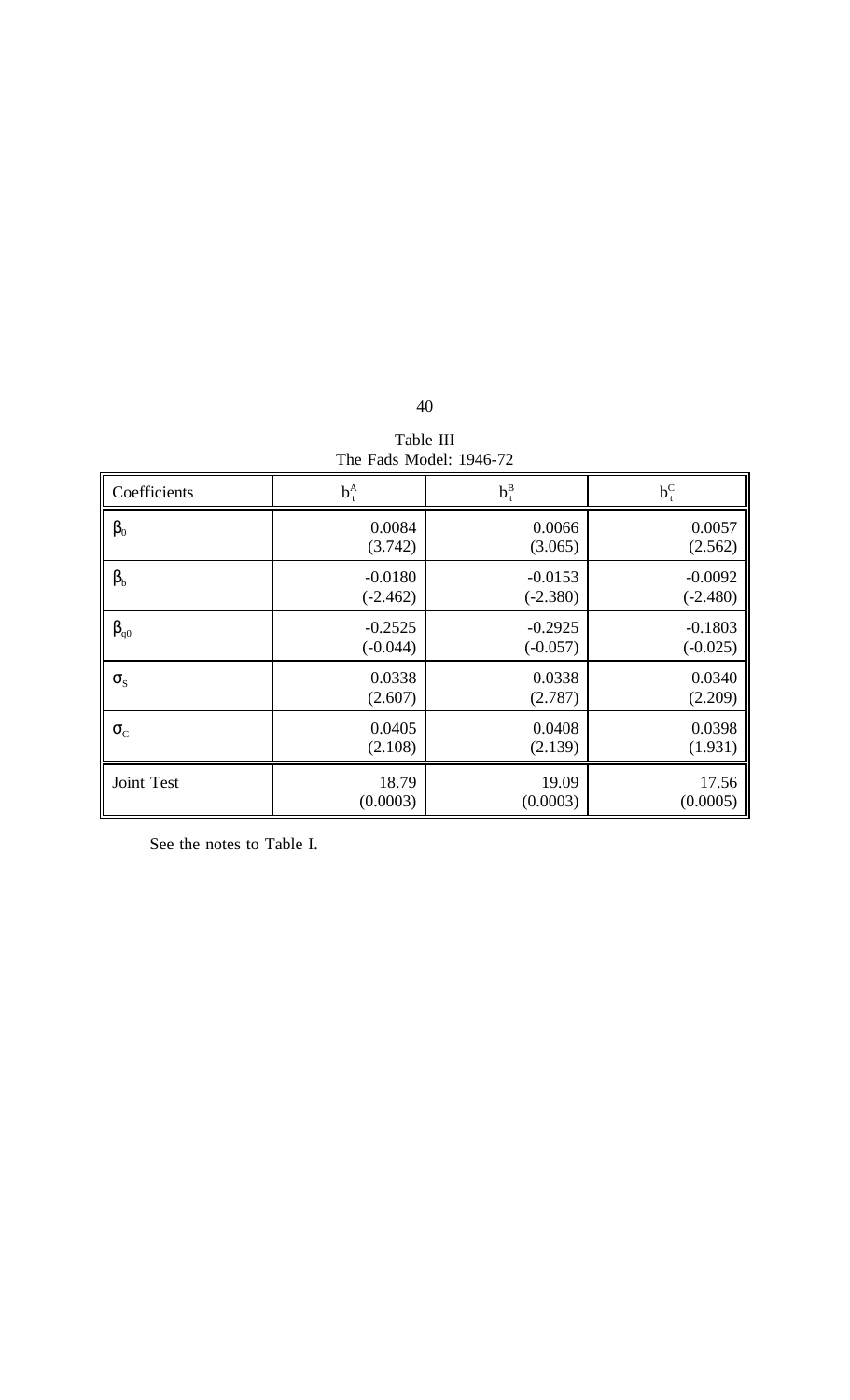| Table IV                |  |
|-------------------------|--|
| The Fads Model: 1973-89 |  |

| Coefficients     | $b_t^A$    | $b_t^B$    | $b_t^C$    |
|------------------|------------|------------|------------|
| $\beta_0$        | 0.0044     | $-0.0010$  | 0.0246     |
|                  | (1.396)    | $(-0.296)$ | (2.897)    |
| $\beta_{\rm b}$  | $-0.0493$  | $-0.0424$  | $-0.0711$  |
|                  | $(-2.333)$ | $(-2.364)$ | $(-2.781)$ |
| $\beta_{q0}$     | $-0.7714$  | $-0.7795$  | $-0.6324$  |
|                  | $(-1.531)$ | $(-1.573)$ | $(-1.617)$ |
| $\sigma_{\rm s}$ | 0.0360     | 0.0360     | 0.0337     |
|                  | (8.098)    | (8.240)    | (8.983)    |
| $\sigma_{C}$     | 0.0759     | 0.0763     | 0.0741     |
|                  | (4.666)    | (4.681)    | (5.727)    |
| Joint Test       | 4.04       | 8.38       | 1.41       |
|                  | (0.2570)   | (0.0388)   | (0.7031)   |

See the notes to Table I.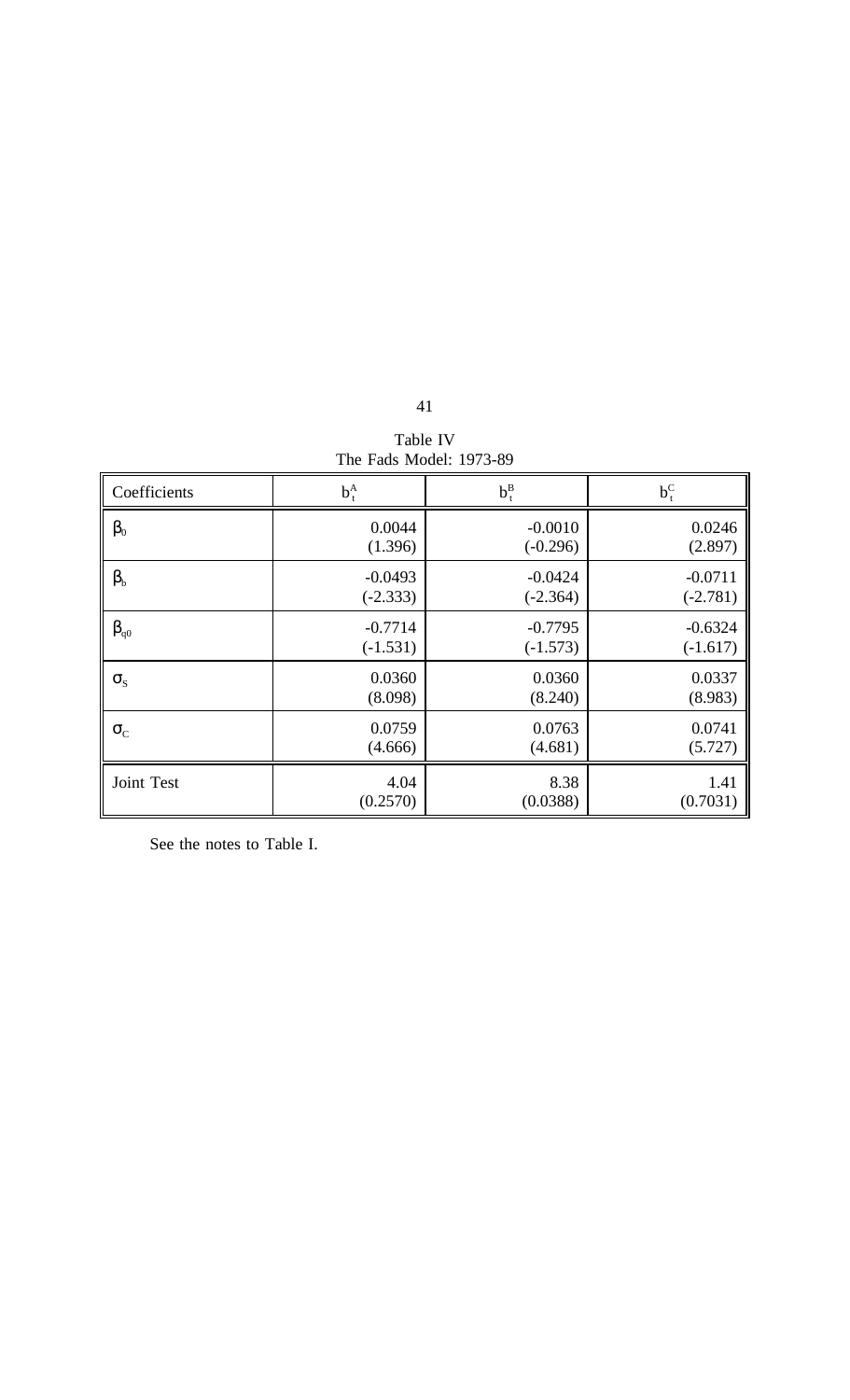| Table V |                                          |
|---------|------------------------------------------|
|         | The Bubbles Model: Full Sample (1929-89) |

| Coefficients                                | $b_t^A$    | $b_t^B$    | $b_t^C$    |
|---------------------------------------------|------------|------------|------------|
| $\beta_{s0}$                                | 0.0074     | 0.0053     | 0.0059     |
|                                             | (4.087)    | (2.818)    | (3.228)    |
| $\beta_{\rm Sb}$                            | $-0.0136$  | $-0.0117$  | $-0.0071$  |
|                                             | $(-1.976)$ | $(-1.926)$ | $(-2.239)$ |
| $\beta_{\rm CO}$                            | $-0.0294$  | $-0.0386$  | $-0.0253$  |
|                                             | $(-1.402)$ | $(-1.572)$ | $(-1.349)$ |
| $\beta_{\mathrm{Cb}}$                       | $-0.0554$  | $-0.0757$  | $-0.0397$  |
|                                             | $(-1.361)$ | $(-1.553)$ | $(-1.374)$ |
| $\beta_{q0}$                                | $-1.7660$  | $-1.6593$  | $-1.3227$  |
|                                             | $(-6.181)$ | $(-5.872)$ | $(-4.815)$ |
| $\beta_{\rm qb}$                            | 1.7132     | 1.2068     | 0.2396     |
|                                             | (3.071)    | (2.459)    | (0.800)    |
| $\sigma_{\rm s}$                            | 0.0406     | 0.0407     | 0.0394     |
|                                             | (19.645)   | (19.812)   | (18.165)   |
| $\sigma_{\rm C}$                            | 0.1338     | 0.1340     | 0.1271     |
|                                             | (7.463)    | (7.475)    | (7.896)    |
| Tests:                                      |            |            |            |
| $\beta_{\rm SO}=\beta_{\rm CO}$             | 3.0284     | 3.1647     | 2.7031     |
|                                             | (0.0818)   | (0.0753)   | (0.1002)   |
| $\beta_{\text{Sb}} = \beta_{\text{Cb}}$     | 0.9870     | 1.6602     | 1.2256     |
|                                             | (0.3205)   | (0.1976)   | (0.2683)   |
| $\beta_{\text{so}} = \beta_{\text{CO}}$ and | 3.3819     | 3.6452     | 3.3148     |
| $\beta_{\text{Sb}} = \beta_{\text{Cb}}$     | (0.1844)   | (0.1616)   | (0.1906)   |

The coefficients are estimated from a switching regression of the form represented by equations (30)-(32). The figures in parentheses below the point estimates are t-statistics calculated using the inverse of the Hessian. The headings  $b_t^A$ ,  $b_t^B$ , and  $b_t^C$  refer to measures of apparent deviations from fundamental price; see Subsections A, B, and C of Section IV, respectively. The first two tests are based on Wald statistics using the inverse of the Hessian and are asymptotically distributed  $\chi^2$  with one degree of freedom. The third test is based on a likelihood-ratio statistic and is asymptotically distributed  $\chi^2$  with two degrees of freedom. Marginal significance levels are listed below the test statistics. The estimation uses the maxlik procedure in GAUSS with a combination of BFGS and BHHH algorithms.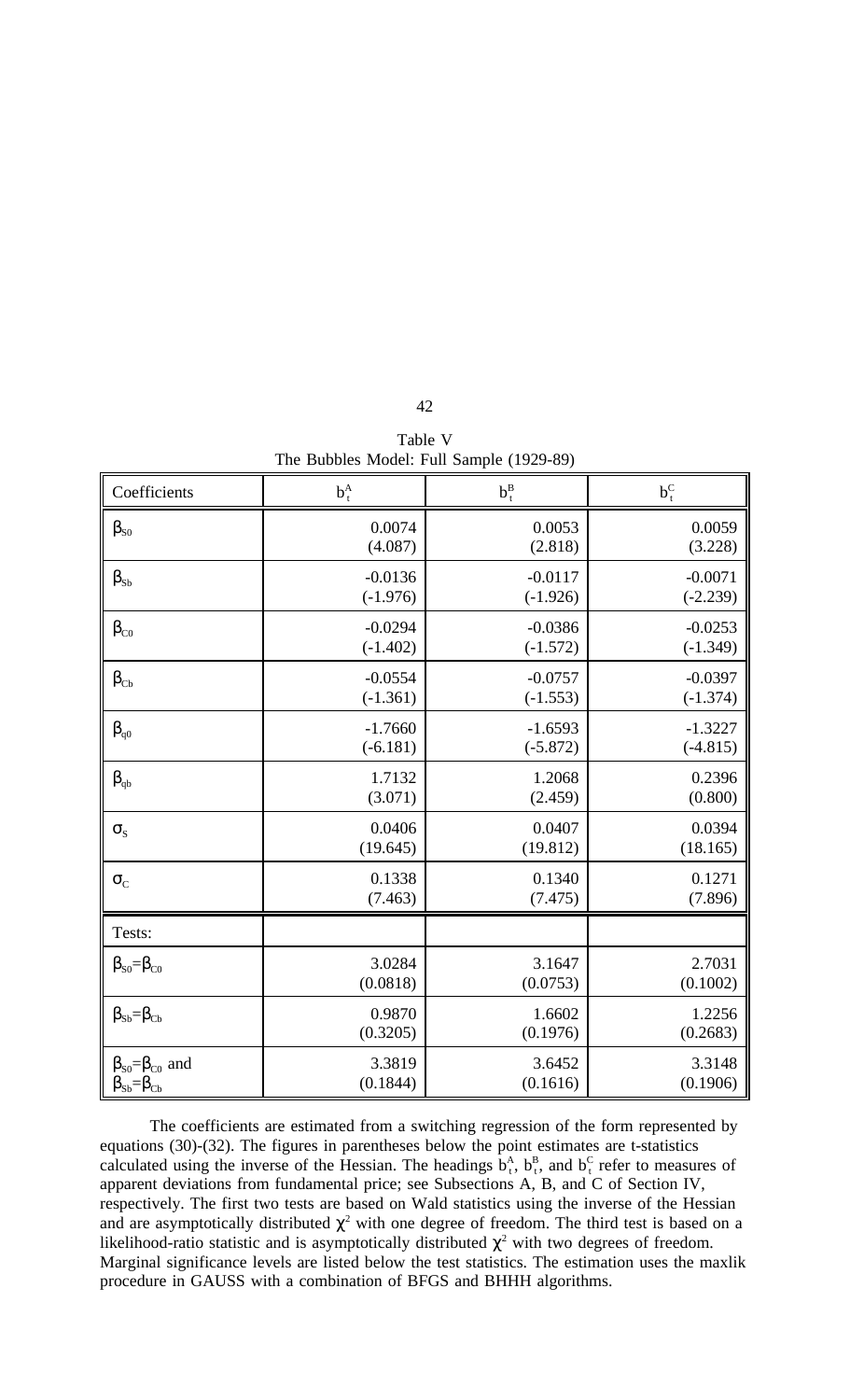| Table VI                   |  |
|----------------------------|--|
| The Bubbles Model: 1929-45 |  |

| Coefficients                                | $b_t^A$    | $b_t^B$    | $b_t^C$    |
|---------------------------------------------|------------|------------|------------|
| $\beta_{s0}$                                | 0.0110     | 0.0048     | 0.0065     |
|                                             | (1.775)    | (0.675)    | (0.372)    |
| $\beta_{\text{Sb}}$                         | 0.0128     | 0.0037     | $-0.0002$  |
|                                             | (0.685)    | (0.217)    | $(-0.012)$ |
| $\beta_{\text{C}0}$                         | $-0.0427$  | $-0.0543$  | $-0.0677$  |
|                                             | $(-1.297)$ | $(-1.068)$ | $(-1.263)$ |
| $\beta_{\text{Cb}}$                         | $-0.0741$  | $-0.1046$  | $-0.0965$  |
|                                             | $(-1.361)$ | $(-1.232)$ | $(-1.374)$ |
| $\beta_{q0}$                                | $-1.3388$  | $-1.3917$  | $-0.8444$  |
|                                             | $(-2.773)$ | $(-2.701)$ | $(-0.682)$ |
| $\beta_{\text{qb}}$                         | 1.8821     | 1.1490     | 0.1985     |
|                                             | (2.341)    | (1.664)    | (0.239)    |
| $\sigma_{\rm s}$                            | 0.0497     | 0.0561     | 0.0510     |
|                                             | (6.712)    | (9.065)    | (2.951)    |
| $\sigma_{\rm C}$                            | 0.1471     | 0.1676     | 0.1462     |
|                                             | (5.231)    | (4.918)    | (2.820)    |
| Tests:                                      |            |            |            |
| $\beta_{\rm SO}=\beta_{\rm CO}$             | 2.6087     | 1.3002     | 2.5374     |
|                                             | (0.1063)   | (0.2542)   | (0.1112)   |
| $\beta_{\text{Sb}} = \beta_{\text{Cb}}$     | 2.1674     | 1.5069     | 2.1955     |
|                                             | (0.1410)   | (0.2196)   | (0.1384)   |
| $\beta_{\text{SO}} = \beta_{\text{CO}}$ and | 2.6476     | 1.5829     | 2.7798     |
| $\beta_{\text{Sb}} = \beta_{\text{Cb}}$     | (0.2661)   | (0.4532)   | (0.2491)   |

See the notes to Table V. For  $b_t^A$ , the sample period is 1927-45, because lagged data are not required for the VARs (which are used to construct  $b_t^B$  and  $b_t^C$ ).

43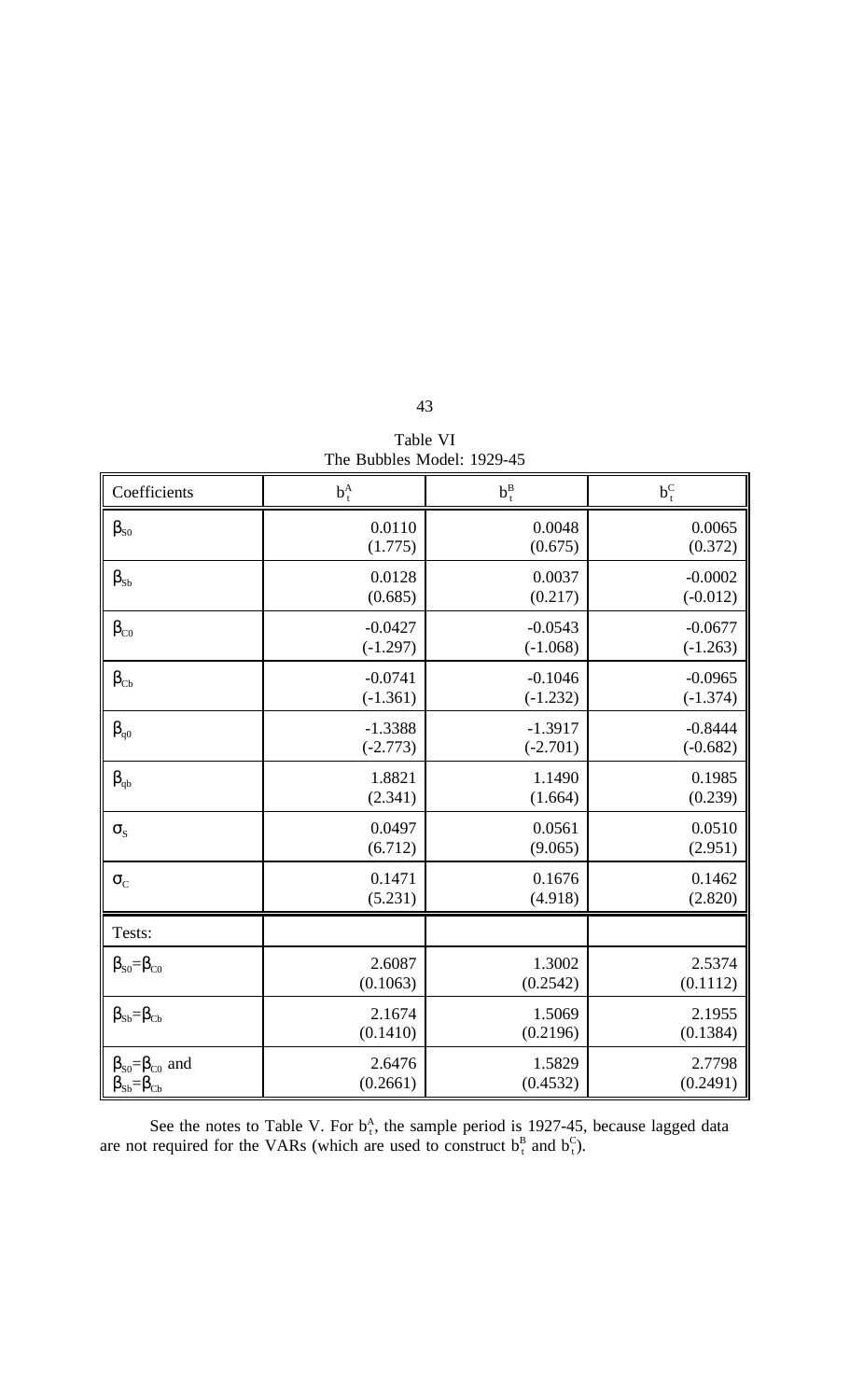|  | Table VII |                            |
|--|-----------|----------------------------|
|  |           | The Bubbles Model: 1946-72 |

| Coefficients                                | $b_t^A$    | $b_t^B$    | $b_t^C$    |
|---------------------------------------------|------------|------------|------------|
| $\beta_{s0}$                                | 0.0324     | 0.0304     | 0.0296     |
|                                             | (6.849)    | (7.146)    | (7.164)    |
| $\beta_{\text{Sb}}$                         | $-0.0268$  | $-0.0237$  | $-0.0142$  |
|                                             | $(-2.852)$ | $(-2.824)$ | $(-2.115)$ |
| $\beta_{\rm CO}$                            | $-0.0013$  | $-0.0030$  | $-0.0036$  |
|                                             | $(-0.300)$ | $(-0.722)$ | $(-0.881)$ |
| $\beta_{Cb}$                                | $-0.0149$  | $-0.0132$  | $-0.0104$  |
|                                             | $(-1.439)$ | $(-1.264)$ | $(-1.782)$ |
| $\beta_{q0}$                                | 0.6634     | 0.5406     | 0.4315     |
|                                             | (1.500)    | (1.351)    | (1.120)    |
| $\beta_{\text{qb}}$                         | $-0.3029$  | 0.1632     | 0.4462     |
|                                             | $(-0.218)$ | (0.151)    | (0.628)    |
| $\sigma_{\rm s}$                            | 0.0161     | 0.0161     | 0.0161     |
|                                             | (4.784)    | (4.840)    | (4.998)    |
| $\sigma_{C}$                                | 0.0382     | 0.0380     | 0.0379     |
|                                             | (17.657)   | (18.467)   | (19.116)   |
| Tests:                                      |            |            |            |
| $\beta_{\rm SO}=\beta_{\rm CO}$             | 32.1920    | 36.9500    | 39.5250    |
|                                             | (0.0000)   | (0.0000)   | (0.0000)   |
| $\beta_{\text{Sb}} = \beta_{\text{Cb}}$     | 0.6562     | 0.6187     | 0.2066     |
|                                             | (0.4179)   | (0.4315)   | (0.6494)   |
| $\beta_{\text{SO}} = \beta_{\text{CO}}$ and | 9.0357     | 6.5806     | 12.7790    |
| $\beta_{\rm Sb} = \beta_{\rm Cb}$           | (0.0109)   | (0.0372)   | (0.0017)   |

See the notes to Table V.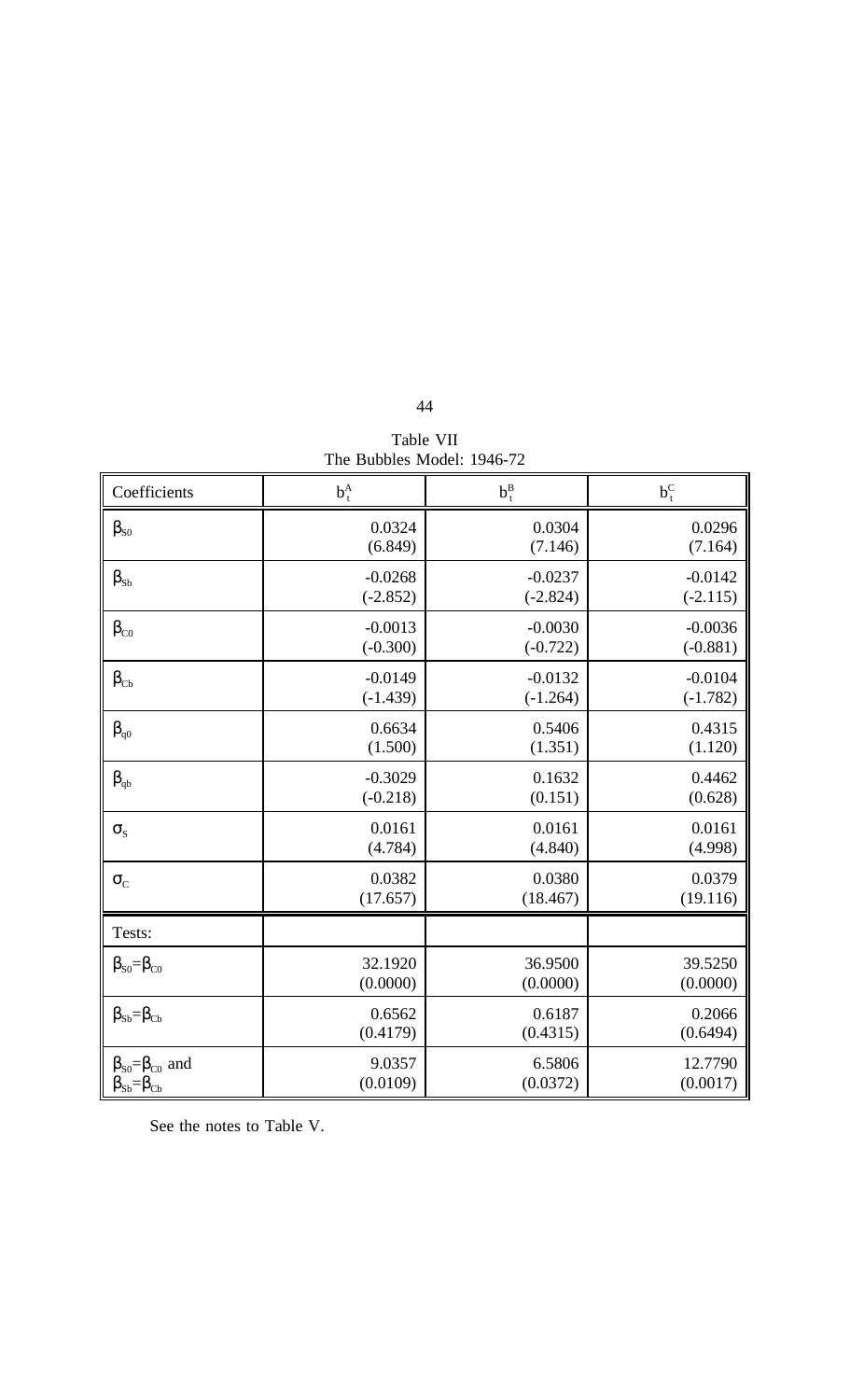| Table VIII                 |
|----------------------------|
| The Bubbles Model: 1973-89 |

| Coefficients                                | $b_t^A$    | $b_t^B$    | $b_t^C$    |
|---------------------------------------------|------------|------------|------------|
| $\beta_{s0}$                                | 0.0036     | 0.0014     | 0.0231     |
|                                             | (0.913)    | (0.406)    | (2.095)    |
| $\beta_{\text{Sb}}$                         | $-0.0229$  | $-0.0245$  | $-0.0630$  |
|                                             | $(-0.879)$ | $(-1.051)$ | $(-1.991)$ |
| $\beta_{\rm CO}$                            | 0.0025     | $-0.0636$  | $-0.0399$  |
|                                             | (0.146)    | $(-1.337)$ | (1.145)    |
| $\beta_{\text{Cb}}$                         | $-0.1898$  | $-0.2431$  | $-0.1454$  |
|                                             | $(-1.730)$ | $(-1.765)$ | $(-1.247)$ |
| $\beta_{q0}$                                | $-1.1542$  | $-2.4383$  | $-0.3120$  |
|                                             | $(-1.685)$ | $(-3.148)$ | $(-0.472)$ |
| $\beta_{\rm qb}$                            | 1.9339     | 6.2322     | $-1.3777$  |
|                                             | (0.769)    | (2.092)    | $(-0.791)$ |
| $\sigma_{\rm s}$                            | 0.0368     | 0.0395     | 0.0345     |
|                                             | (7.934)    | (13.825)   | (9.010)    |
| $\sigma_{C}$                                | 0.0749     | 0.0721     | 0.0758     |
|                                             | (5.381)    | (5.553)    | (5.702)    |
| Tests:                                      |            |            |            |
| $\beta_{\rm SO}=\beta_{\rm CO}$             | 0.0034     | 1.8828     | 0.1747     |
|                                             | (0.9535)   | (0.1700)   | (0.6760)   |
| $\beta_{\text{Sb}} = \beta_{\text{Cb}}$     | 2.1251     | 2.5809     | 0.3984     |
|                                             | (0.1449)   | (0.1082)   | (0.5279)   |
| $\beta_{\text{SO}} = \beta_{\text{CO}}$ and | 3.1280     | 4.9634     | 0.6708     |
| $\beta_{\text{Sb}} = \beta_{\text{Cb}}$     | (0.2093)   | (0.0836)   | (0.7151)   |

See the notes to Table V.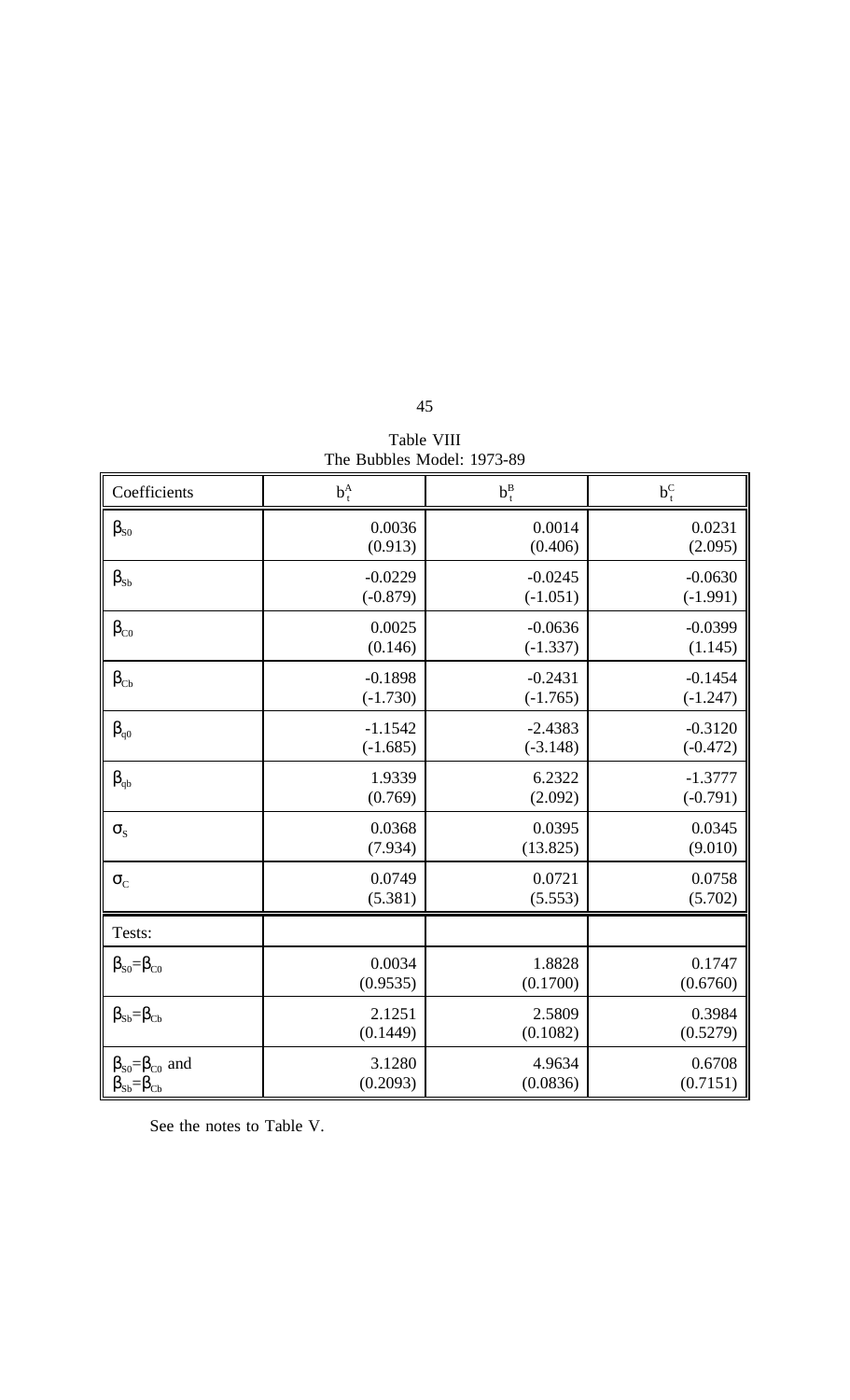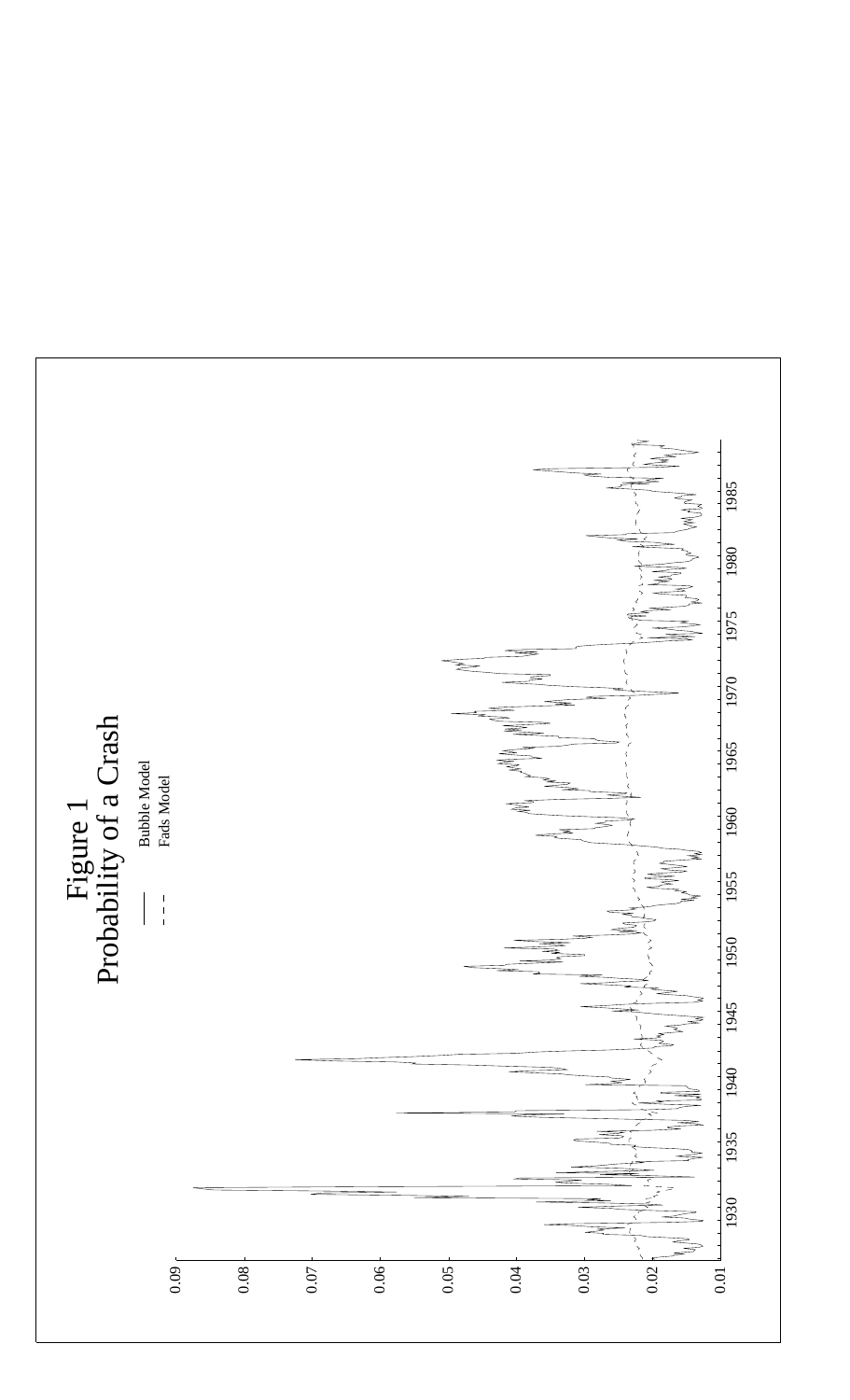